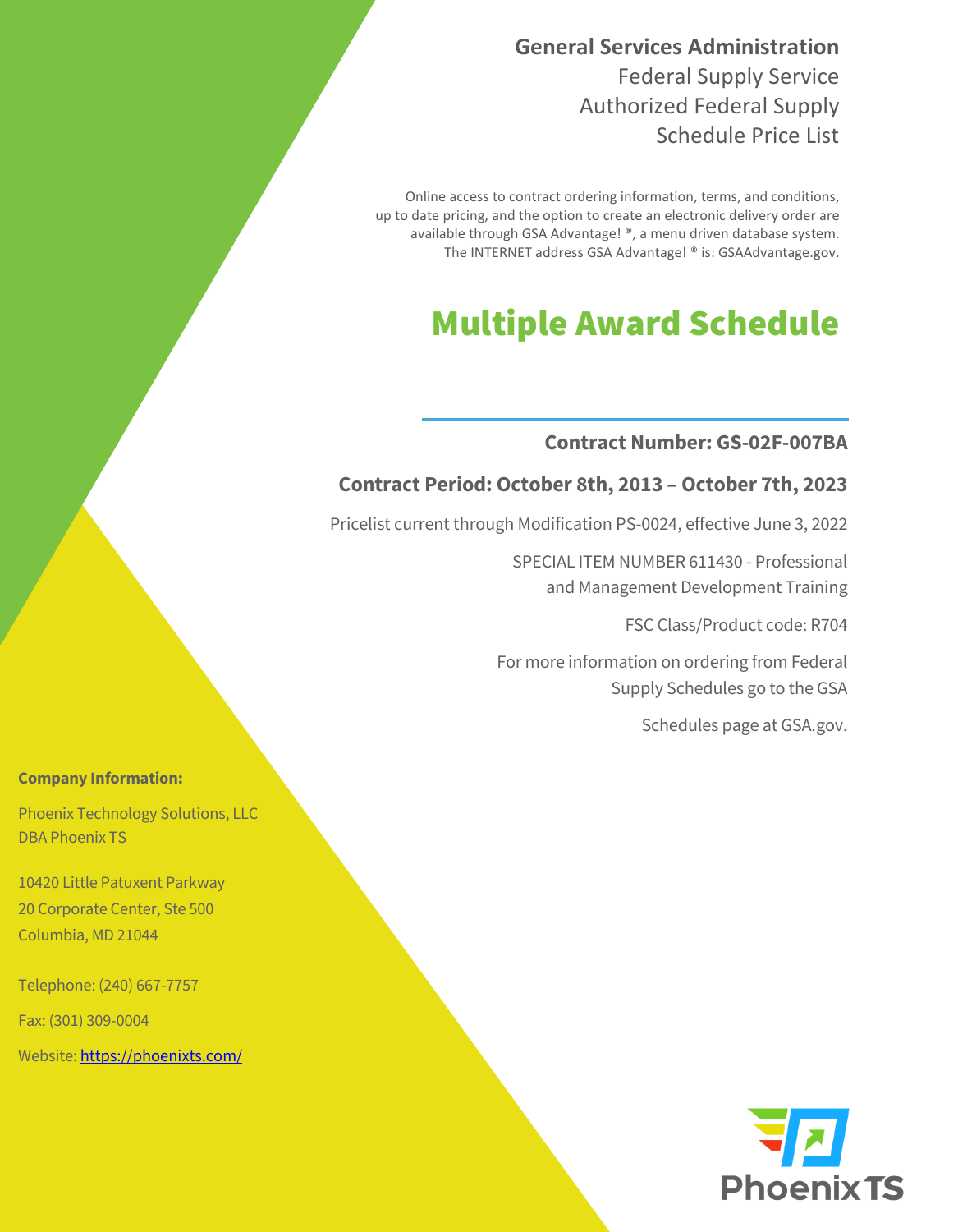### **Table of Contents**

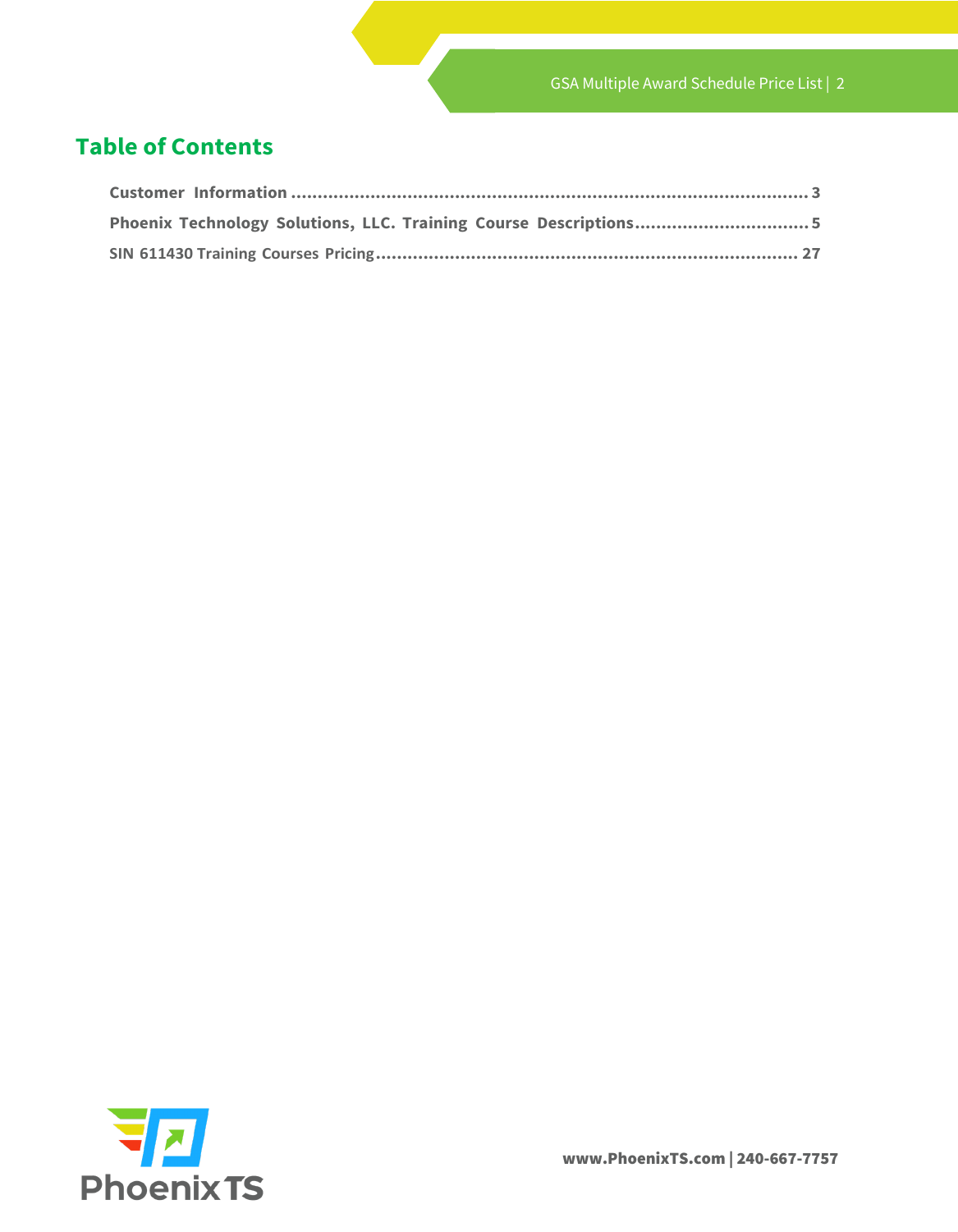## <span id="page-2-0"></span>**Customer Information**

1a. Table of Awarded Special Item Numbers: SIN 611430 Professional and Management Development Training

- 1b. Identification of Lowest Unit Price: N/A
- 2. Maximum order: \$1,000,000
- 3. Minimum order: \$100

4. Geographic coverage: 48 contiguous states, Alaska, Hawaii, Puerto Rico, Washington, DC, and U.S. territories

- 5. Point(s) of production (city, county, and state, or foreign country): Not applicable
- 6. All prices herein are net government prices.
- 7. Quantity discounts: Additional 5% volume discount for single purchase orders of \$25,000 and above.
- 8. Prompt payment terms: Net 30 Days.

Information for Ordering Offices: Prompt payment terms cannot be negotiated out of the contractual agreement

in exchange for other concessions.

- 9. Foreign items: Not applicable
- 10a. Time of delivery: 30 DARO
- 10b. Expedited delivery: To be negotiated at the task order level.
- 10c. Overnight and 2-day delivery: Contact Contractor
- 10d. Urgent Requirements: Contact Contractor
- 11. F.O.B. point(s): Destination

12a. Ordering Address: Phoenix Technology Solutions, L.L.C. 10420 Little Patuxent Parkway, Suite 500 Columbia, MD 21044

12b. Ordering Procedures: For supplies and services, the ordering procedures, information on blanket purchase agreements (BPA's), are found in Federal Acquisition Regulation (FAR) 8.405-3.A



www.PhoenixTS.com | 240-667-7757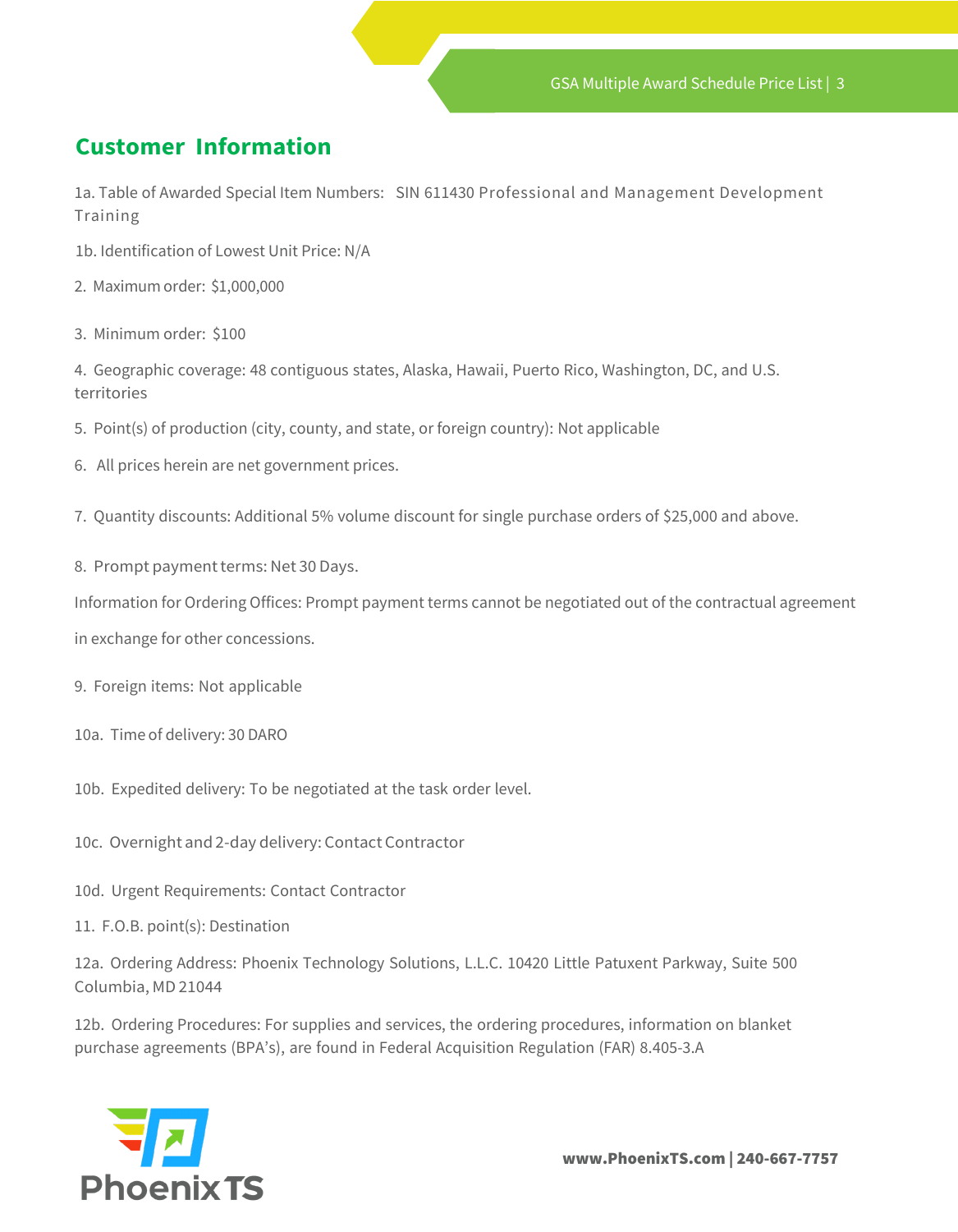- 13. Payment address:
- PHOENIX TECHNOLOGY SOLUTIONS, L.L.C.
- 10420 Little Patuxent Parkway, Suite 500
- Columbia, MD 21044
- 14. Warranty Provision: Not applicable
- 15. Export packing charges: Not applicable
- 16. Terms and conditions of rental, maintenance, and repair: Not applicable
- 17. Terms and conditions of installation: Not applicable
- 18a. Terms and conditions of repair parts: Not applicable
- 18b. Terms and conditions for any other services: Not applicable.
- 19. List of services and distribution points: Not applicable
- 20. List of participating dealers: Not applicable
- 21. Preventive maintenance: Not applicable
- 22a. Special attributes such as environmental attributes: Not applicable
- 22 b. Section 508 Compliance: Not applicable
- 23. Data Universal Number System (DUNS) number: 120222992

24. Notification regarding registration in System for Award Management (SAM) database: Registered and current.

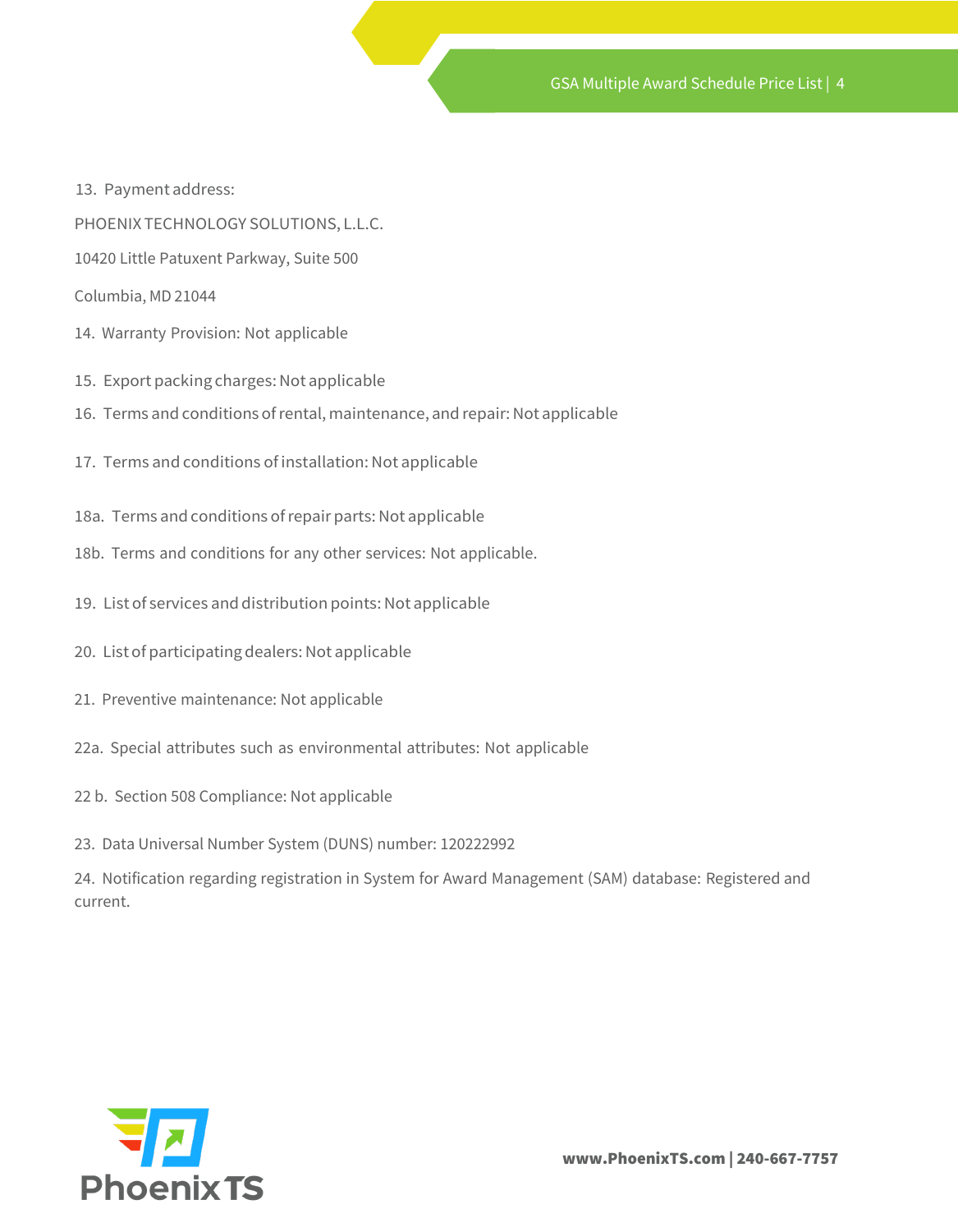# **Phoenix Technology Solutions, LLC. Training Course Descriptions**

<span id="page-4-0"></span>

| Course # | <b>Course Title</b>                 | <b>Course Description</b>                                                                                                                                                                                                                                                                                                                                                                                                                                                                                                                                                                                                                                                                                                                                                                                                                                                                                                                                                             | <b>Course</b><br><b>Days</b> |
|----------|-------------------------------------|---------------------------------------------------------------------------------------------------------------------------------------------------------------------------------------------------------------------------------------------------------------------------------------------------------------------------------------------------------------------------------------------------------------------------------------------------------------------------------------------------------------------------------------------------------------------------------------------------------------------------------------------------------------------------------------------------------------------------------------------------------------------------------------------------------------------------------------------------------------------------------------------------------------------------------------------------------------------------------------|------------------------------|
| 01       | <b>Basic Statistics</b>             | Topics covered in this induction to statistics course:<br>- Introduction to the research process and statistical reasoning<br>- Overview of populations and samples<br>- Planning and conducting a study; identifying a minimum sample size<br>- Creating graphical representations of data using dotplots, stemplots, histograms,<br>cumulative frequency plots, and boxplots<br>- Measuring position using quartiles, percentiles, and z-scores<br>- Measuring center using mean, median, and mode<br>- Measuring spread using range, interquartile range, and standarddeviation<br>- Anticipating patterns using probability - random variables, expectedvalues,<br>normal and binomial distributions<br>- Standard normal distribution - the "bell curve"<br>- Extracting a random sample from a population<br>- Identifying the reliability of an estimate using confidence intervals<br>-Identifying relationships between variables with correlation andregression<br>analysis |                              |
| 02       | Constructive Conflict<br>Resolution | The Constructive Conflict Resolution course uses a combination of lecture and<br>scenario based exercises to teach attendees how to communicate effectively with<br>employees and quickly resolve conflict in the workplace. Students learn how to deal<br>with conflict under a variety of circumstances such as frustrated customers or<br>disgruntled employees. Instructors will lead students through these situations and<br>help develop their skills at not only managing office conflicts but also inhow to<br>change an employee's disruptive behavior. This course is ideal for managers wishing<br>to develop the knowledge and skills needed to understand organizational politics<br>and effectively communicate and discipline employees.                                                                                                                                                                                                                              | 3                            |
| 15       | Leadership andInfluence             | This leadership training course discusses the common traits and behaviorsof effective<br>leaders. This course explores leadership from various perspectives and allows<br>students to arrive at their own personal interpretation of leadership. Student will<br>assess their leadership skills, accept feedback from classmates and will develop a self-<br>development action plan. This course is designed for team leaders, supervisors,<br>managers andanyone else wishing to enhance their leadership skills.                                                                                                                                                                                                                                                                                                                                                                                                                                                                   | 3                            |

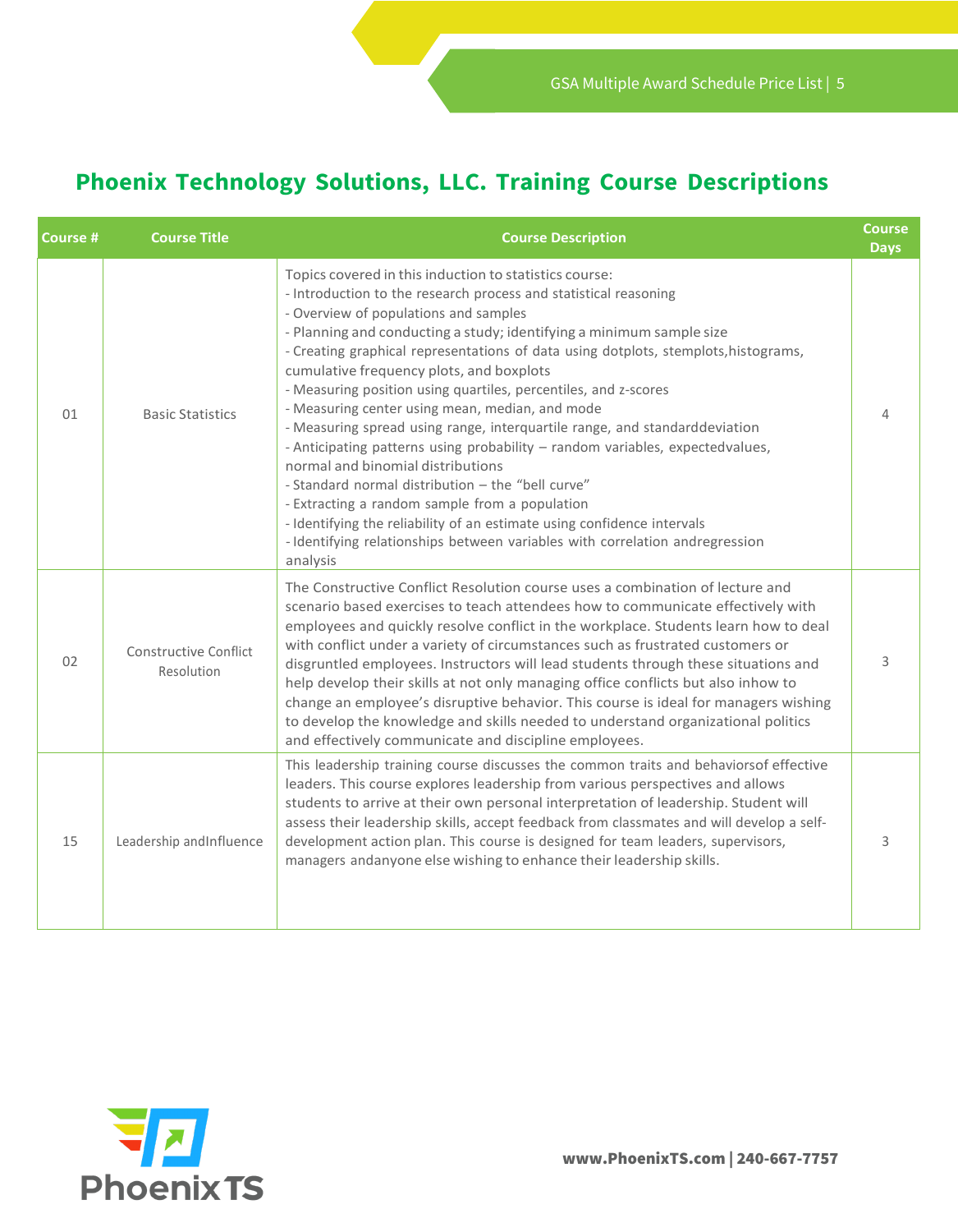| <b>Course #</b> | <b>Course Title</b>                          | <b>Course Description</b>                                                                                                                                                                                                                                                                                                                                                                                                                                                                                                                                                                                                                                                                                                                                                                                                                                                                                                                    | <b>Course</b><br><b>Days</b> |
|-----------------|----------------------------------------------|----------------------------------------------------------------------------------------------------------------------------------------------------------------------------------------------------------------------------------------------------------------------------------------------------------------------------------------------------------------------------------------------------------------------------------------------------------------------------------------------------------------------------------------------------------------------------------------------------------------------------------------------------------------------------------------------------------------------------------------------------------------------------------------------------------------------------------------------------------------------------------------------------------------------------------------------|------------------------------|
| 18              | Decision Making/Problem<br>Solving           | The Decision Making and Problem-Solving Training course helps students through<br>the problem solving process in order to make the bestdecisions for their<br>organizations. Interactive lessons will teach students how to plan, frame and<br>research decisions. At the end of this course, students will be able to distinguish<br>between root causes and symptoms of an organization's problems. This skill will<br>then allow to students to make proper decisions and formulate the most effective<br>strategies to combat the root issues.<br>Over the course of this class students will learn how to:<br>- Define decisions<br>- Apply appropriate decision frames<br>- Avoid overconfidence<br>- Deal with uncertainty<br>- Develop numerous high-quality options<br>- Evaluate and select a final option<br>- Review and learn from experience<br>- Identify optimal decision outcomes<br>- Identify and manage linked decisions | 3                            |
| 20              | <b>Emotionally Intelligent</b><br>Leadership | This course is ideal for managers, leaders and team members that are interested in<br>increasing the effectiveness of their leadership capabilities byenhancing their emotional<br>intelligence. Attendees will learn how emotions influence behavior and decision<br>making, the characteristics of an emotionally intelligent leader and how to use<br>emotional intelligence to increase personal effectiveness and situational awareness.<br>Students will also be practicing applying these ideas through scenario-based<br>classroom exercises and brainstorm ways to improve their own emotional<br>intelligence.                                                                                                                                                                                                                                                                                                                     | 2                            |
| 21              | <b>Improving Productivity</b>                | This course is ideal for managers, leaders and team members that are interested in<br>increasing the effectiveness of their leadership capabilities byenhancing their emotional<br>intelligence. Attendees will learn how emotions influence behavior and decision<br>making, the characteristics of an emotionally intelligent leader and how to use<br>emotional intelligence to increase personal effectiveness and situational awareness.<br>Students will also be practicing applying these ideas through scenario-based<br>classroom exercises and brainstorm ways to improve their own emotional intelligence.                                                                                                                                                                                                                                                                                                                        | 3                            |

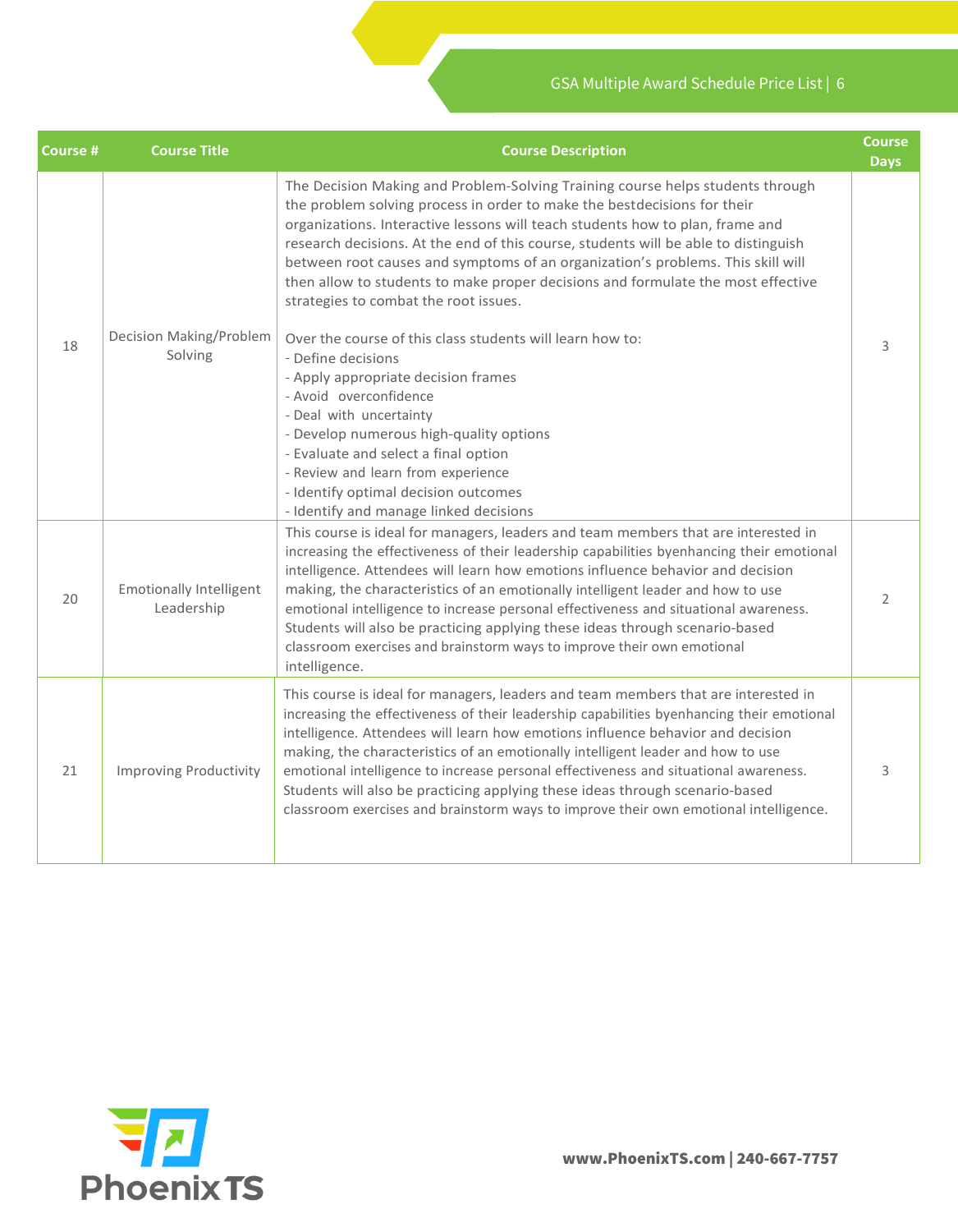| <b>Course #</b> | <b>Course Title</b>                                               | <b>Course Description</b>                                                                                                                                                                                                                                                                                                                                                                                                                                                                                                                                                                                                                                                                                                                                                                                                                                                                                                                                                                                                                               | <b>Course</b><br><b>Days</b> |
|-----------------|-------------------------------------------------------------------|---------------------------------------------------------------------------------------------------------------------------------------------------------------------------------------------------------------------------------------------------------------------------------------------------------------------------------------------------------------------------------------------------------------------------------------------------------------------------------------------------------------------------------------------------------------------------------------------------------------------------------------------------------------------------------------------------------------------------------------------------------------------------------------------------------------------------------------------------------------------------------------------------------------------------------------------------------------------------------------------------------------------------------------------------------|------------------------------|
| 23              | Developing, Managing &<br><b>Meeting Performance</b><br>Standards | This course focuses on using performance metrics to improve program efficiency and<br>effectiveness. The ideal audience for this course is membersof the federal budgeting,<br>planning and management community that are tasked with performance planning,<br>formulating budgets or management duties. Upon completion of this course students<br>will be able to:<br>- Demonstrate the knowledge requirements for performance measurementand explain<br>its significance<br>- Describe the foundation of measuring performance<br>- Identify the elements of successful performance measurement and<br>management practices<br>- Thoroughly understand performance measurement terminology<br>- Develop strategies, performance goals and measures<br>- Align performance measures with strategic goals<br>- Verify and validate performance related data<br>- Explain performance monitoring and reporting best practices<br>- Use performance related information to make better decisions<br>- Conduct program evaluations to improve performance | 3                            |
| 05              | <b>Customer Service</b><br>Excellence                             | This course is aimed at students who are in the customer service field and want to<br>improve their knowledge through customer service training. Students will learn what<br>it means to be customer focused and how a service-based culture can take a business<br>to the "next level". This course also covers customer service as a process that<br>includes greeting, listening, questioning, responding, and resolving. Students will<br>discuss each step of the process in detail. Upon completion of this training course,<br>students will have the knowledge and skills to anticipate<br>customer needs and properly handle customer issues as they arise.                                                                                                                                                                                                                                                                                                                                                                                    | 2                            |
| 12              | Project Management forthe<br>Office Professional                  | Students will learn basic project management techniques like time management and<br>controlling costs. This course also covers more advanced topics like project features<br>and attributes, budget and estimates, the project management process and the<br>responsibilities of a project manager.<br>Classroom exercises include defining scope, developing a project charter, creating a<br>work breakdown structure, identifying time management components, developing<br>a schedule, utilizing analysistechniques and resource allocation.<br>This course is for office professionals in need of solid foundation in project<br>management techniques and those who may just want to sharpen their skills.<br>Administrative and support personnel assigned towork or manage project teams<br>would also benefit from this training<br>course                                                                                                                                                                                                     | 2                            |

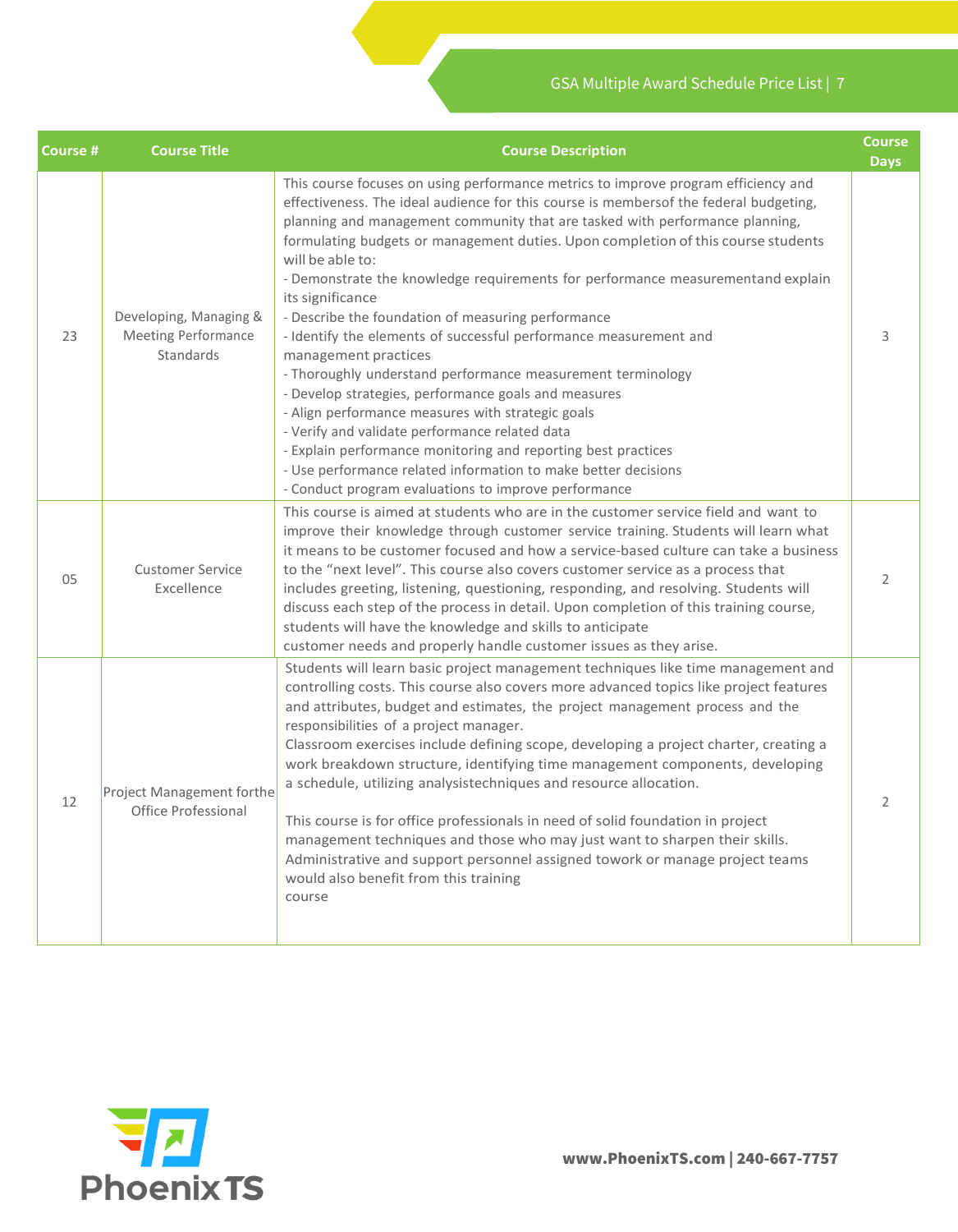| <b>Course #</b> | <b>Course Title</b>                                                     | <b>Course Description</b>                                                                                                                                                                                                                                                                                                                                                                                                                                                                                                                                                                                                                                                                                                                                                                                                                                                                                                                                                                                                                                      | <b>Course</b><br><b>Days</b> |
|-----------------|-------------------------------------------------------------------------|----------------------------------------------------------------------------------------------------------------------------------------------------------------------------------------------------------------------------------------------------------------------------------------------------------------------------------------------------------------------------------------------------------------------------------------------------------------------------------------------------------------------------------------------------------------------------------------------------------------------------------------------------------------------------------------------------------------------------------------------------------------------------------------------------------------------------------------------------------------------------------------------------------------------------------------------------------------------------------------------------------------------------------------------------------------|------------------------------|
| 13              | How to be an Action Officer                                             | The How to be an Action Officer course covers the following topics:<br>- DoD organizational structure<br>- Action Officer roles and responsibilities<br>- Effective writing<br>- Packaging a document<br>- Staffing and preparing action packages<br>- Staff Action Control and Coordination Portal (SACCP)<br>- Effective briefing                                                                                                                                                                                                                                                                                                                                                                                                                                                                                                                                                                                                                                                                                                                            | 3                            |
| 22              | <b>Effective Planningand Goal</b><br>Setting                            | Having managers, supervisors and team leaders effectively communicate performance<br>expectations to employees is vital if your organization placesan emphasis on<br>accountability. This course will teach attendees how to engage in performance<br>conversations in a way that will result in a clear understanding of expectations,<br>increased employee performance and higher employee satisfaction<br>Upon completion of this course attendees will also be able to:<br>- Create a clear understanding of expectations using various<br>communication styles<br>- Create a written performance plan to guide conversation pertaining to<br>performance<br>- Take a hands-on approach to monitoring employee performance<br>- Deliver performance-based feedback<br>- Engage in difficult performance-based conversations<br>- Discover personal perceptions that may hinder the effectiveness<br>performance- related conversations<br>- Show recognition and express appreciation for outstanding performance<br>- Conduct formal performance reviews | 3                            |
| 02              | <b>Contracting Basicsfor</b><br>Support and Administrative<br>Personnel | This training course provides new Level I Contracting Officer's Representatives (CORs)<br>with the knowledge and skills necessary to be successful in the workplace. Students<br>will learn about the federal acquisition process as well as their new roles and<br>responsibilities. Thiscourse places an emphasis on contract monitoring, payment,<br>ethics, documentation and proper communication.                                                                                                                                                                                                                                                                                                                                                                                                                                                                                                                                                                                                                                                        | 1                            |

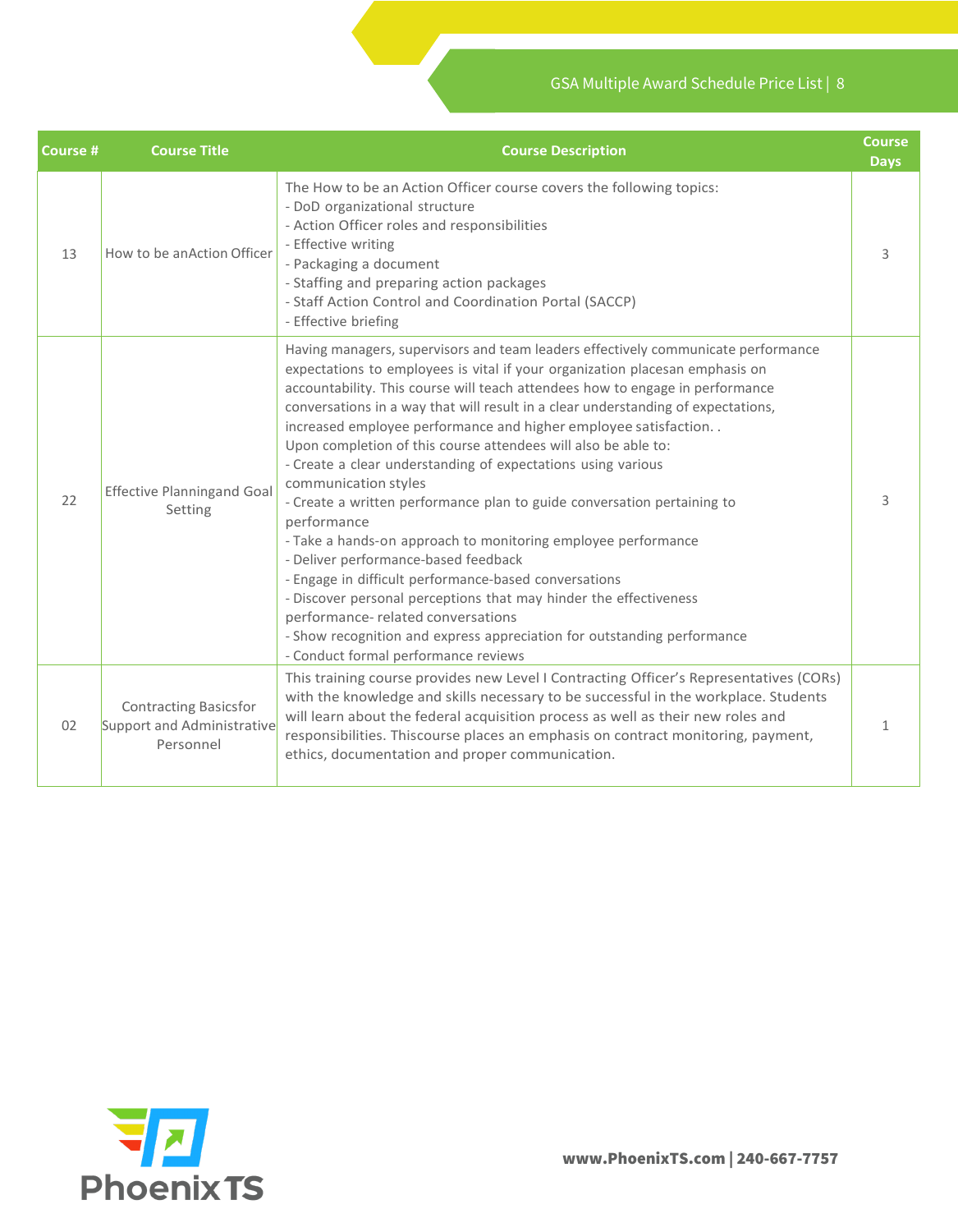| <b>Course #</b> | <b>Course Title</b>                       | <b>Course Description</b>                                                                                                                                                                                                                                                                                                                                                                                                                                                                                                                                                                                                                                                                                                                                                                                                                                                                                                                                                                                                                         | <b>Course</b><br><b>Days</b> |
|-----------------|-------------------------------------------|---------------------------------------------------------------------------------------------------------------------------------------------------------------------------------------------------------------------------------------------------------------------------------------------------------------------------------------------------------------------------------------------------------------------------------------------------------------------------------------------------------------------------------------------------------------------------------------------------------------------------------------------------------------------------------------------------------------------------------------------------------------------------------------------------------------------------------------------------------------------------------------------------------------------------------------------------------------------------------------------------------------------------------------------------|------------------------------|
| 24              | Government Acquisition and<br>Procurement | This government acquisition and procurement course is ideal for thosenew to<br>federal contracting and will provide attendees with the knowledge and skills to be<br>successful in the federal contracting environment. This course is not just for those<br>within the contracting community, acquisition team members and sellers to the<br>government will also benefit tremendously from attending. Students will learn the<br>fundamentals of the federal acquisition process including the roles of key<br>participants and an overview of basic statutes and regulations thatgovern the<br>process.<br>This course covers the following topics:<br>- The goals, objectives and vision of the federal acquisition process<br>- The roles and responsibilities of key participants in the acquisitionprocess<br>- The underlying sources of federal contract law<br>- Organizing the acquisition function<br>- The Federal Acquisition Regulation (FAR) System<br>- The principal contracting functions<br>- Standards of conduct and ethics | 5                            |
| 03              | <b>Contracting Basicsfor COTRs</b>        | This training course is designed to provide non-contracting personnel with the<br>fundamental knowledge of the federal acquisition process needed to effectively<br>perform their job duties as a representative of the contracting officer. This course is<br>appropriate for Contracting Officer's Representatives (CORs), Technical Officers (TOs),<br>Contracting Officer's Technical Representatives (COTRs) and Project Officers (POs).                                                                                                                                                                                                                                                                                                                                                                                                                                                                                                                                                                                                     | 5                            |
| 06              | E-Mail Etiquette                          | This training course teaches students how to use email effectively. Students will<br>learn about writing effective messages, e-policies, the use of email accessories and<br>passwords, and how to prevent your passwordfrom being stolen. Course activities<br>also cover using the subject line, considering your recipient, managing email<br>volume, following internet etiquette guidelines, attaching files, preparing for<br>recipient reactions, and using emoticons effectively. Students also learn about the<br>differences between writing online and traditional paper-based writing, achieving email<br>message objectives, using correct punctuation, constructing effective sentences and<br>paragraphs, editing your email messages, and using active voice in writing.                                                                                                                                                                                                                                                          | 1                            |
| 10              | <b>Fundamental of Writing</b>             | The Fundamentals of Writing course covers the following topics:<br>- Organizing your thoughts<br>- Creating clear and concise memos, emails, letters, reports, and otherbusiness<br>documents<br>- Using proper grammar<br>- Clarifying language<br>- Connecting with the reader<br>- Constructing simple, compound and complex sentences<br>- Effectively using transitional words to link sentences into well-constructed<br>paragraphs<br>- Revising documents<br>- Formatting documents so that are easy to read<br>- The Plain Writing Act of 2010                                                                                                                                                                                                                                                                                                                                                                                                                                                                                           | 3                            |

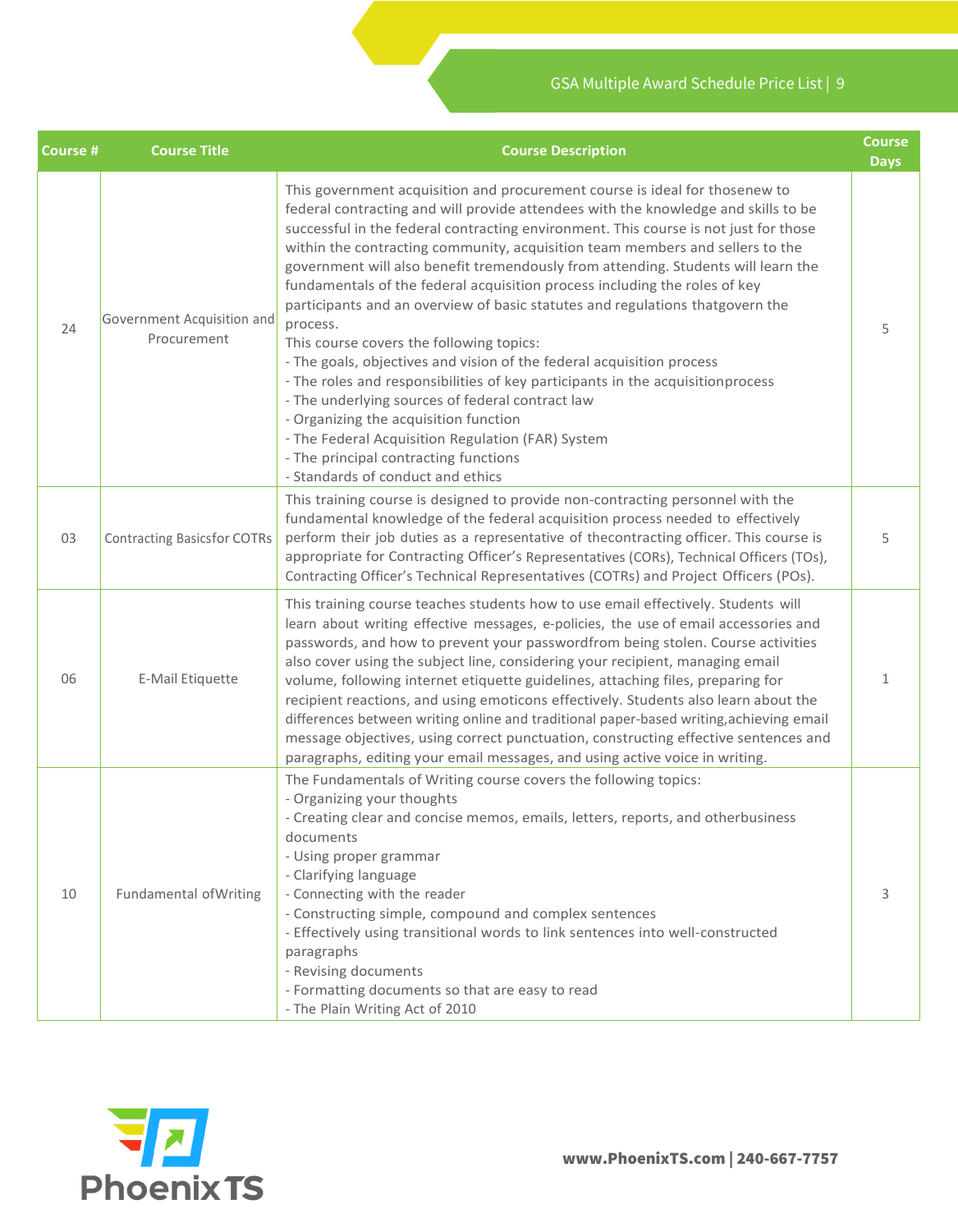| <b>Course #</b> | <b>Course Title</b>                          | <b>Course Description</b>                                                                                                                                                                                                                                                                                                                                                                                                                                                                                                                                                                                                                                                                                                                              | <b>Course</b><br><b>Days</b> |
|-----------------|----------------------------------------------|--------------------------------------------------------------------------------------------------------------------------------------------------------------------------------------------------------------------------------------------------------------------------------------------------------------------------------------------------------------------------------------------------------------------------------------------------------------------------------------------------------------------------------------------------------------------------------------------------------------------------------------------------------------------------------------------------------------------------------------------------------|------------------------------|
| 16              | <b>Basic WritingSkills</b>                   | Strong writing skills are important regardless of your role within an organization. This<br>course will sharpen your writing skills by teaching youhow to structure your ideas<br>logically and shape arguments properly.<br>Students will learn how to identify their target audience and communicate<br>both informatively and persuasively.                                                                                                                                                                                                                                                                                                                                                                                                         | 2                            |
| 17              | Personal Development and<br>Self Improvement | The desire to improve one's self is what sets successful employees apart from<br>unsuccessful ones. However, this type of growth doesn't occur over night, it takes a<br>true commitment. Self-improvement is a continual process that helps individuals<br>reach their full potential. Students will learn about the foundations of self-<br>improvement as well as the self- improvement process. This training course is<br>relevant regardless of industry and job role.                                                                                                                                                                                                                                                                           | $\mathcal{P}$                |
| 07              | Federal AppropriationsLaw                    | This training course is designed for program managers, accountants, budget analysts,<br>auditors, purchase card holders, approving managers, contracting officers, certifying<br>officers and attorneys that work for the federal government. Students will learn the<br>basics of appropriations law, how to determine the legal availability of appropriations,<br>the legal obligation of funds, how to ensure that the correct fund sources are charged<br>for obligations and the correct course of action when funds need to be transferred or<br>reprogrammed. Students will also learn how toavoid a negative audit or<br>congressional report, violations of the Anti- Deficiency Act (ADA) and spending<br>personal money to correct errors. |                              |
| 08              | Federal AppropriationsLaw<br>Update          | This Federal Appropriations course is for anyone that attended Appropriations Law<br>training more than three years ago. This course brings attendees up to date on the<br>latest changes in the GAO's Principlesof Federal Appropriations Law (Red Book) and<br>covers recent appropriations law case rulings. Students will also learn how to utilize<br>powerful research tools and resources. Some of the topics that will be covered in this<br>course are lobbying, personal services equipment, gifts, contests, serving food and<br>refreshments, grants, expenses and credit monitoring services, and Anti-Deficiency<br>Act (ADA) reporting requirements.                                                                                    | 1                            |

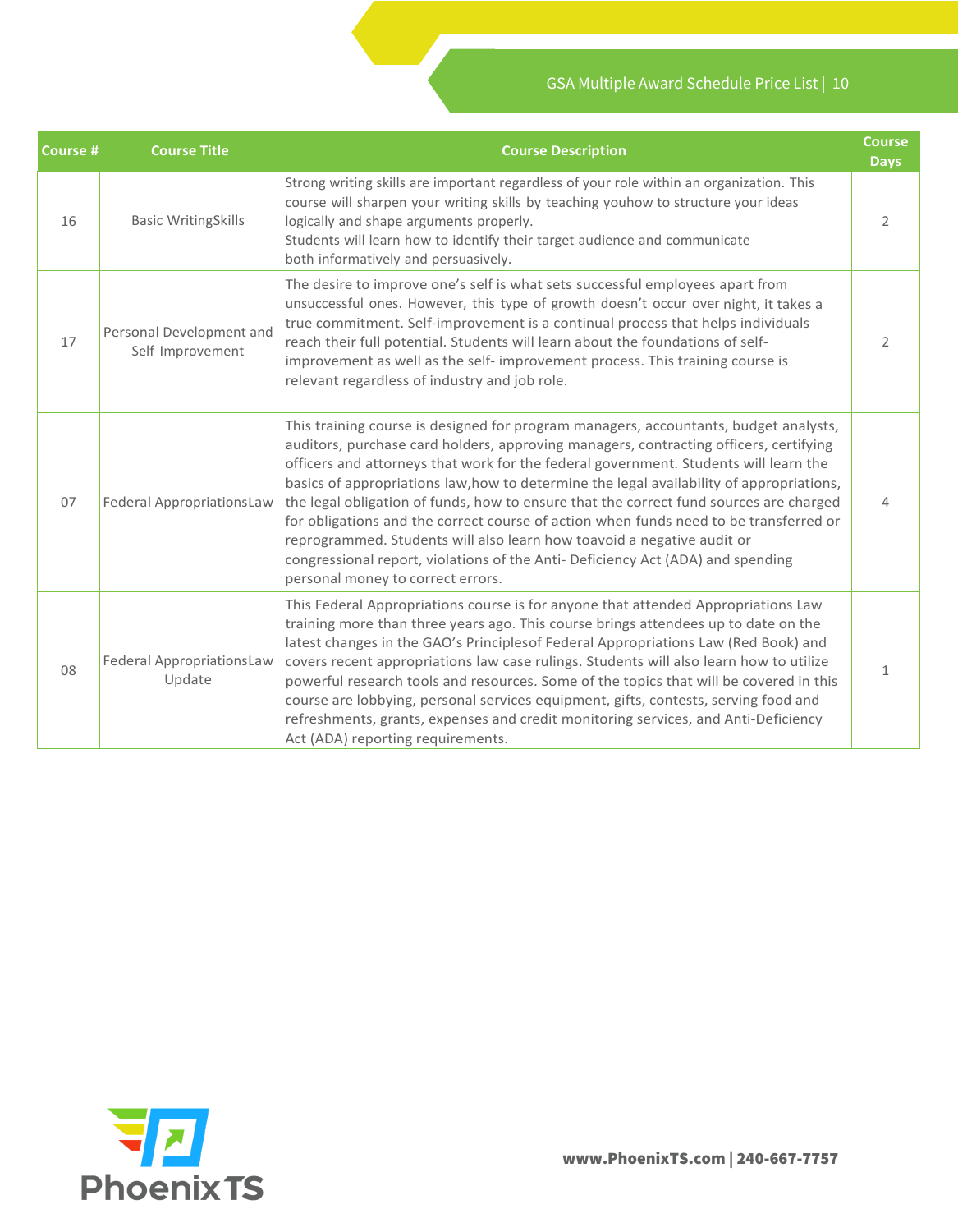| <b>Course #</b> | <b>Course Title</b>                                 | <b>Course Description</b>                                                                                                                                                                                                                                                                                                                                                                                                                                                                                                                                                                                                                                                                                                                                                                                                                                                                               | Course<br><b>Days</b> |
|-----------------|-----------------------------------------------------|---------------------------------------------------------------------------------------------------------------------------------------------------------------------------------------------------------------------------------------------------------------------------------------------------------------------------------------------------------------------------------------------------------------------------------------------------------------------------------------------------------------------------------------------------------------------------------------------------------------------------------------------------------------------------------------------------------------------------------------------------------------------------------------------------------------------------------------------------------------------------------------------------------|-----------------------|
| 09              | <b>Federal BudgetProcess</b>                        | This course is ideal for government employees dealing with the process oreffects of<br>federal budgeting. It will also provide government employees who wish to become<br>more involved in the federal budget process with theknowledge and skills to do so.<br>The Federal Budget Process is extremely complex. Through this instructor-led course,<br>students will learn the many sub-processes, rules and procedures which make up the<br>federal budget process and those memberswithin the executive and legislative branches<br>of government who play the most active roles.<br>Attendees will also gain a proficient understanding of the various elementsof the<br>federal<br>budget process including:<br>- The President's budget submission<br>- Framework<br>- Timetable<br>- Budget resolution<br>- Budget reconciliation<br>- The 'Byrd Rule'<br>- Appropriations<br>- Budget execution | 2                     |
| 14              | <b>Understanding Federal</b><br>BudgetFormulation   | The Understanding Federal Budget Formulation Course will provide students with a<br>thorough understanding of the budget formulation process. This course is ideal for<br>budget analysts and financial resourceprofessionals who compile data and<br>information in order to make educated decisions regarding future programs,<br>funding, or budget strategies.<br>This course will instruct students on the best practices for:<br>- Locating the major sources of budget formulation<br>- Formulating a unit budget<br>- Determining unit budget requirements<br>- Writing budget justifications<br>- Budgeting capital assets<br>- Preparing and integrating a performance budget into the formulationprocess<br>- Preparing a program assessment                                                                                                                                                 | 3                     |
| 19              | <b>Fundamentals of Analyzing</b><br>Processing Data | The processing data analysis course focuses on equipping decision makers with the<br>skills needed to effectively analyze financial data. This course is ideal for all federal<br>financial management personnel including consultants, management analysts and<br>budget analysts. Upon completion of this course, students will understand the<br>significant of data analysis as it relates to federal financial management; have<br>acquired intermediate Microsoft Excel Skills; students will be able to conduct a break-<br>even analysis and a variance analysis; students will be able to calculate the internal<br>rate of return and report on Net Present Value (NPV); and use the queuing theory to<br>assess program performance.                                                                                                                                                         | 4                     |

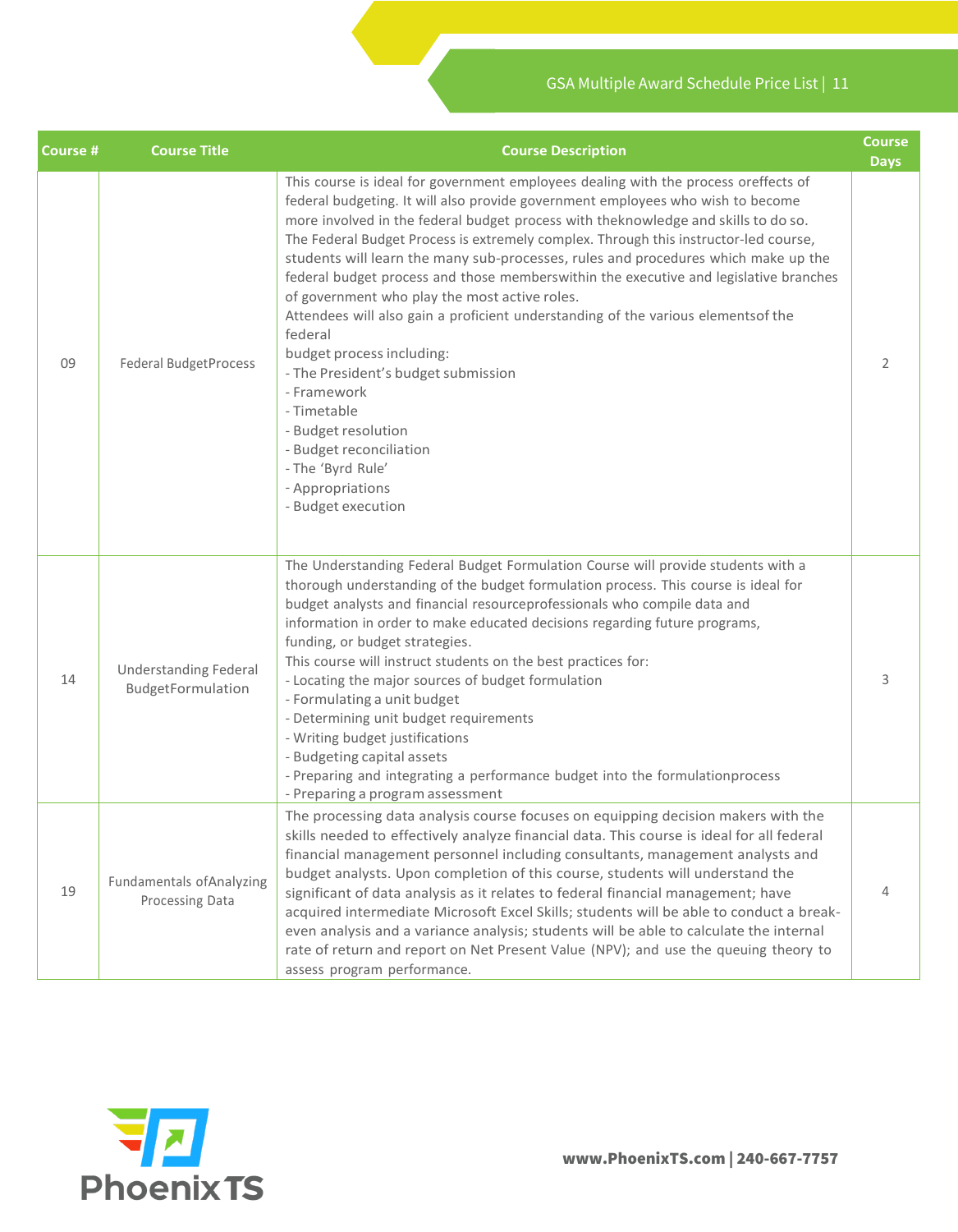| <b>Course #</b> | <b>Course Title</b>                                       | <b>Course Description</b>                                                                                                                                                                                                                                                                                                                                                                                                                                                                                                                                                                                                                                                                                                                                                                                                                                                                                                                                | <b>Course</b><br><b>Days</b> |
|-----------------|-----------------------------------------------------------|----------------------------------------------------------------------------------------------------------------------------------------------------------------------------------------------------------------------------------------------------------------------------------------------------------------------------------------------------------------------------------------------------------------------------------------------------------------------------------------------------------------------------------------------------------------------------------------------------------------------------------------------------------------------------------------------------------------------------------------------------------------------------------------------------------------------------------------------------------------------------------------------------------------------------------------------------------|------------------------------|
| 27              | Planning, Programming<br><b>Budgeting &amp; Execution</b> | This training course is for individuals responsible for financial, program and resource<br>management that would benefit from learning more about the development of<br>budgets within the Department of Defense (DoD).<br>Students will learn about the roles and relationships involved in the PPBE process,<br>the services program and budget submissions, the congressional enactment process<br>and its effect on PPBE and the basicelements of DoD budget execution.                                                                                                                                                                                                                                                                                                                                                                                                                                                                              | 3                            |
| 29              | Analytics BootCamp                                        | The Analytics training course focuses on using Microsoft Excel functionalities for data<br>analysis and ultimately decision making. This course will teach students how to<br>properly collect and handle data derived from a multitude of sources and then<br>translate it into something meaningful within an Excel spreadsheet. This instructor<br>led course will provide students with the knowledge to summarize data effectively<br>and use advanced problem-solving techniques to develop a thorough understanding<br>of the information. Data analysis will be completed through the use of:<br>- Excel graphing functions<br>- Frequency distribution tables<br>- Excel statistical techniques<br>After students convert data into relevant information they will learn how to calculate<br>and select the most appropriate central tendency measures, as well as, identify and<br>avoid hidden bias while expressing statistical<br>findings. | 5                            |
| 26              | Pre-retirementPlanning                                    | The Pre-Retirement Planning course covers the following topics:<br>- Make informed decisions about retirement<br>- Civil Service Retirement System (CSRS)<br>- Federal Employee Retirement System (FERS)<br>- How Social Security benefits are calculated?<br>- How health and life insurance benefits carry over into retirement<br>- Medicare and Thrift Savings Plan (TSP) withdrawal options<br>- Financial, estate, and "life" planning                                                                                                                                                                                                                                                                                                                                                                                                                                                                                                             | 2                            |
| 30              | Writing Job Descriptions                                  | This 1-day, instructor-led course is designed to teach managers to write jobdescriptions<br>that make hiring, planning and evaluations easier. This training will address:<br>• Creating good job descriptions<br>• Hiring qualified employees<br>• Avoiding legal traps<br>There are no prerequisites for this course.                                                                                                                                                                                                                                                                                                                                                                                                                                                                                                                                                                                                                                  | 1                            |
| 31              | InterviewingTechniques                                    | This 2-day, instructor-led course is designed for teaching managers torefine their<br>interview skills and techniques. This training will address:<br>• Finding the right person for the job<br>• Ask the appropriate questions<br>. Recognizing the cost of hiring the wrong person<br>• Developing a job analysis and position profile<br>There are no prerequisites for this course.                                                                                                                                                                                                                                                                                                                                                                                                                                                                                                                                                                  | 2                            |

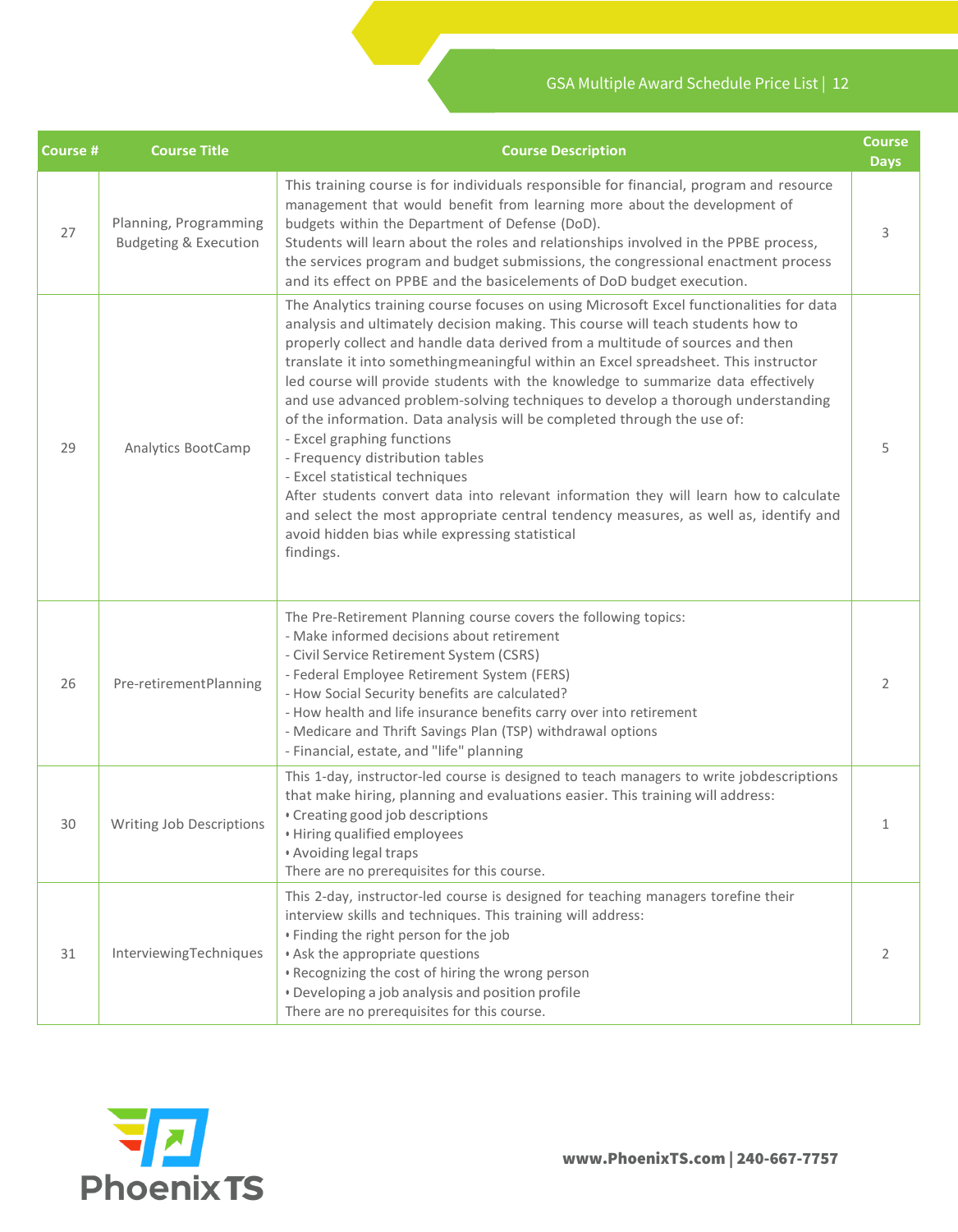| Course # | <b>Course Title</b>          | <b>Course Description</b>                                                                                                                                                                                                                                                                                                                                                                                                                                                                       | <b>Course</b><br><b>Days</b> |
|----------|------------------------------|-------------------------------------------------------------------------------------------------------------------------------------------------------------------------------------------------------------------------------------------------------------------------------------------------------------------------------------------------------------------------------------------------------------------------------------------------------------------------------------------------|------------------------------|
| 32       | <b>Critical Thinking</b>     | This 2-day, instructor-led course provides the skills to analyze and evaluateinformation<br>to obtain the greatest amount of knowledge from a piece of data. This training will<br>address:<br>. The skills to evaluate, identify and distinguish between relevant andirrelevant<br>information<br>• Components of critical thinking<br>• Non-linear thinking<br>• Logical thinking<br>• Evaluate information<br>• Benefits of critical thinking<br>There are no prerequisites for this course. | 2                            |
| 33       | Change Management            | This 2-day, instructor-led course gives participants tools to implement changes more<br>smoothly and to have changes better accepted. This trainingwill address:<br>• Preparing for change<br>• Understanding change<br>• Leading and managing change<br>· Gaining support<br>· Building resiliency<br>There are no prerequisites for this course.                                                                                                                                              | 2                            |
| 34       | <b>Contract Negotiations</b> | This 2-day, instructor-led course covers the important aspects of contractnegotiation.<br>This training will address:<br>• Planning<br>• Conducting contract negotiations<br>• Documenting contract negotiations<br>• Contract formation<br>There are no prerequisites for this course.                                                                                                                                                                                                         | 2                            |
| 35       | <b>Office Politics</b>       | This 2-day, instructor-led course will help participants successfullyrecognize and<br>navigate office politics. This training will address:<br>• Creating and maintaining better relationships<br>• Communicating and working with your peers and colleagues<br>. Being better team members to be more successful and productive<br>There are no prerequisites for this course.                                                                                                                 | 2                            |
| 36       | <b>Business Acumen</b>       | This 2-day, instructor-led course will help participants improve theirjudgement and<br>decision skills. This training will address:<br>• Financial literacy<br><b>· Business sense</b><br>· Managing risk<br>· Increasing critical thinking<br>There are no prerequisites for this course.                                                                                                                                                                                                      | 2                            |

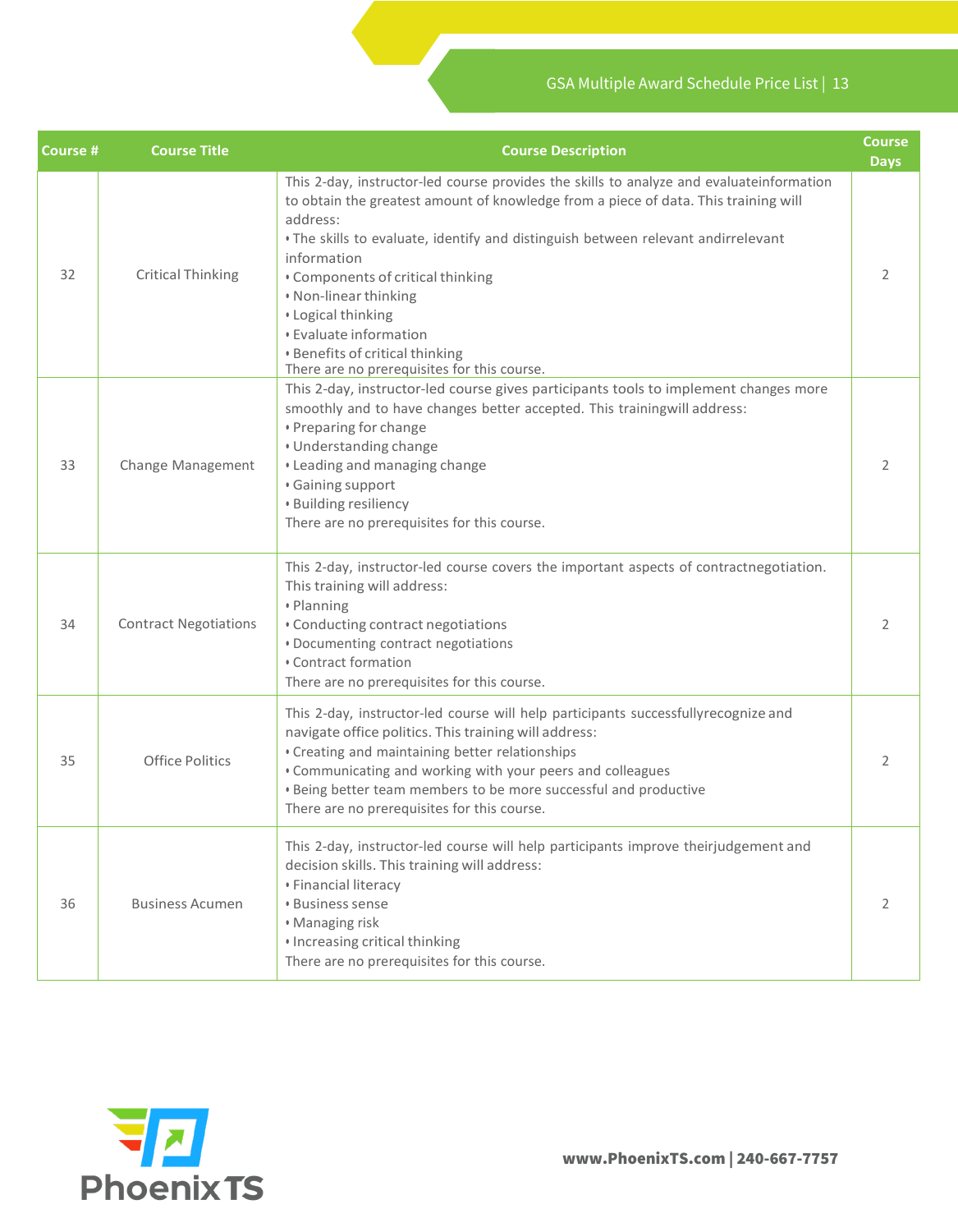| <b>Course #</b> | <b>Course Title</b>           | <b>Course Description</b>                                                                                                                                                                                                                                                                                                                                                                                                                                                | Course<br><b>Days</b> |
|-----------------|-------------------------------|--------------------------------------------------------------------------------------------------------------------------------------------------------------------------------------------------------------------------------------------------------------------------------------------------------------------------------------------------------------------------------------------------------------------------------------------------------------------------|-----------------------|
| 37              | Influence and Persuasion      | This 1-day, instructor-led course will help participants develop the skills toapply<br>controlled influence and persuasion. This training will address:<br>• How persuasion differs from manipulation<br>• How to apply techniques of persuasion and influence<br>• Getting persuasive conversations and presentations underway<br>• Using storytelling techniques to extend influence<br>There are no prerequisites for this course.                                    | 1                     |
| 38              | <b>Time Management</b>        | This 1-day, instructor-led course will help participants develop skills to organize<br>themselves and their workspace for peak efficiency. This trainingwill address:<br>· Organization<br>. Value of goals and how to achieve them<br>• Creating actions plans to get things done<br>• Delegating properly<br>There are no prerequisites for this course.                                                                                                               | 1                     |
| 39              | How to Write a Creative Brief | This 1-day, instructor-led course teaches participants how to create a briefprovides the<br>audience with only the important details in an interesting manner. This training will<br>address:<br>• Communication objectives<br>• Effective writing<br>• Details<br>There are no prerequisites for this course.                                                                                                                                                           | 1                     |
| 40              | <b>Budgets</b>                | This 1-day, instructor-led course teaches participants a solid understanding of<br>basic financial terms and methods This training willaddress:<br>• Commonly used terms<br>• Financial statements<br>· Budgets<br>• Forecasting<br>• Purchasing Decisions<br>• Financial Legislation<br>There are no prerequisites for this course.                                                                                                                                     | 1                     |
| 41              | <b>Customer Relationships</b> | This 2-day, instructor-led course introduces the different facets of Customer<br>Relationship Management (CRM). This training will address:<br>. Working through the benefits of CRM<br>. Analyze the different components of a CRM plan<br>. Describe how customer relationship management can provide value for<br>organizations and customers<br>There are no prerequisites for this course.                                                                          | 2                     |
| 42              | <b>Goal Setting</b>           | This 2-day, instructor-led course is designed to help participants understand how<br>to take wishes and turn them into reality. This trainingfocuses on:<br>• Identify what's important personally and professionally<br>. Use goal setting activities and appropriate language to articulate theirwishes<br>. Use motivational techniques to help themselves reach their goals<br>. Understand how to deal with setbacks<br>There are no prerequisites for this course. | 2                     |

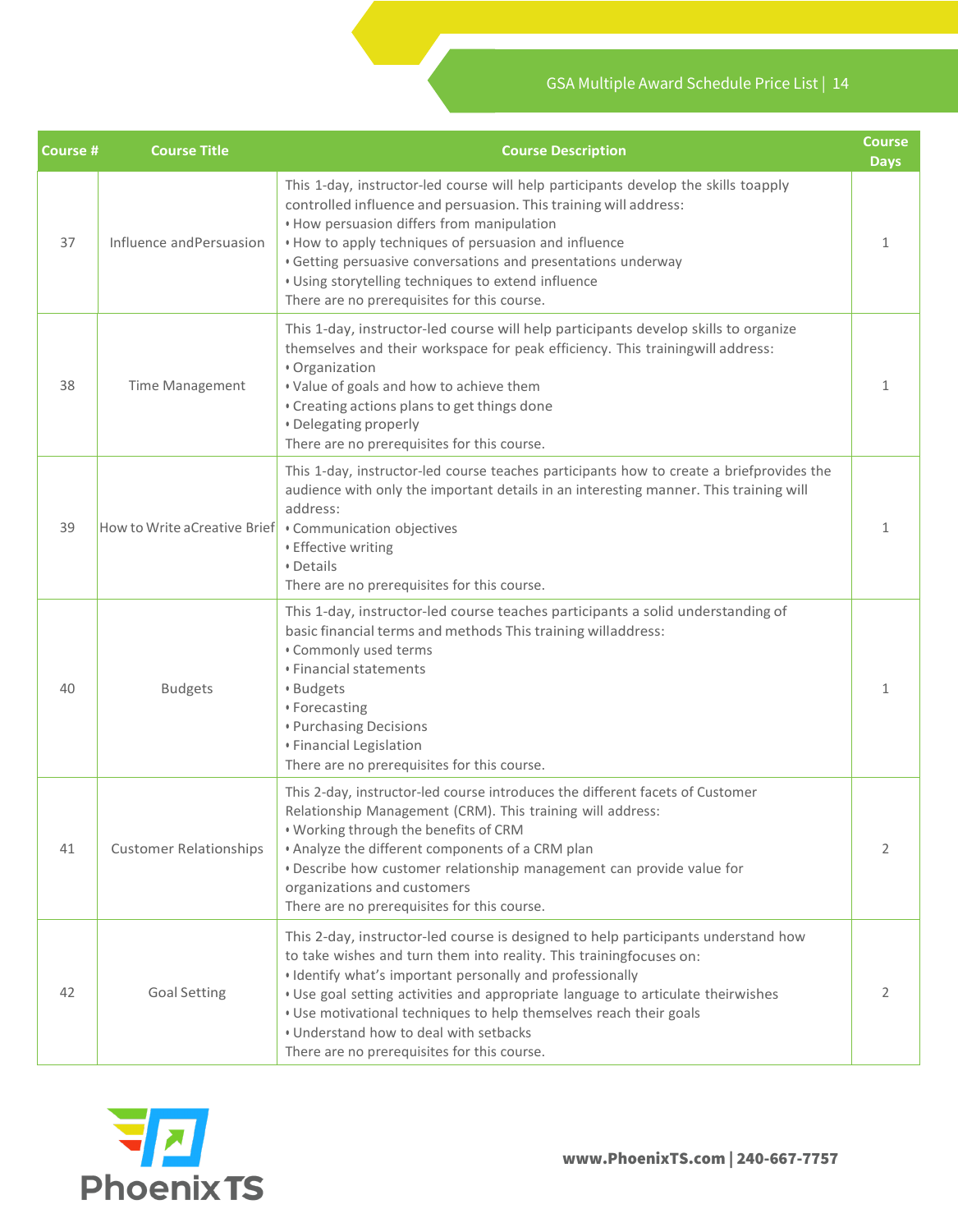| <b>Course #</b> | <b>Course Title</b>                                | <b>Course Description</b>                                                                                                                                                                                                                                                                                                                                                                                                                                                                                                                                                                                                                                                                                                                                                                                                                | <b>Course</b><br><b>Days</b> |
|-----------------|----------------------------------------------------|------------------------------------------------------------------------------------------------------------------------------------------------------------------------------------------------------------------------------------------------------------------------------------------------------------------------------------------------------------------------------------------------------------------------------------------------------------------------------------------------------------------------------------------------------------------------------------------------------------------------------------------------------------------------------------------------------------------------------------------------------------------------------------------------------------------------------------------|------------------------------|
| 43              | Entrepreneurship                                   | This 2-day, instructor-led course is designed to help participants understand how<br>to take wishes and turn them into reality. This trainingfocuses on:<br>• Identify what's important personally and professionally<br>. Use goal setting activities and appropriate language to articulate theirwishes<br>. Use motivational techniques to help themselves reach their goals<br>. Understand how to deal with setbacks<br>There are no prerequisites for this course.                                                                                                                                                                                                                                                                                                                                                                 | 2                            |
| 44              | Facilitation                                       | This 2-day, instructor-led course is designed make core facilitation skillsbetter. This<br>training focuses on:<br>. Distinguish facilitation from instruction and training<br>· Identify the competencies linked to effective small group facilitation<br>• Identify the stages of team development and ways to help teams througheach stage<br>. Use common process tools to make meetings easier and more productive<br>There are no prerequisites for this course.                                                                                                                                                                                                                                                                                                                                                                   | 2                            |
| 45              | Conversational Leadership                          | This 2-day, instructor-led course teaches a collaborative approach toleadership. This<br>training teaches students how to:<br>• Relationship building<br>• Communication<br>There are no prerequisites for this course.                                                                                                                                                                                                                                                                                                                                                                                                                                                                                                                                                                                                                  | 2                            |
| 46              | <b>Project Planning, Scheduling</b><br>and Control | This 3-day, instructor-led course teaches an applications-oriented understanding of<br>issues you must confront. This training teaches studentshow to:<br>• Strategies for dealing effectively with team members<br>. Managing and facilitating project meetings<br>• Techniques for dealing with contractors<br>· Guidelines for setting up a project office<br>There are no prerequisites for this course.                                                                                                                                                                                                                                                                                                                                                                                                                             | 3                            |
| 47              | Lean Process and Six Sigma                         | This 3-day, instructor-led course teaches a data-driven approach for eliminating defects<br>and waste in business processes. This training teachesstudents how to:<br>· Introduction to Six Sigma<br>• Tools required to deploy Six Sigma<br>There are no prerequisites for this course.                                                                                                                                                                                                                                                                                                                                                                                                                                                                                                                                                 | 3.                           |
| 48              | Mid-CareerRetirement<br>Planning                   | This 2-day, instructor-led course is designed for professionals wishing to improve their<br>retirement outlook and develop a realistic retirement plan. This course will provide<br>students with knowledge to:<br>. Prepare a retirement readiness index and a financial plan based on their<br>retirement income needs<br>. Navigate through the tax-deferred Thrift-Savings Plan (TSP) retirement savings and<br>investment account and the Federal Employees Retirement System (FERS) defined<br>benefit contributory account<br>. Optimize their contributions to each of these accounts<br>. Develop a thorough understanding of how civil service annuity and Social Security<br>benefits are calculated and how health and life insurance benefits carry over into<br>retirement.<br>There are no prerequisites for this course. | 2                            |

 $\mathcal{L}$ 

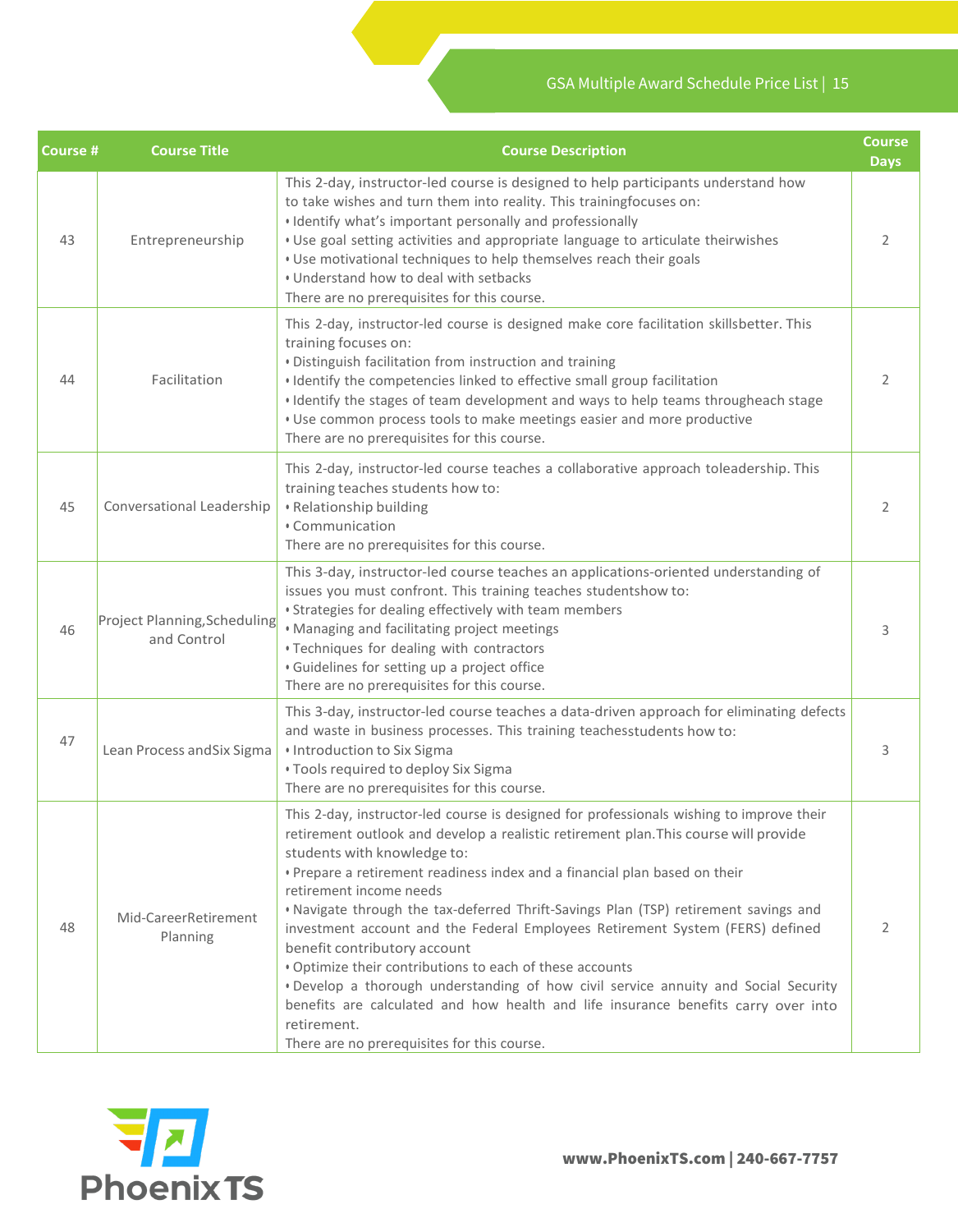| <b>Course #</b> | <b>Course Title</b>                   | <b>Course Description</b>                                                                                                                                                                                                                                                                                                                                                                                                                          | <b>Course</b><br><b>Days</b> |
|-----------------|---------------------------------------|----------------------------------------------------------------------------------------------------------------------------------------------------------------------------------------------------------------------------------------------------------------------------------------------------------------------------------------------------------------------------------------------------------------------------------------------------|------------------------------|
| 49              | Creating a JobPortfolio               | This 1-day, instructor-led course examines the value of entering an interview with a fully<br>developed package of credentials and materials. Thistraining teaches students how to:<br>• Learn to use descriptive language<br>• Cover letters<br>• Resumes<br>• Personalized career portfolios<br>There are no prerequisites for this course.                                                                                                      | 1                            |
| 50              | <b>Technical Writing</b>              | This 2-day, instructor-led course teaches participants to write clear concisebusiness<br>documents. This training course covers:<br>· Proposals<br>• Reports<br>• Manuals<br>• Letters<br>There are no prerequisites for this course.                                                                                                                                                                                                              | 2                            |
| 51              | <b>Benchmarking Best</b><br>Practices | This 3-day, instructor-led course provides a logical, step-by-step methodology that<br>will enable any agency to properly benchmark its maintenance function. Upon<br>completion of this course, students will beable to do the following:<br>• Associate benchmarking objectives with the organizational strategy<br>. Design a benchmarking plan for their organization<br>• Understand the fundamentals of data collection and analysis         | 3                            |
| 52              | Delegation                            | This 1-day, instructor-led course is designed to teach managers the skills toeffectively<br>delegate and accomplish more. This training will address:<br>• How delegation fits into your job<br>• Different ways to delegate tasks<br>· Give better instructions<br>· Monitor delegation results<br>· Give effective feedback<br>There are no prerequisites for this job.                                                                          | 1                            |
| 53              | <b>Basic Finance</b>                  | This 2-day, instructor-led course is designed to teach those who are inexperienced with<br>numbers to effectively deal with financial statements, understand payroll and speak the<br>basic terminology of bookkeeping. Thistraining will address:<br>· Basic terminology<br>• Accounting methods<br>• Accounts payable and receivable<br><b>Balance sheets</b><br>· Planning, budgeting and control<br>There are no prerequisites for this class. | 2                            |

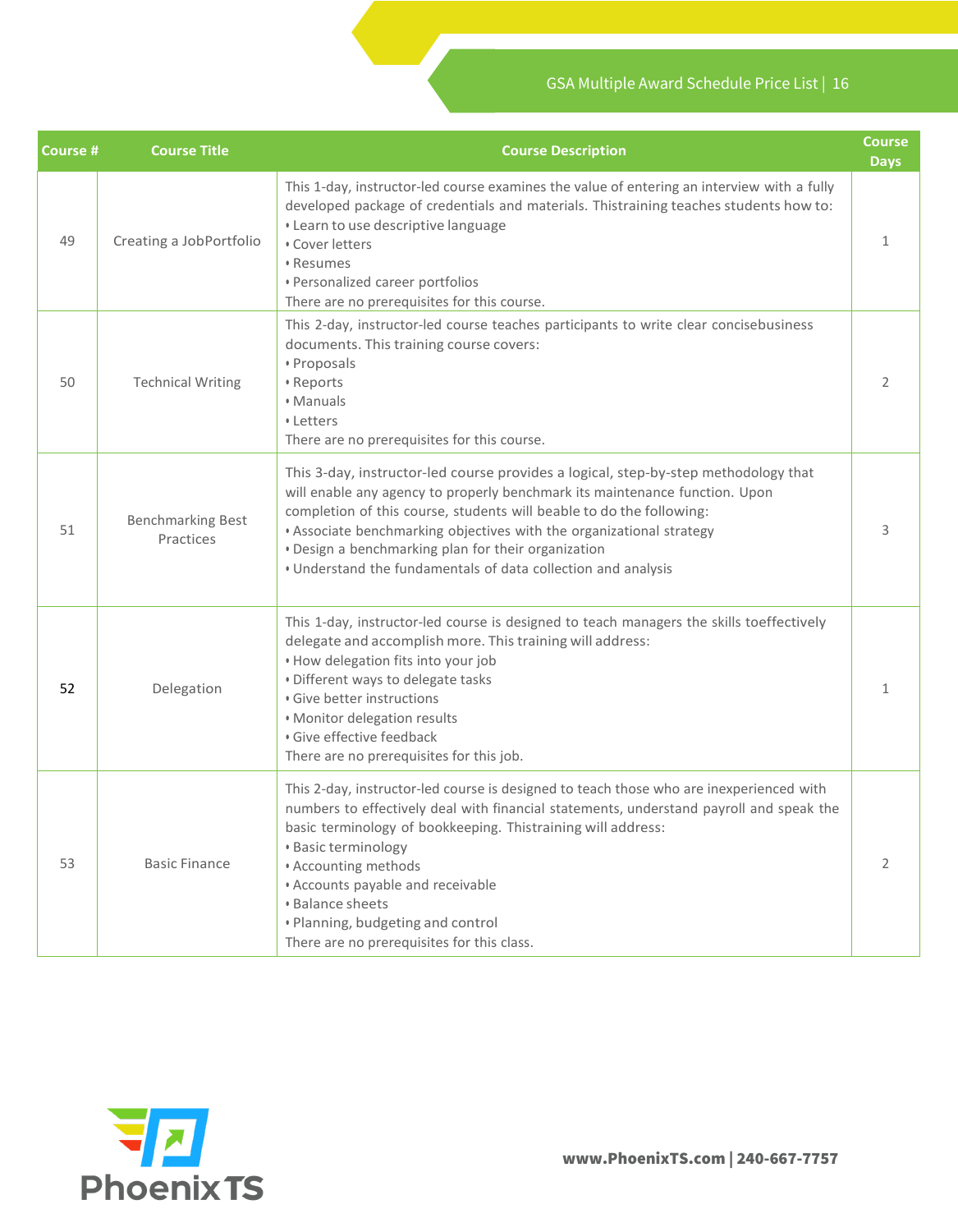| <b>Course #</b> | <b>Course Title</b>                          | <b>Course Description</b>                                                                                                                                                                                                                                                                                                                                                                                                                                                                               | <b>Course</b><br><b>Days</b> |
|-----------------|----------------------------------------------|---------------------------------------------------------------------------------------------------------------------------------------------------------------------------------------------------------------------------------------------------------------------------------------------------------------------------------------------------------------------------------------------------------------------------------------------------------------------------------------------------------|------------------------------|
| 54              | <b>Generation Gaps</b>                       | This 1-day, instructor-led course is designed to help management handlethe different<br>generations present in the workplace. This training focuses on:<br>• History<br><b>· Baby Boomers</b><br>• Generation X<br>• Generation Y (Millennial)<br>· Differences<br>• Finding Common Ground<br>There are no prerequisites for this course.                                                                                                                                                               | 1                            |
| 55              | Developing a HighReliability<br>Organization | This 1-day, instructor-led course covers the five principles that govern high-reliability<br>organizations. This training will address:<br>· Preoccupation with failure<br>• Resistance to simplification<br>• Sensitivity to operations<br>• Commitment to resilience<br>• Deference to expertise<br>There are no prerequisites for this course.                                                                                                                                                       | 1                            |
| 56              | <b>Negotiating forResults</b>                | This 1-day, instructor-led course teaches participants about the essentialelements of<br>negotiation. This training will address:<br>· Preparation, delivery and techniques to develop their communication<br>skills<br>. Creating sustainable agreements with othersThere are no<br>prerequisites for this course.                                                                                                                                                                                     | 1                            |
| 57              | Leadership and Influence                     | This 2-day, instructor-led course is designed to teach the techniques tobuild the<br>confidence it takes to lead. This training will address:<br>• Evolution of Leadership<br>· Situational Leadership<br>• Personal Inventory<br>· Modeling the way<br>· Inspiring a shared vision<br><b>Enabling others to act</b><br>There are no prerequisites for this course.                                                                                                                                     | 2                            |
| 58              | Creative Thinkingand<br>Innovation           | This 2-day, instructor-led course is designed to teach participants topractice and hone<br>their creative skills. This training will address:<br>• Recognizing your own creativity<br>• Develop their own creative environment<br>• Explain the importance of creative and innovation in business<br>. Applying problem-solving steps and tools<br>. Using individual and group techniques to help generate creative ideas<br>· Implement creative ideas<br>There are no prerequisites for this course. | $\overline{2}$               |

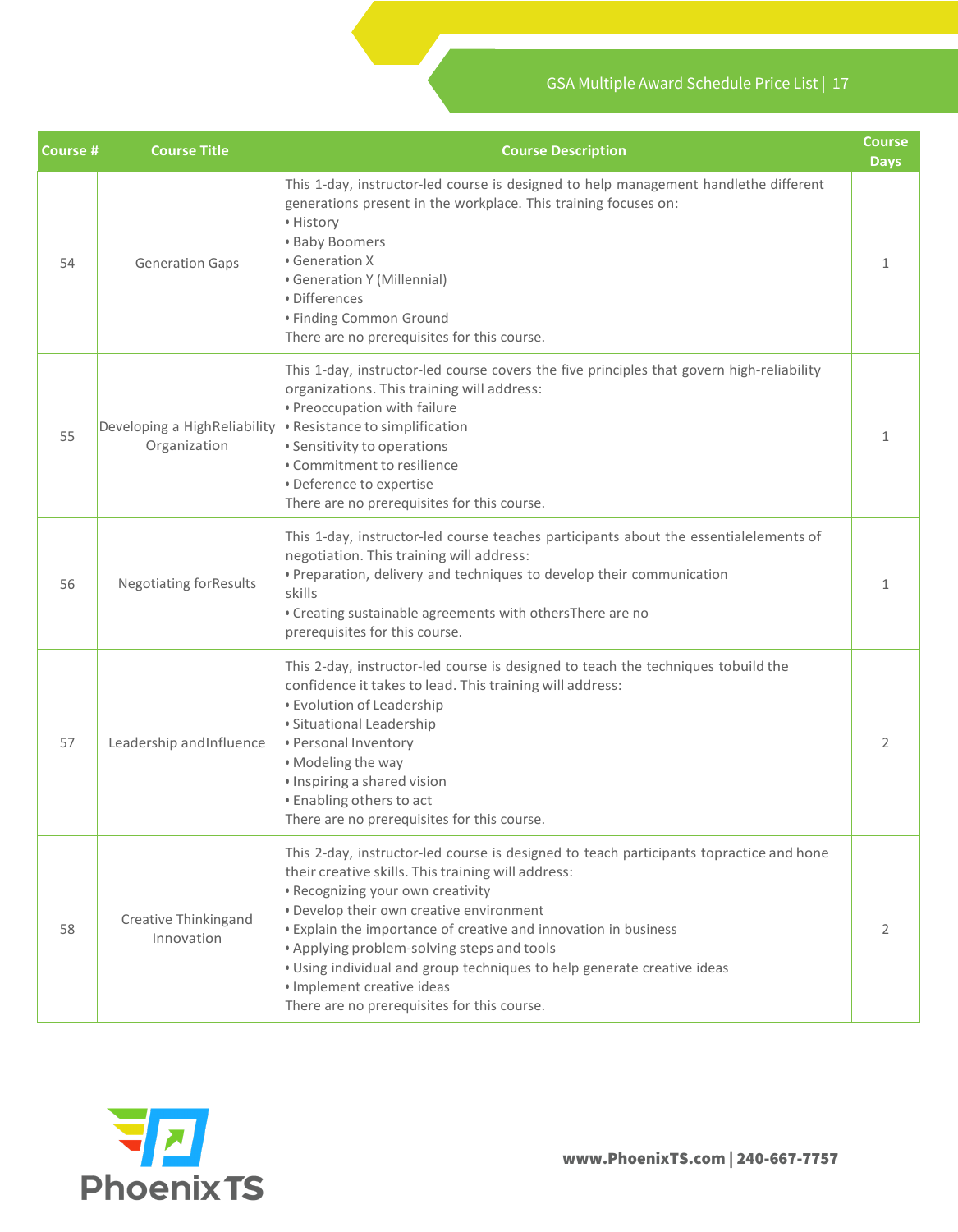| Course # | <b>Course Title</b>                     | <b>Course Description</b>                                                                                                                                                                                                                                                                                                                                                                                                                                              | <b>Course</b><br><b>Days</b> |
|----------|-----------------------------------------|------------------------------------------------------------------------------------------------------------------------------------------------------------------------------------------------------------------------------------------------------------------------------------------------------------------------------------------------------------------------------------------------------------------------------------------------------------------------|------------------------------|
| 59       | Performance Management                  | This 1-day, instructor-led course will help leaders to manage for optimumperformance.<br>This training will address:<br>• How to contribute to motivating work environments<br>• How to understand the role of goal setting in performance management<br>. How to use ideal tools to help employees set and achieve goals<br>. How to apply a three-phase model that will help prepare employees forpeak<br>performance<br>There are no prerequisites for this course. | 1                            |
| 60       | <b>Personal Productivity</b>            | This 2-day, instructor-led course shows participants how to organize theirlives and find<br>productive time. This training teaches students how to:<br><b>Establish routines</b><br>· Set goals<br>• Create an efficient environment<br>. Use time-honored planning tools to increase productivity There are no<br>prerequisites for this course.                                                                                                                      | $\mathcal{P}$                |
| 61       | <b>Communication Strategies</b>         | This 2-day, instructor-led course teaches participants that their communication<br>skills have an effect on others. This training teaches students how to:<br>· Identify common communication problems<br>• Develop skills to ask questions<br>• Learn non-verbal messages<br>• Develop skills for active listening<br>• Learn to handle difficult situations<br>• Assert oneself<br>There are no prerequisites for this course.                                       | 2                            |
| 62       | <b>Effective Resource</b><br>Management | This 1-day, instructor-led course will help participants effectively managetheir resources.<br>This training will address:<br>. Relating the organization's mission to the allocation of financial resources<br>• Understanding techniques for financial management<br>• Analyzing financial information<br>. Communicating organizational and strategic plansThere are no<br>prerequisites for this course.                                                           | 1                            |
| 63       | eMass ManagerOverview                   | eMASS is critical to the assessment and authorization of your information system. Spend<br>one day in Phoenix TS's eMASS Overview and leave an eMASS expert! In a dynamic<br>combination of lecture and discussion, students will proceed step-by-step through the<br>RMF authorization process.                                                                                                                                                                       | $\mathbf{1}$                 |
| 64       | eMass Workshop                          | Students in our three-day workshop will learn to navigate eMASS to support the<br>creation, assessment, and authorization of a complete A&Apackage. In addition to<br>expert instruction, students spend much of the class completing exercises that will<br>prepare them to create a complete authorization package.                                                                                                                                                  | 3                            |

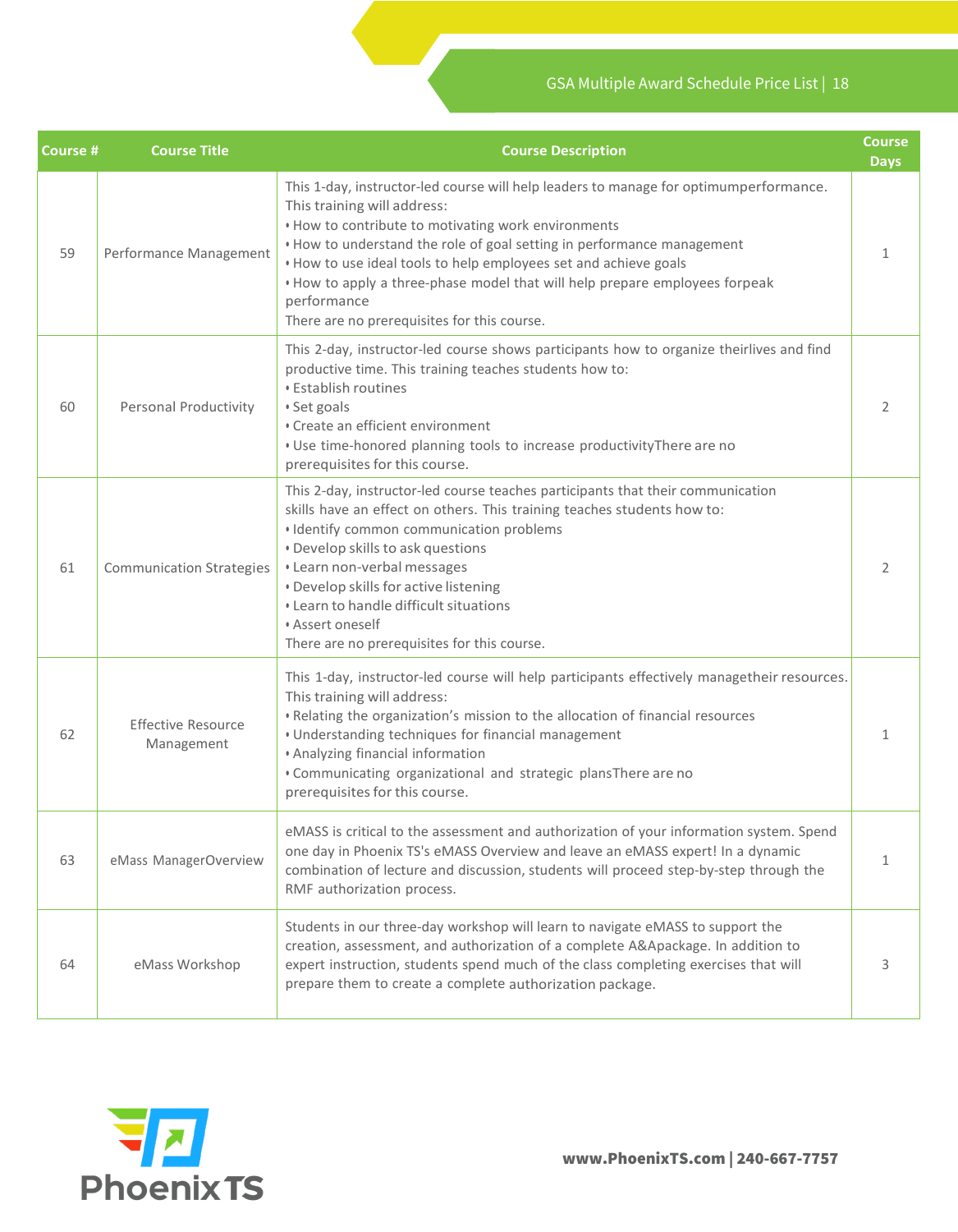| <b>Course #</b> | <b>Course Title</b>                                                                                                                                                                                                                                                                                                                                                                                                           | <b>Course Description</b>                                                                                                                                                                                                                                                                                                                                                                                                                                                                                                                                                                                                                                                                                                                                                                                                   | <b>Course</b><br><b>Days</b> |
|-----------------|-------------------------------------------------------------------------------------------------------------------------------------------------------------------------------------------------------------------------------------------------------------------------------------------------------------------------------------------------------------------------------------------------------------------------------|-----------------------------------------------------------------------------------------------------------------------------------------------------------------------------------------------------------------------------------------------------------------------------------------------------------------------------------------------------------------------------------------------------------------------------------------------------------------------------------------------------------------------------------------------------------------------------------------------------------------------------------------------------------------------------------------------------------------------------------------------------------------------------------------------------------------------------|------------------------------|
| 65              | eMass Direct UserTraining                                                                                                                                                                                                                                                                                                                                                                                                     | Students learn to navigate eMASS to support the creation, assessment, and<br>authorization of a completed A&A package. Most importantly, students spend 50% of the<br>class working with eMASS in a full Beta environment managed by the DoD for training<br>purposes to create a complete authorization package.                                                                                                                                                                                                                                                                                                                                                                                                                                                                                                           | 5                            |
| 66              | <b>Anticipatory Customer</b><br><b>Service Experience Training</b>                                                                                                                                                                                                                                                                                                                                                            | Through discussion, group, and individual activities, this one (1) day course teaches the<br>critical elements of customer service that, when the company lives them, bring customers<br>back to experience service that outdoes the competition.                                                                                                                                                                                                                                                                                                                                                                                                                                                                                                                                                                           | $\mathbf{1}$                 |
| 67              | <b>Behavioral Malware Analysis</b>                                                                                                                                                                                                                                                                                                                                                                                            | In this five (5) day course, students will learn the concepts, techniques, and tools to<br>understand the behavior and characteristics of malware through malware analysis. It<br>teaches students techniques to investigate and hunt malware using memory forensics.                                                                                                                                                                                                                                                                                                                                                                                                                                                                                                                                                       | 5                            |
| 68              | Bullying is called the silent epidemic. Although half of workers have experienced or<br>witnessed bullying, policies and laws dealing with it are far less prevalent. This is, in part,<br>Bullying in the Workplace<br>because bullying can be hard to identify and address. People wonder, what does bullying<br>look like? How can we discourage it in our workplace? What can I do to protect my staff<br>and co-workers? |                                                                                                                                                                                                                                                                                                                                                                                                                                                                                                                                                                                                                                                                                                                                                                                                                             | $\mathbf{1}$                 |
| 69              | Writing for Business and<br>Government                                                                                                                                                                                                                                                                                                                                                                                        | In business writing, the language is concrete, the point of view is clear, and the points are<br>well expressed. Good writing is hard work, and even the best writers get discouraged.<br>However, with practice you can feel more confident about your own writing. This<br>workshop will give participants the tools to become better writers.                                                                                                                                                                                                                                                                                                                                                                                                                                                                            | 2                            |
| 70              | Certified Scrum Master                                                                                                                                                                                                                                                                                                                                                                                                        | In Scrum, there are 3 roles: the Product Owner, the Team, and the ScrumMaster. The 2-<br>dayCertified ScrumMaster class imparts the knowledge, skills, and tools to successfully<br>implement Scrum as a ScrumMaster. This highly interactive workshop provides a<br>foundational understanding of the Scrum framework and gives participants hands-on<br>practice applying Scrum in multiple project settings and situations.                                                                                                                                                                                                                                                                                                                                                                                              | 2                            |
| 71              | <b>Active Listening</b>                                                                                                                                                                                                                                                                                                                                                                                                       | Phoenix TS' 1-day, instructor-led Active Listening course will provide participants with the<br>techniques needed to develop active listening skills and build deeper connections.                                                                                                                                                                                                                                                                                                                                                                                                                                                                                                                                                                                                                                          | 1                            |
| 72              | Adaptability                                                                                                                                                                                                                                                                                                                                                                                                                  | Phoenix TS' 2-day, instructor-led Adaptability Training course gives participants tools to<br>implement changes more smoothly and to have changes better accepted. This training<br>will address: Preparing for change, understanding change, leading and managing change,<br>gaining support & building resiliency.                                                                                                                                                                                                                                                                                                                                                                                                                                                                                                        | 2                            |
| 73              | Assertiveness and Self<br>Confidence                                                                                                                                                                                                                                                                                                                                                                                          | Phoenix TS' 1-day, instructor-led Assertiveness and Self-Confidence course teaches<br>participants about assertiveness and self-confidence and how to develop each of those traits<br>and apply to their daily lives.                                                                                                                                                                                                                                                                                                                                                                                                                                                                                                                                                                                                       | $\mathbf{1}$                 |
| 74              | AWS Certified Alexa Skill<br><b>Builder (Specialty)</b>                                                                                                                                                                                                                                                                                                                                                                       | This 1-day AWS Certified Alexa Skill Builder - Specialty certification course is intended for<br>individuals who perform a role as an Alexa skill builder. It validates a candidate's ability to<br>build, test, and publish Amazon Alexa skills.<br>You will learn to 1. Explain the value of voice 2. Design the user experience 3. Design the<br>architecture to build the skill 4. Follow AWS and Alexa security best practices for the skill<br>Develop, test, validate, and troubleshoot the skill 5. Manage the skill-publishing process<br>and work with the Alexa Developer Console 6. Manage skill operations and life cycles 7.<br>Recommended Knowledge and Experience At least 6 months of hands-on experience<br>building Alexa skills using the Alexa Skills Kit, including skills that incorporate services | 1                            |

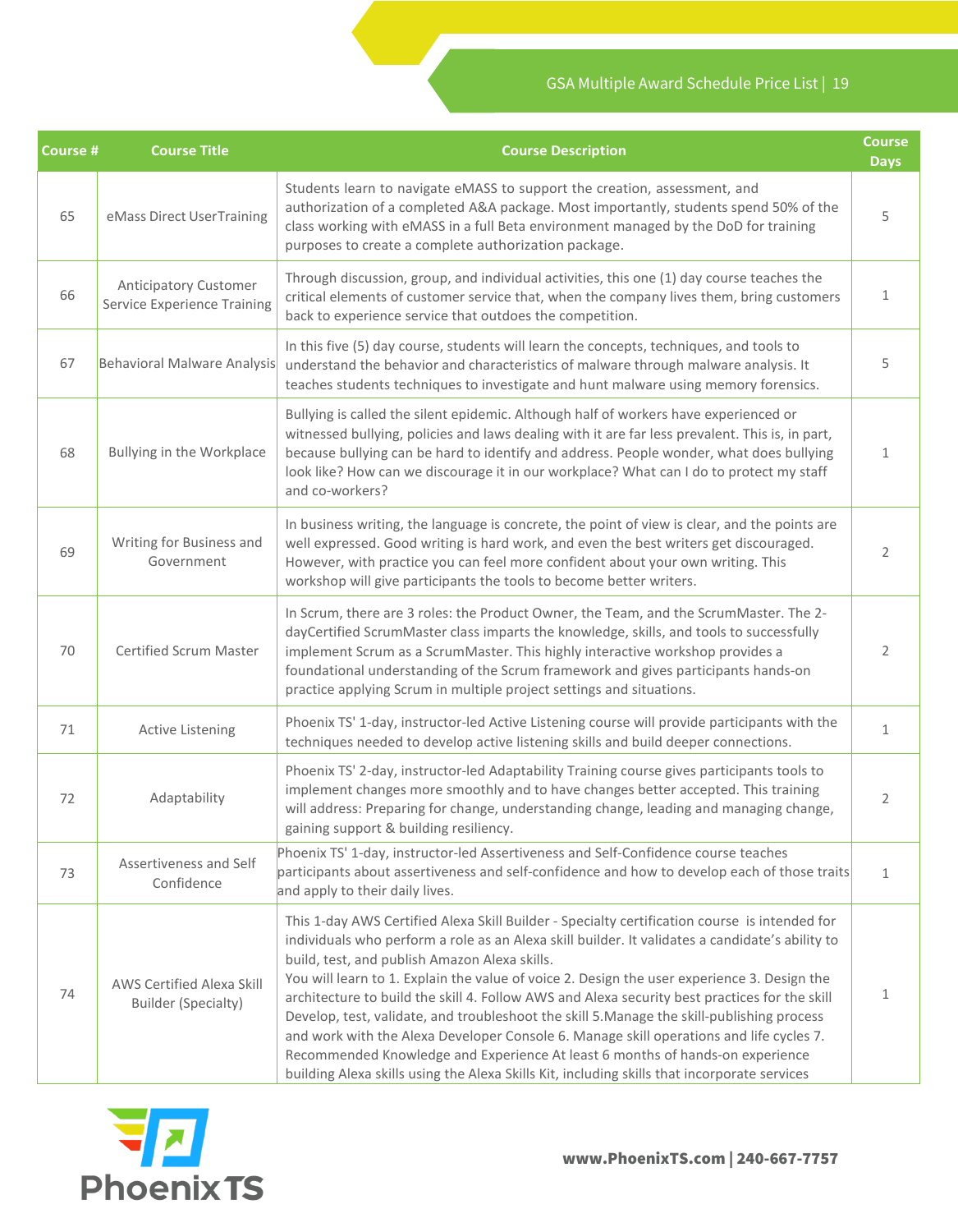| Course # | <b>Course Title</b>                    | <b>Course</b><br><b>Course Description</b>                                                                                                                                                                                                                                                                                                                                                                                                                                                                               |              |  |  |
|----------|----------------------------------------|--------------------------------------------------------------------------------------------------------------------------------------------------------------------------------------------------------------------------------------------------------------------------------------------------------------------------------------------------------------------------------------------------------------------------------------------------------------------------------------------------------------------------|--------------|--|--|
|          |                                        | from the AWS Cloud Proficiency with a programming language.                                                                                                                                                                                                                                                                                                                                                                                                                                                              |              |  |  |
| 75       | <b>Behaviors and Attitudes</b>         | Phoenix TS' 1-day, instructor-led Behaviors and Attitudes course teaches participants how<br>to develop a positive business environment                                                                                                                                                                                                                                                                                                                                                                                  | $\mathbf{1}$ |  |  |
| 77       | Creativity                             | Phoenix TS' 1-day, instructor-led Creativity course is designed to teach participants to<br>practice and hone their creative skills. This training will address: Recognizing your own<br>creativity, Develop their own creative environment, Explain the importance of creative<br>and innovation in business, Applying problem-solving steps and tools, Using individual<br>and group techniques to help generate creative ideas & Implement creative ideas. There<br>are no prerequisites for this course.             | 1            |  |  |
| 78       | <b>Confident Communication</b>         | Phoenix TS' 2-day, instructor-led Confident Communication course will teach you skills<br>that will make you a better speaker and presenter. A great presenter has two notable<br>qualities: appropriate skills and personal confidence. Confidence comes from knowing<br>what you want to say and being comfortable with your communication skills. The<br>workshop will conclude with participants preparing and delivering a short presentation<br>after which the rest of the class will give feedback.              |              |  |  |
| 79       | <b>Developing Assertiveness</b>        | Phoenix TS' 1-day, instructor-led Developing Assertiveness course teaches participants<br>about assertiveness and self-confidence and how to develop each of those traits and<br>apply to their daily lives.                                                                                                                                                                                                                                                                                                             |              |  |  |
| 80       | Developing Corporate<br>Behavior       | Phoenix TS' 1-day, instructor-led Developing Corporate Behavior course teaches<br>participants how to develop a positive business environment                                                                                                                                                                                                                                                                                                                                                                            |              |  |  |
| 81       | <b>DISC Workplace Training</b>         | Phoenix TS' 1-day, instructor-led DISC Workplace course will introduce the four different<br>DISC personalities. Participants will learn about their DISC style and workplace<br>personality.                                                                                                                                                                                                                                                                                                                            | 1            |  |  |
| 83       | Diversity and Sensitivity              | Phoenix TS' 2-day, instructor-led Diversity and Sensitivity course is for any employee who<br>wishes to improve diversity knowledge and sensitivity to be proactive and remove<br>barriers. This training will address: Understanding diversity, understanding stereotypes,<br>Breaking down the barriers, Verbal and communication skills, Non-verbal communication<br>skills, Being proactive, Coping with discrimination and Dealing with diversity complaints as<br>a person, a manager, and an organization.        | 2            |  |  |
| 84       | Diversity, Equity,<br>and Inclusion    | Phoenix TS' 2-day, instructor-led Diversity, Equity, and Inclusion course is for any<br>employee who wishes to improve diversity knowledge and sensitivity to be proactive and<br>remove barriers. This training will address: Understanding diversity, understanding<br>stereotypes, Breaking down the barriers, Verbal and communication skills, Non-verbal<br>communication skills, Being proactive, Coping with discrimination and Dealing with<br>diversity complaints as a person, a manager, and an organization. | 2            |  |  |
| 86       | Effective Leadership and<br>Management | Phoenix TS' 2-day, instructor-led Effective Leadership and Management Training course<br>teaches the techniques of true leadership and management.                                                                                                                                                                                                                                                                                                                                                                       | 2            |  |  |

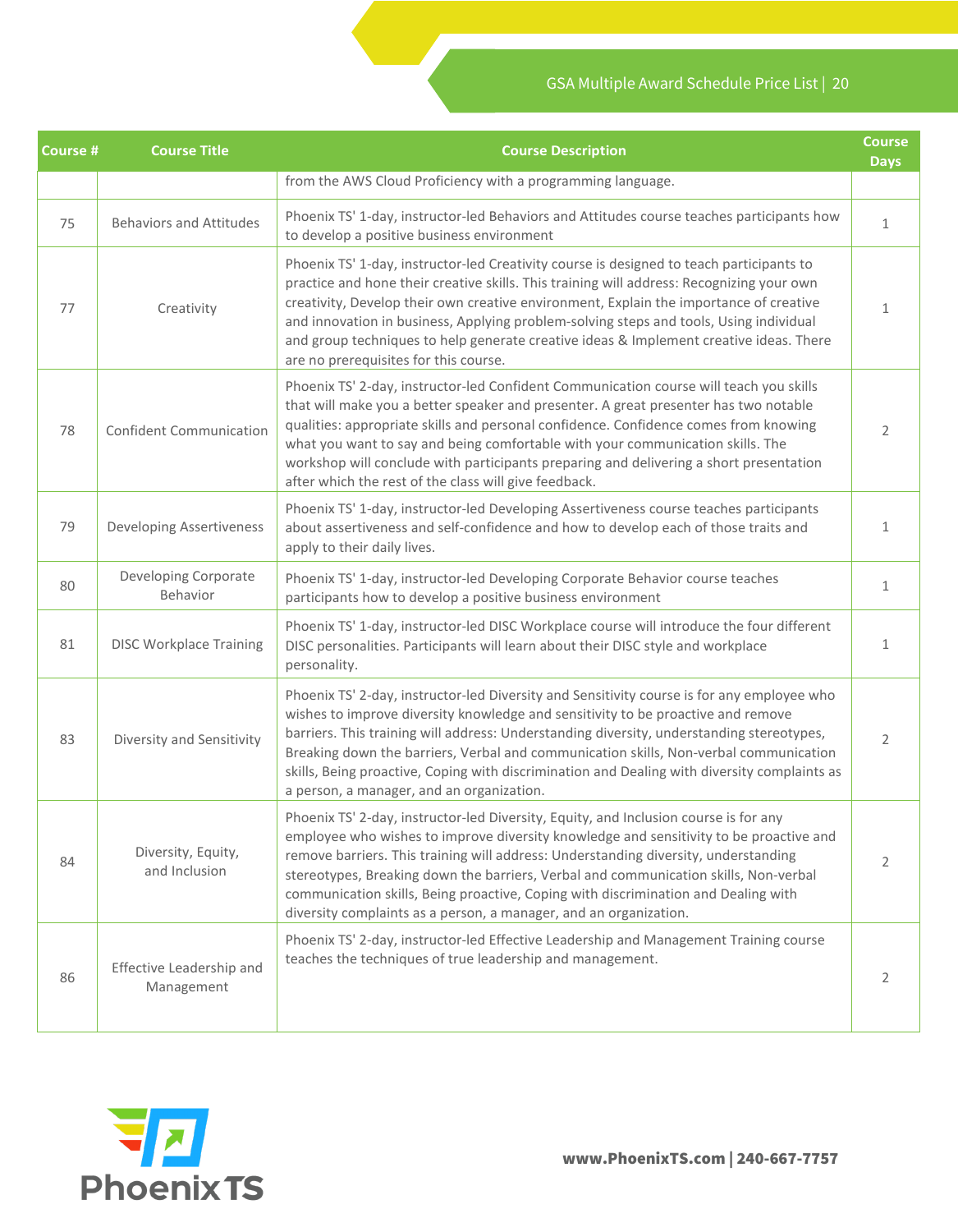| <b>Course #</b> | <b>Course Title</b>                                                                                                                                                                                                                                         | <b>Course Description</b>                                                                                                                                                                                                                                                                                                                                                                                                                                                                                                                                                                                                                                                                         |              |
|-----------------|-------------------------------------------------------------------------------------------------------------------------------------------------------------------------------------------------------------------------------------------------------------|---------------------------------------------------------------------------------------------------------------------------------------------------------------------------------------------------------------------------------------------------------------------------------------------------------------------------------------------------------------------------------------------------------------------------------------------------------------------------------------------------------------------------------------------------------------------------------------------------------------------------------------------------------------------------------------------------|--------------|
| 87              | Ethics in IT                                                                                                                                                                                                                                                | Phoenix TS' 3-day, instructor-led Ethics in IT course examines how technology affects<br>morality. During this course, participants will learn about the laws that govern the cyber<br>world.                                                                                                                                                                                                                                                                                                                                                                                                                                                                                                     | 3            |
| 88              | Everything DiSC® Application<br>Suite                                                                                                                                                                                                                       | Phoenix TS' 1-day, instructor-led Everything DiSC® Application Suite course will introduce<br>the four different DISC personalities. Participants will learn about their DISC style and<br>workplace personality.                                                                                                                                                                                                                                                                                                                                                                                                                                                                                 | 1            |
| 89              | Facilitation                                                                                                                                                                                                                                                | Phoenix TS' 2-day, instructor-led Facilitation course has been created to make core<br>facilitation skills better understood and readily available for your organization. It<br>represents materials and ideas that have been tested and refined over twenty years of<br>active facilitation in all types of settings.                                                                                                                                                                                                                                                                                                                                                                            |              |
| 90              | <b>Federal Performance</b><br>Management                                                                                                                                                                                                                    | Phoenix TS' 3-day, instructor-led Federal Performance Management course covers the<br>following topics: The basis for performance decisions, The current federal performance<br>management systems, How performance distinctions will be measured, How to help<br>employees progress toward established performance goals and how to evaluate<br>performance against established standards and communicate results.                                                                                                                                                                                                                                                                               |              |
| 91              | Fundamentals of<br>Communications and<br>Networking                                                                                                                                                                                                         | Phoenix TS' 4-day, instructor-led Fundamentals of Communication and Networking<br>training course explores the convergence of computer networking and communications<br>technologies. The course will examine today's advanced networks and different<br>multimedia applications.                                                                                                                                                                                                                                                                                                                                                                                                                 |              |
| 92              | Phoenix TS' 1-day, instructor-led Grammar Essentials course will allow participants to<br><b>Grammar Essentials</b><br>review the rules of grammar and refine their grammar usage to create effective<br>professional documents.                            |                                                                                                                                                                                                                                                                                                                                                                                                                                                                                                                                                                                                                                                                                                   | $\mathbf{1}$ |
| 94              | <b>High Impact Communication</b>                                                                                                                                                                                                                            | Phoenix TS' 2-day, instructor-led High Impact Communication course will teach you skills<br>that will make you a better speaker and presenter. A great presenter has two notable<br>qualities: appropriate skills and personal confidence. Confidence comes from knowing<br>what you want to say and being comfortable with your communication skills. The<br>workshop will conclude with participants preparing and delivering a short presentation<br>after which the rest of the class will give feedback.                                                                                                                                                                                     |              |
| 95              | Internet Research                                                                                                                                                                                                                                           | Phoenix TS' 1-day, instructor-led Internet Research course will guide participants through<br>the research process and show them how to locate, organize and cite reputable material.                                                                                                                                                                                                                                                                                                                                                                                                                                                                                                             |              |
| 96              | Phoenix TS' 2-day, instructor-led Introduction to Project Management course is designed<br>Introduction to Project<br>to provide the foundational knowledge and tools a beginning project manager needs to<br>Management<br>succeed in his or her new role. |                                                                                                                                                                                                                                                                                                                                                                                                                                                                                                                                                                                                                                                                                                   | $\mathbf{1}$ |
| 97              | <b>ITIL Leader Digital and IT</b><br>Strategy                                                                                                                                                                                                               | This 3-day ITIL Leader Digital and IT Strategy course is designed to take practitioners and<br>organizations on a digital strategy journey. Its iterative, eight-step model moves from<br>"vision" through to "actions" and is about creating sustainable, digital momentum; this<br>fulfils the enterprise's evolution into a digital enterprise and enables business value co-<br>creation. The guidance also highlights four key capabilities to develop a holistic, digital<br>capability framework: digital leadership, managing innovation and emerging technologies,<br>risk management and structuring a digital enterprise. This courses includes (1) one 300-<br>730 SVPN exam voucher. | 3            |

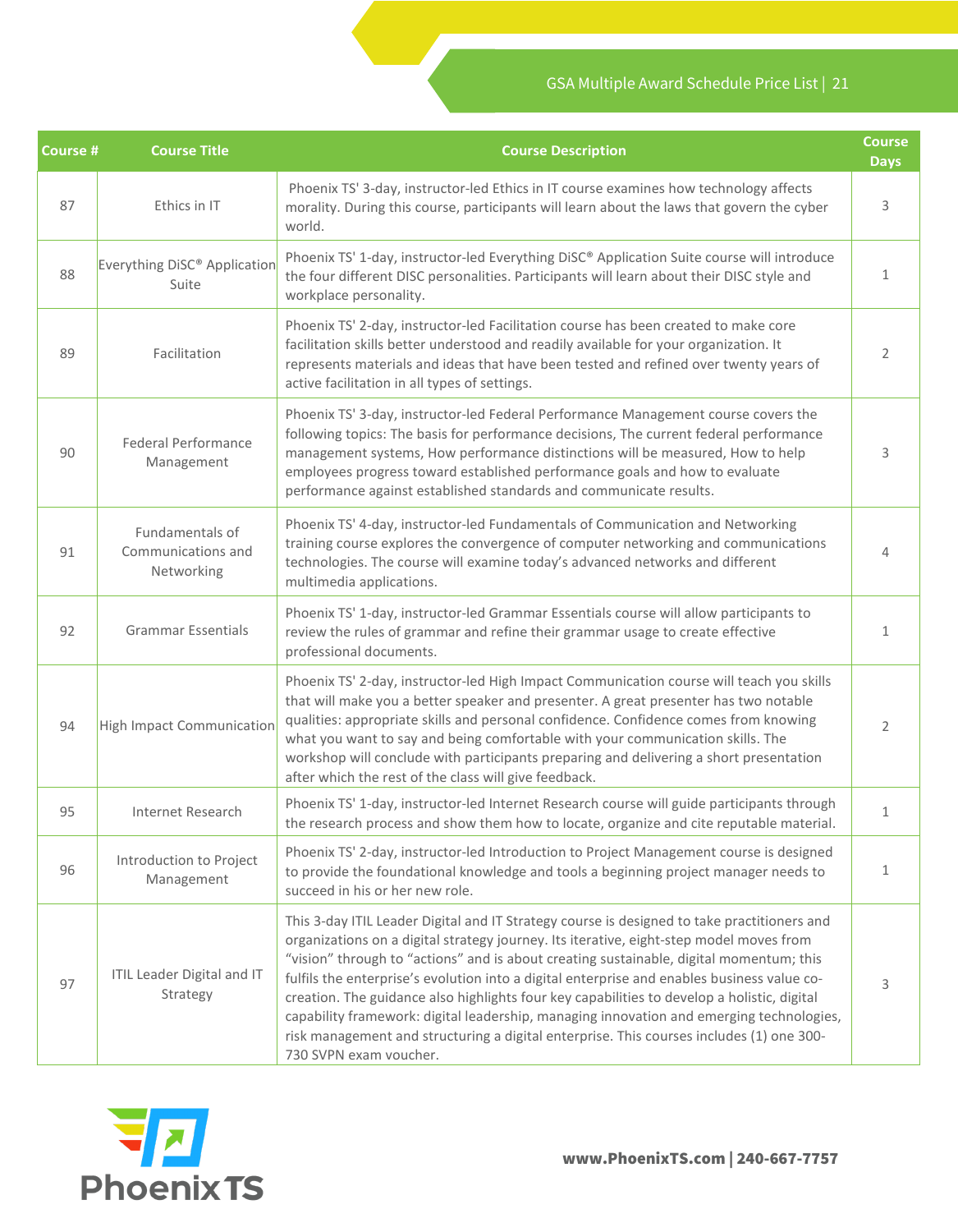| <b>Course #</b> | <b>Course Title</b>                                                                                                                                                                                                                                                                                                                             | <b>Course Description</b>                                                                                                                                                                                                                                                                                                                                                                                                                                                                                            | <b>Course</b><br><b>Days</b> |
|-----------------|-------------------------------------------------------------------------------------------------------------------------------------------------------------------------------------------------------------------------------------------------------------------------------------------------------------------------------------------------|----------------------------------------------------------------------------------------------------------------------------------------------------------------------------------------------------------------------------------------------------------------------------------------------------------------------------------------------------------------------------------------------------------------------------------------------------------------------------------------------------------------------|------------------------------|
| 98              | <b>ITIL Specialist Create, Deliver</b><br>and Support                                                                                                                                                                                                                                                                                           | The 3-day ITIL Specialist Create, Deliver and Support course covers the integration of a<br>number of proven areas of what we might know as 'IT' areas of work - from design, to<br>build and test, launch, run and support of products and services. These areas are all<br>central elements in development and operations of technology systems and services that<br>may be familiar. However often these areas have not been built, run and integrated as<br>seamlessly as needed to fully deliver optimum value. | 3                            |
| 102             | Phoenix TS' 3-day, instructor-led Job Analysis and Assessment Development course is<br>Job Analysis and Assessment<br>intended for HR practitioners as well as supervisors and managers involved in the<br>Development<br>recruitment and placement process or otherwise assess job candidates.                                                 |                                                                                                                                                                                                                                                                                                                                                                                                                                                                                                                      | 3                            |
| 104             | Phoenix TS' 3-day, instructor-led Leading Project Teams course will walk participants<br>through the nuts and bolts of project management, from setting priorities to controlling<br><b>Leading Project Teams</b><br>expenses and reporting on the results. They may still have to cope with the unexpected,<br>but they'll be better prepared. |                                                                                                                                                                                                                                                                                                                                                                                                                                                                                                                      | 3                            |
| 105             | Management by Objective                                                                                                                                                                                                                                                                                                                         | Phoenix TS' 1-day, instructor-led Management by Objective course teaches a clear and<br>simple explanation of management by objectives. Participants will learn to manage<br>themselves and their coworkers in a way that will keep themselves and everyone they<br>work with enthusiastic and motivated while producing excellent results.                                                                                                                                                                          | 1                            |
| 106             | Managing a Virtual<br>Environment                                                                                                                                                                                                                                                                                                               | Phoenix TS' 1-day, instructor-led Managing a Virtual Environment course will provide<br>participants with the tools needed to create a successful virtual work environment. With<br>a virtual team you have the normal issues of a localized team, with the additional<br>challenges of distance and cultural differences. Virtual Team Building And<br>Management will give you participants the knowledge to work with these challenges and<br>succeed in a growing global workforce.                              | $\mathbf{1}$                 |
| 107             | Managing Difficult<br>Conversations                                                                                                                                                                                                                                                                                                             | Phoenix TS' 1-day, instructor-led Managing Difficult Conversations course will help<br>managers and supervisors lead their teams through difficult conversations.                                                                                                                                                                                                                                                                                                                                                    | 1                            |
| 108             | Managing Stakeholder<br><b>Expectations and</b><br>Relationships                                                                                                                                                                                                                                                                                | Phoenix TS' 2-day, instructor-led Managing Stakeholder Expectations and Relationships<br>course is designed to provide the aspiring manager with the foundational knowledge and<br>techniques to manage stakeholders. Additionally, this course will equip project managers<br>with a that they can begin implementing immediately following the course.                                                                                                                                                             | 2                            |
| 109             | Managing Stress in the<br>Workplace                                                                                                                                                                                                                                                                                                             | Phoenix TS' 1-day, instructor-led Managing Stress in the Workplace course explores the<br>causes of such stress and suggests general and specific stress management strategies that<br>people can use every day.                                                                                                                                                                                                                                                                                                     | $\mathbf{1}$                 |
| 111             | Mentoring and Coaching                                                                                                                                                                                                                                                                                                                          | Phoenix TS' 1-day, instructor-led Mentoring and Coaching course focuses on how to<br>better coach your employees to higher performance. Coaching and Mentoring helps<br>demonstrate the process of relationship building and setting goals.                                                                                                                                                                                                                                                                          | 1                            |

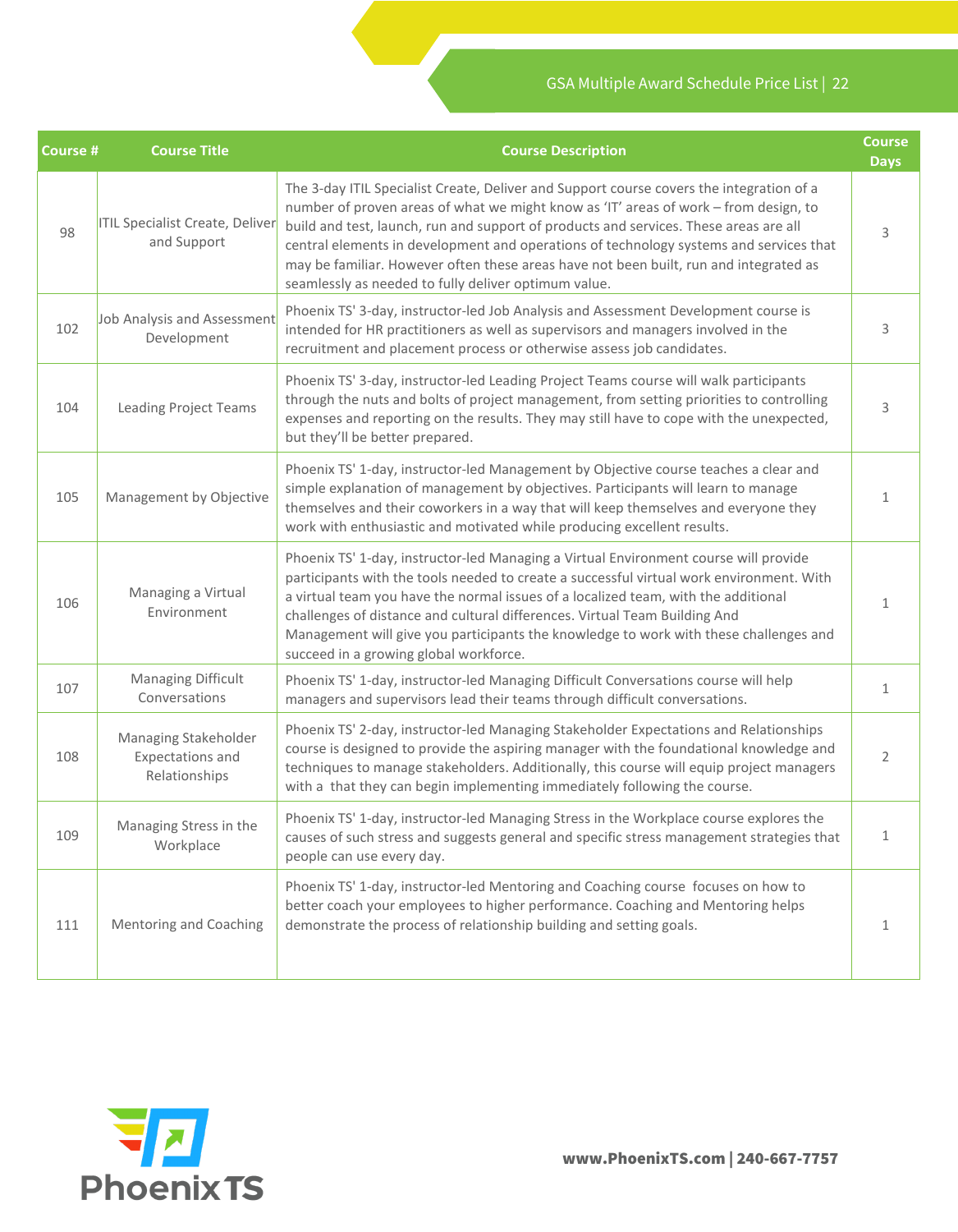| Course # | <b>Course Title</b>                                                                                                                                                                                                                                                                                                                                                                                                                                              | <b>Course Description</b>                                                                                                                                                                                                                                                                                                                                                                                               | <b>Course</b><br><b>Days</b> |
|----------|------------------------------------------------------------------------------------------------------------------------------------------------------------------------------------------------------------------------------------------------------------------------------------------------------------------------------------------------------------------------------------------------------------------------------------------------------------------|-------------------------------------------------------------------------------------------------------------------------------------------------------------------------------------------------------------------------------------------------------------------------------------------------------------------------------------------------------------------------------------------------------------------------|------------------------------|
| 112      | Multigenerational<br>Workforce                                                                                                                                                                                                                                                                                                                                                                                                                                   | Phoenix TS' 1-day, instructor-led Multigenerational Workforce course examines the<br>history and reality of the generation gap, especially for recruiters and succession<br>planning. In it, we will explore whether defining the actual limits of each generation is<br>most important, or whether the merits of people within the context of employment is the<br>bigger issue.                                       | 1                            |
| 113      | Phoenix TS' 3-day, instructor-led Problem Decomposition course will give participants an<br>overview of the entire creative problem-solving process, as well as key problem-solving<br>tools that they can use every day. Skills such as brainstorming, information gathering,<br>Problem Decomposition<br>analyzing data, and identifying resources will be covered throughout the workshop. At<br>the conclusion of this course, participants will be able to: |                                                                                                                                                                                                                                                                                                                                                                                                                         | 3                            |
| 114      | Professional Empathy                                                                                                                                                                                                                                                                                                                                                                                                                                             | Phoenix TS' 1-day, instructor-led Professional Empathy instructor-led course teaches<br>essential EQ skills to students, including topics such as how emotional health and physical<br>health are related; techniques for using emotional intelligence in the workplace; how to<br>understand different emotions and manage them; how to create a personal vision<br>statement; and how to validate emotions in others. |                              |
| 116      | <b>Project Management Basics</b>                                                                                                                                                                                                                                                                                                                                                                                                                                 | The Introduction to Project Management course addresses the role of the project<br>manager as the responsibilities evolve and Project Managers with great skills grow in<br>demand. This training dives into the core fundamentals of project management such as:                                                                                                                                                       |                              |
| 118      | Phoenix TS' 2-day, instructor-led Project Management Essentials for Non-Project<br>Managers course is for non-project managers in need of solid foundation in project<br>Project Management<br><b>Essentials for Non-Project</b><br>management techniques and those who may just want to sharpen their skills.<br>Administrative and support personnel assigned to work or manage project teams would<br>Managers<br>also benefit from this training course.     |                                                                                                                                                                                                                                                                                                                                                                                                                         | 2                            |
| 120      | Project Management for the<br><b>IT Professional</b>                                                                                                                                                                                                                                                                                                                                                                                                             | Phoenix TS' 4-day, instructor-led Project Management for the IT Professional course<br>teaches students to successfully manage IT projects. The course walks students through<br>each step of the project management process, covering critical strategies for on-time and<br>within-budget projects.                                                                                                                   | 4                            |
| 121      | <b>Project Management</b><br>Principles                                                                                                                                                                                                                                                                                                                                                                                                                          | Phoenix TS' 3-day, instructor-led Project Management Principles course will walk<br>participants through the nuts and bolts of project management, from setting priorities to<br>controlling expenses and reporting on the results. They may still have to cope with the<br>unexpected, but they'll be better prepared.                                                                                                 | 3                            |
| 122      | Project Managers For Non-<br><b>Project Managers</b>                                                                                                                                                                                                                                                                                                                                                                                                             | Phoenix TS' 2-day, instructor-led Project Managers For Non-Project Managers course is<br>for non-project managers in need of solid foundation in project management techniques<br>and those who may just want to sharpen their skills. Administrative and support<br>personnel assigned to work or manage project teams would also benefit from this<br>training course.                                                | 2                            |
| 124      | <b>Requirements Management</b><br>for Project Managers                                                                                                                                                                                                                                                                                                                                                                                                           | Phoenix TS' 3-day, instructor-led Requirements Management for Project Managers course<br>is designed to provide project managers and business analysts with the terms and<br>concepts of requirements management. Additionally, this course will equip beginners<br>with a requirements gathering toolkit that they can begin implementing immediately<br>following the course.                                         | 3                            |

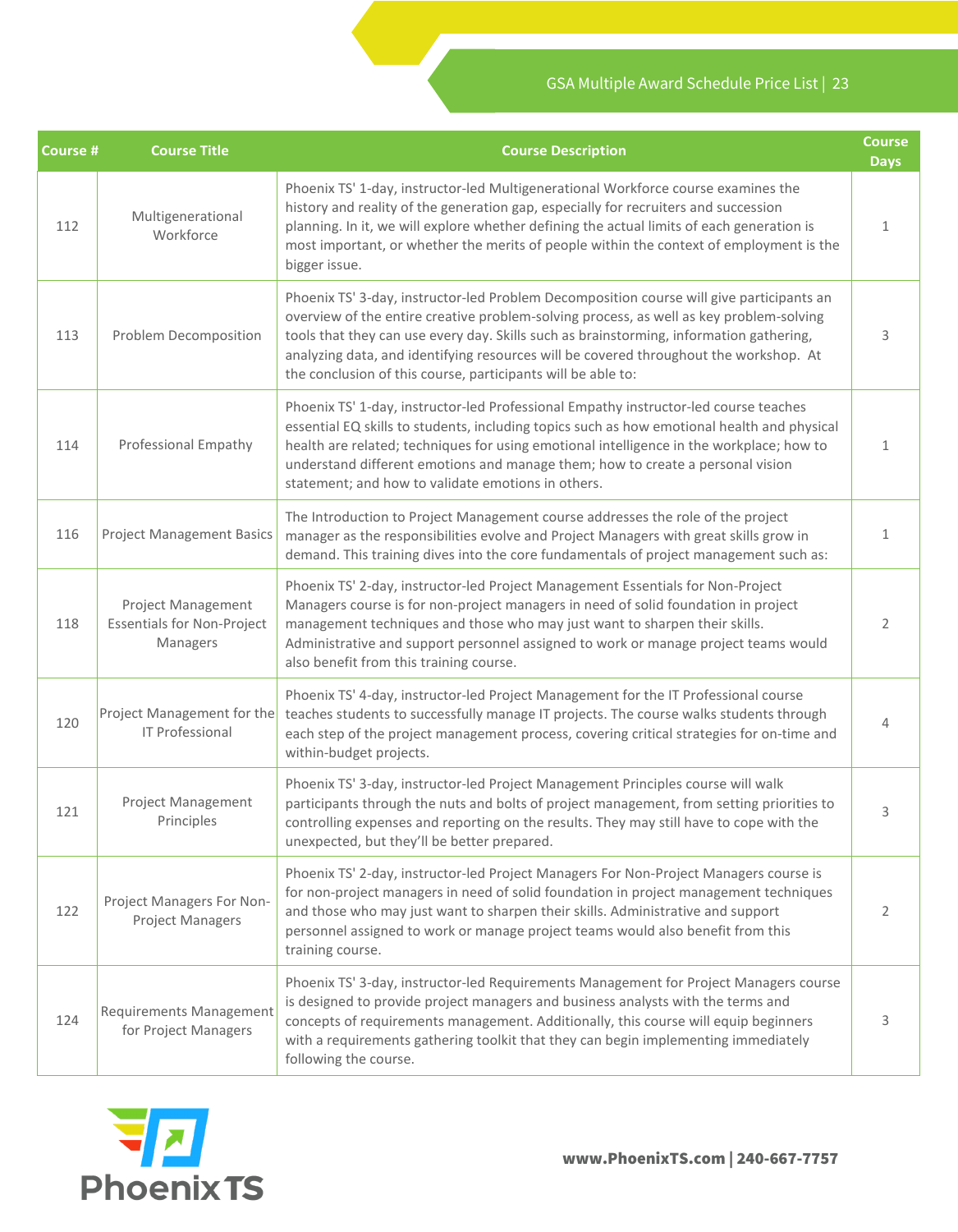| Course # | <b>Course Title</b>                                       | <b>Course Description</b>                                                                                                                                                                                                                                                                                                                                                                                                                                                                                                                                                                                                                                                                                                                                              | <b>Course</b><br><b>Days</b> |
|----------|-----------------------------------------------------------|------------------------------------------------------------------------------------------------------------------------------------------------------------------------------------------------------------------------------------------------------------------------------------------------------------------------------------------------------------------------------------------------------------------------------------------------------------------------------------------------------------------------------------------------------------------------------------------------------------------------------------------------------------------------------------------------------------------------------------------------------------------------|------------------------------|
| 125      | Resilience                                                | Phoenix TS' 1-day, instructor-led Resilience course is designed to give participants the<br>tools they need to identify workplace stressors, end self-deprecating talk, build<br>communicative workplace structures, and calmly deal with change. As a result,<br>participants will be able to calmly handle daily upsets, have better relationships with<br>coworkers and clients, and find greater happiness and satisfaction in day-to-day work life                                                                                                                                                                                                                                                                                                                | 1                            |
| 128      | <b>Team Building</b>                                      | Phoenix TS' 2-day, instructor-led Team Building course is for any employee who wishes to<br>explore the different aspects of a team, as well as ways that they<br>can become a top-notch team performer. This training will address: The benefits of team<br>building, Type of team building, Creating team chemistry, Improving team strength<br>Engagement and collaboration activities, Building a great team identity, Social gathering,<br>Common team building mistakes, A team building plan, Evaluations and improvements                                                                                                                                                                                                                                      |                              |
| 129      | Teamwork for Non-<br>Supervisors                          | Phoenix TS' 1-day, instructor-led Teamwork for Non-Supervisors course teaches<br>participants the importance of teamwork. Teamwork is essential in any successful<br>enterprise. To have an effective team, an organization must be comprised of individuals<br>who pride themselves on being great team players. Many of us consider ourselves to be<br>team players, but are we really? Do we know what that takes; and what managers<br>consider to be the qualities that make a person a team player.                                                                                                                                                                                                                                                              | $\mathbf{1}$                 |
| 130      | Teamwork                                                  | Phoenix TS' 1-day, instructor-led Teamwork course teaches participants the importance<br>of teamwork. Teamwork is essential in any successful enterprise. To have an effective<br>team, an organization must be comprised of individuals who pride themselves on being<br>great team players. Many of us consider ourselves to be team players, but are we really?<br>Do we know what that takes; and what managers consider to be the qualities that make a<br>person a team player.                                                                                                                                                                                                                                                                                  | $\mathbf{1}$                 |
| 131      | Telecommunications<br>Overview                            | Phoenix TS' 1-day, instructor-led Telecommunications Overview course is an introductory<br>telecommunications course that reviews methods of data transmission via various<br>sources.                                                                                                                                                                                                                                                                                                                                                                                                                                                                                                                                                                                 | $\mathbf{1}$                 |
| 133      | Transitioning Back to the<br>Office                       | Phoenix TS' 1-day, instructor-led Transitioning Back to the Office course will help<br>employees understand how to prepare to return to work after a period of absence.<br>Participants will learn how to navigate job searches, revamp their resumes and adjust to<br>the ever changing work environments                                                                                                                                                                                                                                                                                                                                                                                                                                                             | $\mathbf{1}$                 |
| 134      | <b>Understanding Federal</b><br><b>Budget Formulation</b> | Phoenix TS's 3 -day Understanding Federal Budget Formulation course will provide<br>students with a thorough understanding of the budget formulation process. This course is<br>ideal for budget analysts and financial resource professionals who compile data and<br>information in order to make educated decisions regarding future programs, funding, or<br>budget strategies. This course will instruct students on the best practices for:<br>- Locating the major sources of budget formulation<br>- Formulating a unit budget<br>- Determining unit budget requirements<br>- Writing budget justifications<br>- Budgeting capital assets<br>- Preparing and integrating a performance budget into the formulation process<br>- Preparing a program assessment | 3                            |

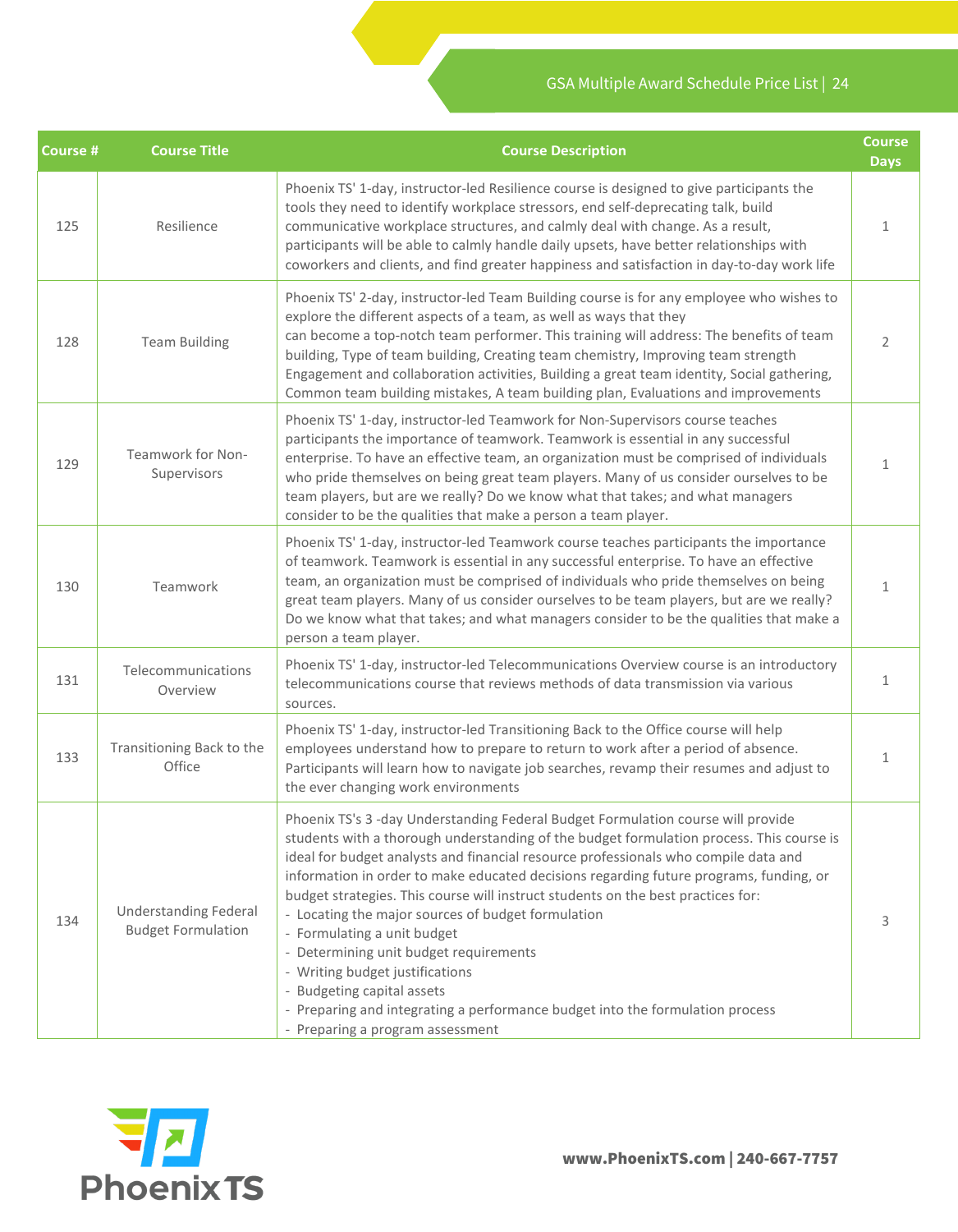| <b>Course #</b> | <b>Course Title</b>                                            | <b>Course Description</b>                                                                                                                                                                                                                                                                                                                                                                                                                                                                                                                                                                                                                                                                                                                                                                                                                                                                                                                                                                                                                                                                                    | <b>Course</b><br><b>Days</b> |
|-----------------|----------------------------------------------------------------|--------------------------------------------------------------------------------------------------------------------------------------------------------------------------------------------------------------------------------------------------------------------------------------------------------------------------------------------------------------------------------------------------------------------------------------------------------------------------------------------------------------------------------------------------------------------------------------------------------------------------------------------------------------------------------------------------------------------------------------------------------------------------------------------------------------------------------------------------------------------------------------------------------------------------------------------------------------------------------------------------------------------------------------------------------------------------------------------------------------|------------------------------|
| 136             | Work Ethic and Productivity                                    | Phoenix TS' 2-day Work Ethic and Productivity (Improving Productivity) instructor-led<br>course will show participants how to organize their lives and find those hidden moments.<br>Participants will learn how to establish routines, set goals, create an efficient<br>environment, and use time-honored planning and organizational tools to maximize their<br>personal productivity.                                                                                                                                                                                                                                                                                                                                                                                                                                                                                                                                                                                                                                                                                                                    | 2                            |
| 137             | <b>Writing Federal Position</b><br>Descriptions                | Phoenix TS' 2-day, instructor-led Writing Federal Position Descriptions course covers the<br>following topics:<br>The basic principles of position planning<br>$\overline{\phantom{a}}$<br>The do's and don'ts in writing position descriptions<br>$\frac{1}{2}$<br>Supervisory responsibilities in writing PDs<br>The components of General Schedule non-supervisory and supervisory position<br>descriptions<br>The factors necessary for writing General Schedule nonsupervisory and<br>supervisory position descriptions<br>Complete and accurate General Schedule nonsupervisory and supervisory<br>$\frac{1}{2}$<br>position descriptions<br>The components of FWS non-supervisory and supervisory position descriptions<br>$\bar{a}$<br>The factors necessary for writing FWS nonsupervisory and supervisory position<br>descriptions<br>Complete and accurate Federal Wage System non-supervisory and supervisory<br>L,<br>position descriptions                                                                                                                                                     | 2                            |
| 138             | Writing for Government &<br><b>Business/ Critical Thinking</b> | Phoenix TS' 2-day, instructor-led Writing for Government & Business/Critical Thinking<br>course gives participants the tools they need to become better writers.                                                                                                                                                                                                                                                                                                                                                                                                                                                                                                                                                                                                                                                                                                                                                                                                                                                                                                                                             | 2                            |
| 139             | Professional Etiquette                                         | Phoenix TS' 1-day, instructor-led Professional Etiquette course examines the basics of<br>business ethics and proper appropriate behavior for an office environment. This training<br>will address:<br>Define etiquette and provide an example of how etiquette can be of value to a<br>company or organization.<br>Understand the guidelines on how to make effective introductions.<br>$\overline{\phantom{0}}$<br>Identify the 3 C's of a good impression.<br>$\overline{\phantom{a}}$<br>Understand how to use a business card effectively.<br>$\overline{\phantom{0}}$<br>Identify and practice at least one way to remember names.<br>$\overline{\phantom{a}}$<br>Identify the 3 steps in giving a handshake.<br>$\overline{\phantom{0}}$<br>Enumerate the four levels of conversation and provide an example for each.<br>$\bar{ }$<br>Understand place settings, napkin etiquette and basic table manners.<br>$\frac{1}{2}$<br>Understand the meaning of colors in dressing for success.<br>$\frac{1}{2}$<br>Differentiate among the dressy casual, semi-formal, formal and black tie dress<br>code. | 1                            |

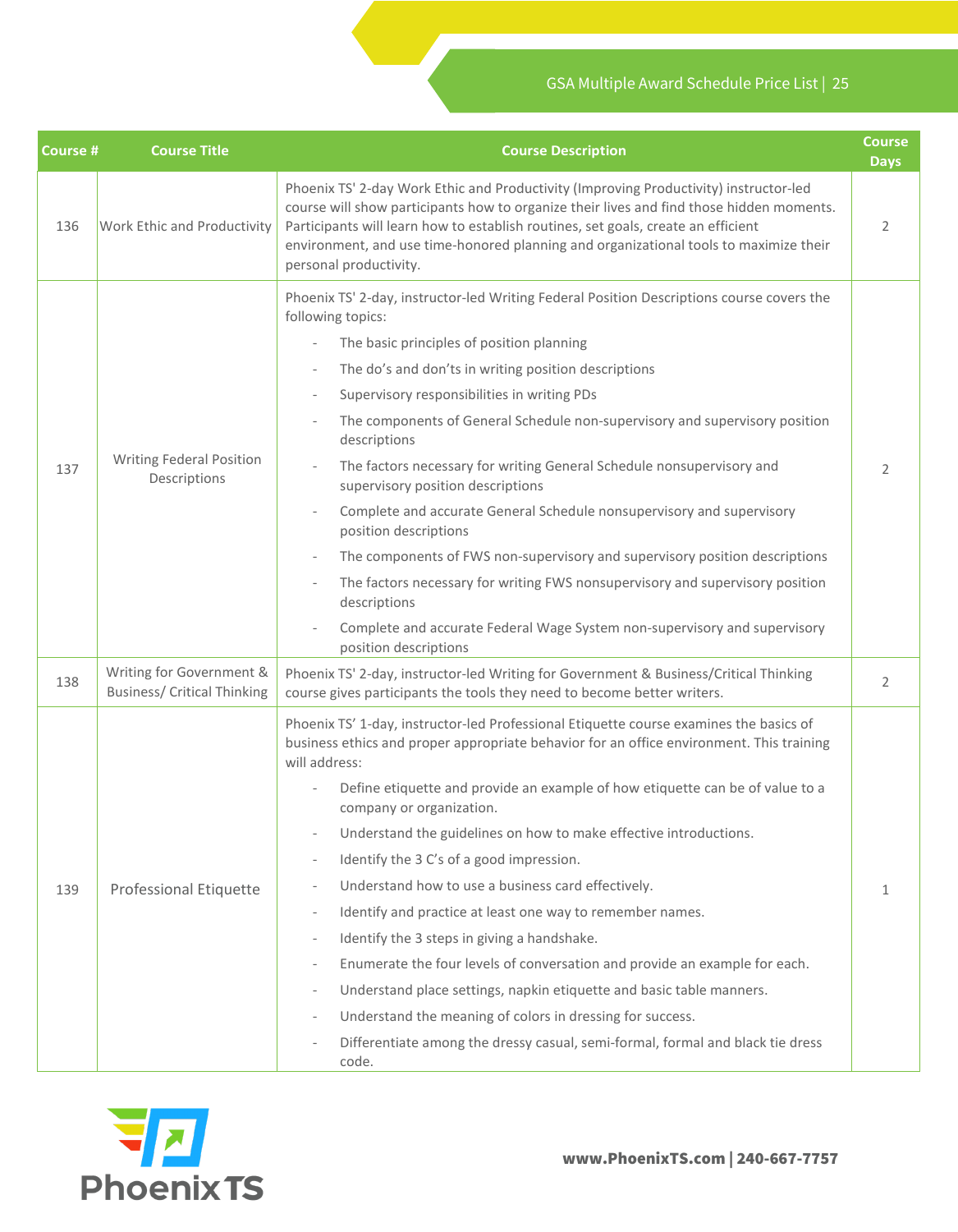| Course # | <b>Course Title</b>                                | <b>Course Description</b>                                                                                                                                                                                                                                                                                                                                                                                                                                                                                                                                                        | <b>Course</b><br><b>Days</b> |
|----------|----------------------------------------------------|----------------------------------------------------------------------------------------------------------------------------------------------------------------------------------------------------------------------------------------------------------------------------------------------------------------------------------------------------------------------------------------------------------------------------------------------------------------------------------------------------------------------------------------------------------------------------------|------------------------------|
| 140      | Disciplined Agile Scrum<br>Master (DASM)           | Phoenix TS' 2-day Disciplined Agile Scrum Master (DASM) course will help you understand<br>all the benefits of agile, and make it work for you and your organization. DASM equips<br>you to successfully lead agile teams, thereby future-proofing your career in a world in<br>which agile is fast becoming the way forward. This course is also recommended to help<br>those preparing to take the DASM certification exam.                                                                                                                                                    | 2                            |
| 141      | <b>ITIL Specialist Drive</b><br>Stakeholder Value  | Our 3-day instructor-led ITIL Specialist: Drive Stakeholder Value covers key topics such as<br>SLA design, multi-supplier management, communication, relationship management, CX<br>and UX design, customer journey mapping, and more. It will provide candidates with the<br>tools to increase stakeholder satisfaction which is integral to business success in the<br>current competitive landscape.                                                                                                                                                                          | 3                            |
| 142      | <b>ITIL Specialist High-</b><br>velocity IT        | This 3-day ITIL Specialist High-velocity training and certification course explores the ways<br>in which digital organizations and digital operating models function in high velocity<br>environments. It will help aspiring organizations, to operate in a similar way to successful<br>digitally-native organizations. The course includes the use of working practices such as<br>Agile and Lean, and technical practices and technologies such as Cloud, Automation, and<br>Automatic Testing, focusing on rapid delivery of products & services to obtain maximum<br>value. | 3                            |
| 143      | <b>ITIL Strategist Direct, Plan</b><br>and Improve | Our 3-day instructor-led ITIL Strategist: Direct, Plan and Improve training course covers<br>the integration of a number of proven areas of what we might know as 'IT' areas of work<br>- from design, to build and test, launch, run and support of products and services. These<br>areas are all central elements in development and operations of technology systems and<br>services that may be familiar. However often these areas have not been built, run and<br>integrated as seamlessly as needed to fully deliver optimum value                                        | 3                            |

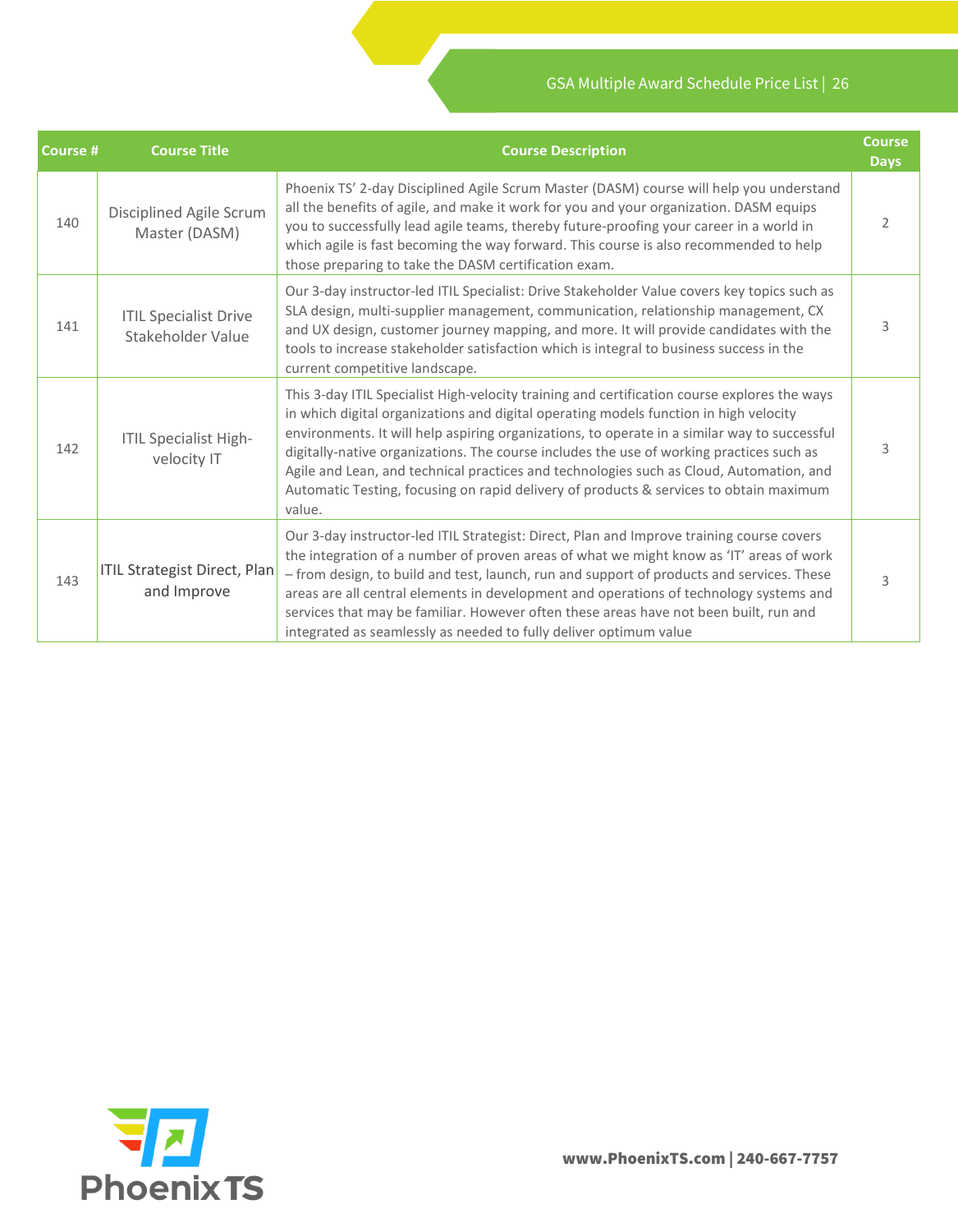### <span id="page-26-0"></span>**SIN 611430 Training Courses Pricing**

All rates below are for online, onsite and offsite training courses. Online courses require Adobe Connect. Minimum 5 students for onsite courses.

| SIN(s) | Course#        | <b>Course Title</b>                                                   | <b>Course</b><br>Length<br>(Days) | <b>Min</b><br><b>Participants</b> | <b>Max</b><br><b>Participants</b> | <b>Per Class</b> |
|--------|----------------|-----------------------------------------------------------------------|-----------------------------------|-----------------------------------|-----------------------------------|------------------|
| 611430 | $\mathbf{1}$   | <b>Basic Statistics</b>                                               | 4                                 | $\mathbf{1}$                      | 15                                | \$9,310.00       |
| 611430 | $\mathbf{1}$   | <b>Basic Statistics</b>                                               | 4                                 | 16                                | 20                                | \$10,817.00      |
| 611430 | $\mathbf{1}$   | <b>Basic Statistics</b>                                               | 4                                 | 21                                | 25                                | \$13,034.00      |
| 611430 | 1              | <b>Basic Statistics</b>                                               | 4                                 | 26                                | 30                                | \$14,896.00      |
| 611430 | $\overline{2}$ | <b>Contracting Basics for Support</b><br>and Administrative Personnel | 1                                 | $\mathbf{1}$                      | 15                                | \$7,448.00       |
| 611430 | 2              | <b>Contracting Basics for Support</b><br>and Administrative Personnel | $\mathbf{1}$                      | 16                                | 20                                | \$8,423.00       |
| 611430 | $\overline{2}$ | <b>Contracting Basics for Support</b><br>and Administrative Personnel | $\mathbf{1}$                      | 21                                | 25                                | \$9,398.00       |
| 611430 | 2              | <b>Contracting Basics for Support</b><br>and Administrative Personnel | $\mathbf{1}$                      | 26                                | 30                                | \$10,374.00      |
| 611430 | 3              | <b>Contracting Basics for COTRs</b>                                   | 5                                 | $\mathbf{1}$                      | 15                                | \$11,792.00      |
| 611430 | 3              | <b>Contracting Basics for COTRs</b>                                   | 5                                 | 16                                | 20                                | \$13,477.00      |
| 611430 | 3              | <b>Contracting Basics for COTRs</b>                                   | 5                                 | 21                                | 25                                | \$13,832.00      |
| 611430 | 3              | <b>Contracting Basics for COTRs</b>                                   | 5                                 | 26                                | 30                                | \$14,630.00      |
| 611430 | 4              | <b>Constructive Conflict Resolution</b>                               | 3                                 | $\mathbf{1}$                      | 15                                | \$7,537.00       |
| 611430 | 4              | <b>Constructive Conflict Resolution</b>                               | 3                                 | 16                                | 20                                | \$9,221.00       |
| 611430 | 4              | <b>Constructive Conflict Resolution</b>                               | 3                                 | 21                                | 25                                | \$10,374.00      |
| 611430 | 4              | <b>Constructive Conflict Resolution</b>                               | 3                                 | 26                                | 30                                | \$11,349.00      |
| 611430 | 5              | <b>Customer Service Excellence</b>                                    | $\overline{2}$                    | $\mathbf{1}$                      | 15                                | \$5,231.00       |
| 611430 | 5              | <b>Customer Service Excellence</b>                                    | $\overline{2}$                    | 16                                | 20                                | \$6,650.00       |
| 611430 | 5              | <b>Customer Service Excellence</b>                                    | $\overline{2}$                    | 21                                | 25                                | \$7,803.00       |
| 611430 | 5              | <b>Customer Service Excellence</b>                                    | $\overline{2}$                    | 26                                | 30                                | \$8,423.00       |
| 611430 | 6              | Email Etiquette                                                       | $\mathbf{1}$                      | $\mathbf{1}$                      | 15                                | \$3,015.00       |
| 611430 | 6              | <b>Email Etiquette</b>                                                | $\mathbf{1}$                      | 16                                | 20                                | \$3,547.00       |
| 611430 | 6              | <b>Email Etiquette</b>                                                | $\mathbf{1}$                      | 21                                | 25                                | \$4,256.00       |
| 611430 | 6              | <b>Email Etiquette</b>                                                | $\mathbf{1}$                      | 26                                | 30                                | \$4,877.00       |
| 611430 | 7              | <b>Federal Appropriations Law</b>                                     | 4                                 | $\mathbf{1}$                      | 15                                | \$11,260.00      |
| 611430 | 7              | <b>Federal Appropriations Law</b>                                     | 4                                 | 16                                | 20                                | \$13,211.00      |
| 611430 | 7              | <b>Federal Appropriations Law</b>                                     | 4                                 | 21                                | 25                                | \$14,098.00      |
| 611430 | $\overline{7}$ | <b>Federal Appropriations Law</b>                                     | $\overline{4}$                    | 26                                | 30                                | \$16,846.00      |
| 611430 | 8              | Federal Appropriation Law Update                                      | $\mathbf{1}$                      | $\mathbf{1}$                      | 15                                | \$4,256.00       |
| 611430 | 8              | <b>Federal Appropriation Law Update</b>                               | $\mathbf 1$                       | 16                                | 20                                | \$5,143.00       |

#### **The courses listed below are offered at a Per Student rate**

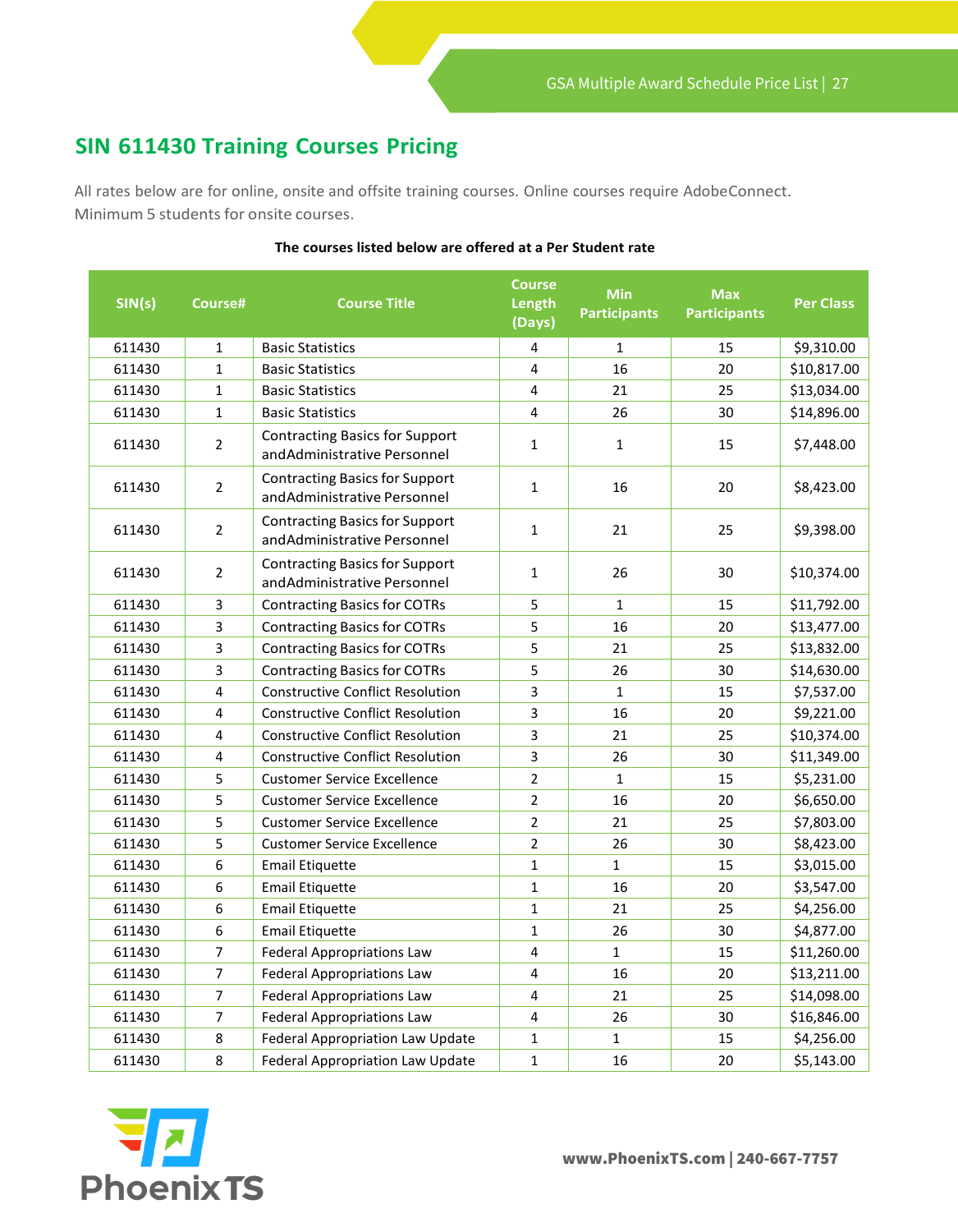| SIN(s) | Course# | <b>Course Title</b>                                | <b>Course</b><br>Length<br>(Days) | <b>Min</b><br><b>Participants</b> | <b>Max</b><br><b>Participants</b> | <b>Per Class</b> |
|--------|---------|----------------------------------------------------|-----------------------------------|-----------------------------------|-----------------------------------|------------------|
| 611430 | 8       | Federal Appropriation Law Update                   | 1                                 | 21                                | 25                                | \$6,029.00       |
| 611430 | 8       | <b>Federal Appropriation Law Update</b>            | 1                                 | 26                                | 30                                | \$6,650.00       |
| 611430 | 9       | <b>Federal Budget Process</b>                      | $\overline{2}$                    | $\mathbf{1}$                      | 15                                | \$5,763.00       |
| 611430 | 9       | <b>Federal Budget Process</b>                      | $\overline{2}$                    | 16                                | 20                                | \$7,537.00       |
| 611430 | 9       | <b>Federal Budget Process</b>                      | 2                                 | 21                                | 25                                | \$9,221.00       |
| 611430 | 9       | <b>Federal Budget Process</b>                      | $\overline{2}$                    | 26                                | 30                                | \$10,196.00      |
| 611430 | 10      | <b>Fundamental of Writing</b>                      | 3                                 | $\mathbf{1}$                      | 15                                | \$7,537.00       |
| 611430 | 10      | <b>Fundamental of Writing</b>                      | 3                                 | 16                                | 20                                | \$8,601.00       |
| 611430 | 10      | <b>Fundamental of Writing</b>                      | 3                                 | 21                                | 25                                | \$10,196.00      |
| 611430 | 10      | <b>Fundamental of Writing</b>                      | 3                                 | 26                                | 30                                | \$11,526.00      |
| 611430 | 12      | Project Management for the Office<br>Professional  | $\overline{2}$                    | $\mathbf{1}$                      | 15                                | \$5,320.00       |
| 611430 | 12      | Project Management for the Office<br>Professional  | $\overline{2}$                    | 16                                | 20                                | \$6,295.00       |
| 611430 | 12      | Project Management for the Office<br>Professional  | $\overline{2}$<br>21              |                                   | 25                                | \$7,271.00       |
| 611430 | 12      | Project Management for the Office<br>Professional  | $\overline{2}$<br>26              |                                   | 30                                | \$7,537.00       |
| 611430 | 13      | How to be an Action Officer                        | 3<br>$\mathbf{1}$                 |                                   | 15                                | \$7,980.00       |
| 611430 | 13      | How to be an Action Officer                        | 3                                 | 16                                | 20                                | \$9,221.00       |
| 611430 | 13      | How to be an Action Officer                        | 3                                 | 21                                | 25                                | \$10,374.00      |
| 611430 | 13      | How to be an Action Officer                        | 3                                 | 26                                | 30                                | \$11,526.00      |
| 611430 | 14      | <b>Understanding Federal Budget</b><br>Formulation | 3                                 | $\mathbf{1}$                      | 15                                | \$9,398.00       |
| 611430 | 14      | <b>Understanding Federal Budget</b><br>Formulation | 3                                 | 16                                | 20                                | \$11,438.00      |
| 611430 | 14      | <b>Understanding Federal Budget</b><br>Formulation | 3                                 | 21                                | 25                                | \$14,452.00      |
| 611430 | 14      | <b>Understanding Federal Budget</b><br>Formulation | 3                                 | 26                                | 30                                | \$15,516.00      |
| 611430 | 15      | Leadership Skills                                  | 3                                 | 1                                 | 15                                | \$10,462.00      |
| 611430 | 15      | Leadership Skills                                  | 3                                 | 16                                | 20                                | \$13,477.00      |
| 611430 | 15      | Leadership Skills                                  | 3                                 | 21                                | 25                                | \$15,960.00      |
| 611430 | 15      | Leadership Skills                                  | 3                                 | 26                                | 30                                | \$17,467.00      |
| 611430 | 16      | Basic writing skills                               | $\overline{2}$                    | $\mathbf{1}$                      | 15                                | \$6,650.00       |
| 611430 | 16      | <b>Basic writing skills</b>                        | $\overline{2}$                    | 16                                | 20                                | \$8,335.00       |
| 611430 | 16      | <b>Basic writing skills</b>                        | $\overline{2}$                    | 21                                | 25                                | \$9,930.00       |
| 611430 | 16      | <b>Basic writing skills</b>                        | $\overline{2}$                    | 26                                | 30                                | \$10,285.00      |
| 611430 | 17      | Personal Development and Self<br>Improvement       | $\overline{2}$                    | $\mathbf{1}$                      | 15                                | \$5,763.00       |
| 611430 | 17      | Personal Development and Self<br>Improvement       | $\overline{2}$                    | 16                                | 20                                | \$7,537.00       |
| 611430 | 17      | Personal Development and Self                      | $\overline{2}$                    | 21                                | 25                                | \$9,842.00       |

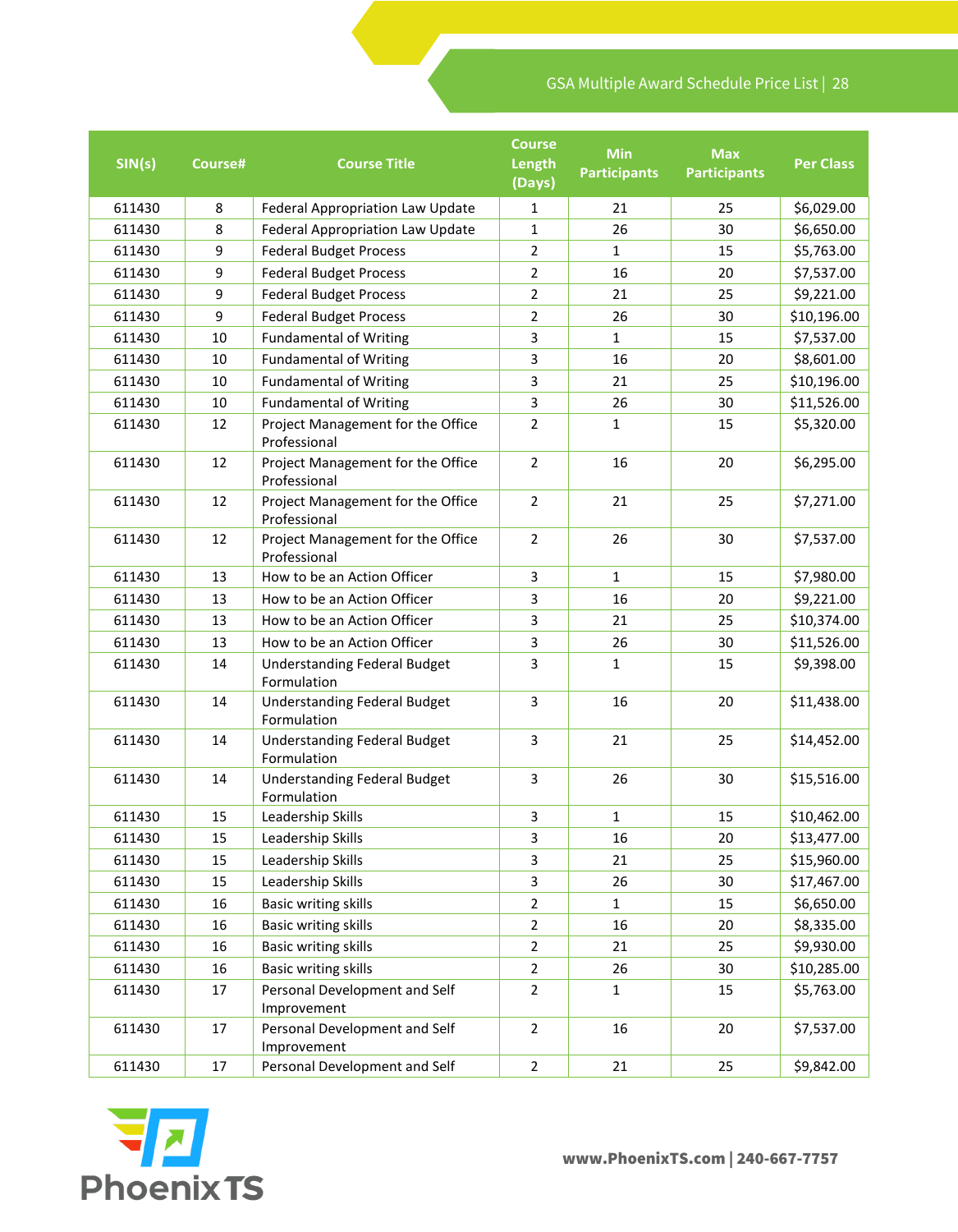| SIN(s) | Course# | <b>Course Title</b>                                     | <b>Course</b><br>Length<br>(Days) | <b>Min</b><br><b>Participants</b> | <b>Max</b><br><b>Participants</b> | <b>Per Class</b> |
|--------|---------|---------------------------------------------------------|-----------------------------------|-----------------------------------|-----------------------------------|------------------|
|        |         | Improvement                                             |                                   |                                   |                                   |                  |
| 611430 | 17      | Personal Development and Self<br>Improvement            | $\overline{2}$                    | 26                                | 30                                | \$11,526.00      |
| 611430 | 18      | Decision Making/Problem Solving                         | 3                                 | $\mathbf{1}$                      | 15                                | \$6,650.00       |
| 611430 | 18      | Decision Making/Problem Solving                         | 3                                 | 16                                | 20                                | \$7,537.00       |
| 611430 | 18      | Decision Making/Problem Solving                         | 3                                 | 21                                | 25                                | \$8,423.00       |
| 611430 | 18      | Decision Making/Problem Solving                         | 3                                 | 26                                | 30                                | \$9,576.00       |
| 611430 | 19      | <b>Fundamentals of Analyzing Processing</b><br>Data     | 4                                 | $\mathbf{1}$                      | 15                                | \$8,778.00       |
| 611430 | 19      | <b>Fundamentals of Analyzing Processing</b><br>Data     | 16<br>4                           |                                   | 20                                | \$11,615.00      |
| 611430 | 19      | <b>Fundamentals of Analyzing Processing</b><br>Data     | $\overline{4}$<br>21              |                                   | 25                                | \$13,566.00      |
| 611430 | 19      | <b>Fundamentals of Analyzing Processing</b><br>Data     | 26<br>4                           |                                   | 30                                | \$14,009.00      |
| 611430 | 20      | Emotionally Intelligent Leadership                      | $\mathbf{1}$<br>2                 |                                   | 15                                | \$11,349.00      |
| 611430 | 20      | Emotionally Intelligent Leadership                      | $\overline{2}$<br>16              |                                   | 20                                | \$12,856.00      |
| 611430 | 20      | Emotionally Intelligent Leadership                      | 2<br>21                           |                                   | 25                                | \$14,098.00      |
| 611430 | 20      | Emotionally Intelligent Leadership                      | $\overline{2}$<br>26              |                                   | 30                                | \$15,782.00      |
| 611430 | 21      | <b>Improving Productivity</b>                           | 3                                 | $\mathbf{1}$                      | 15                                | \$9,576.00       |
| 611430 | 21      | <b>Improving Productivity</b>                           | 3                                 | 16                                | 20                                | \$11,083.00      |
| 611430 | 21      | <b>Improving Productivity</b>                           | 3                                 | 21                                | 25                                | \$13,122.00      |
| 611430 | 21      | <b>Improving Productivity</b>                           | 3                                 | 26                                | 30                                | \$14,009.00      |
| 611430 | 22      | <b>Effective Planning and Goal Setting</b>              | 3                                 | $\mathbf{1}$                      | 15                                | \$11,349.00      |
| 611430 | 22      | <b>Effective Planning and Goal Setting</b>              | 3                                 | 16                                | 20                                | \$13,122.00      |
| 611430 | 22      | <b>Effective Planning and Goal Setting</b>              | 3                                 | 21                                | 25                                | \$13,920.00      |
| 611430 | 22      | <b>Effective Planning and Goal Setting</b>              | 3                                 | 26                                | 30                                | \$15,960.00      |
| 611430 | 23      | Developing, Managing & Meeting<br>Performance Standards | 3                                 | $\mathbf{1}$                      | 15                                | \$10,462.00      |
| 611430 | 23      | Developing, Managing & Meeting<br>Performance Standards | 3                                 | 16                                | 20                                | \$11,083.00      |
| 611430 | 23      | Developing, Managing & Meeting<br>Performance Standards | 24                                | 21                                | 25                                | \$11,438.00      |
| 611430 | 23      | Developing, Managing & Meeting<br>Performance Standards | 3                                 | 26                                | 30                                | \$12,590.00      |
| 611430 | 24      | Government Acquisition and<br>Procurement               | 5                                 | 1                                 | 15                                | \$12,324.00      |
| 611430 | 24      | Government Acquisition and<br>Procurement               | 5                                 | 16                                | 20                                | \$14,098.00      |
| 611430 | 24      | Government Acquisition and<br>Procurement               | 5                                 | 21                                | 25                                | \$15,960.00      |
| 611430 | 24      | Government Acquisition and<br>Procurement               | 5                                 | 26                                | 30                                | \$17,467.00      |

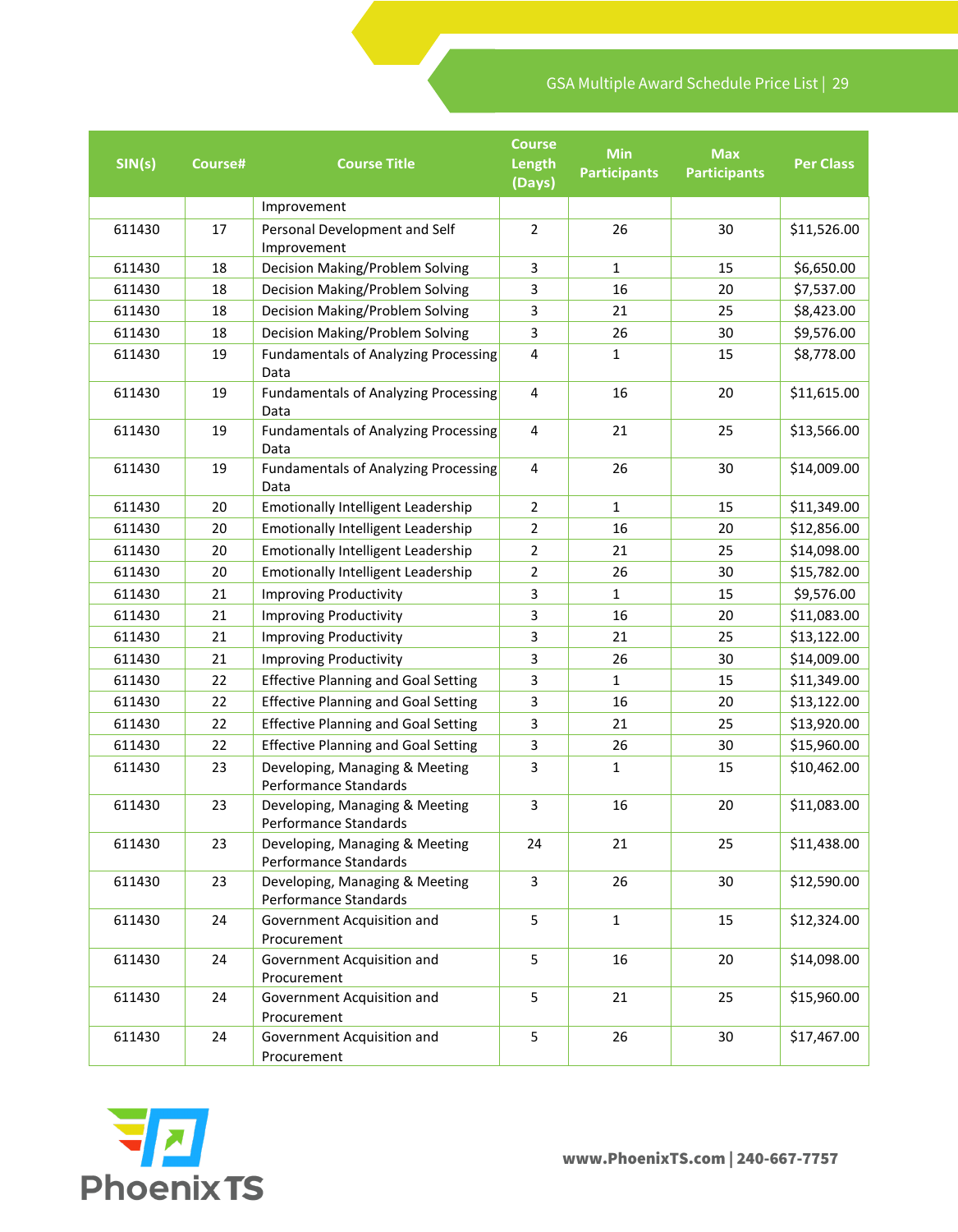| SIN(s) | Course# | <b>Course Title</b>                            | <b>Course</b><br>Length<br>(Days) | <b>Min</b><br><b>Participants</b> | <b>Max</b><br><b>Participants</b> | <b>Per Class</b> |
|--------|---------|------------------------------------------------|-----------------------------------|-----------------------------------|-----------------------------------|------------------|
| 611430 | 26      | Pre-retirement Planning                        | 2                                 | 1                                 | 15                                | \$5,276.00       |
| 611430 | 26      | Pre-retirement Planning                        | 2                                 | 16                                | 20                                | \$6,207.00       |
| 611430 | 26      | Pre-retirement Planning                        | 2                                 | 21                                | 25                                | \$6,561.00       |
| 611430 | 26      | Pre-retirement Planning                        | 2                                 | 26                                | 30                                | \$6,827.00       |
| 611430 | 27      | Planning, Programming Budgeting &<br>Execution | 3                                 | 1                                 | 15                                | \$9,664.00       |
| 611430 | 27      | Planning, Programming Budgeting &<br>Execution | 3                                 | 16                                | 20                                | \$11,083.00      |
| 611430 | 27      | Planning, Programming Budgeting &<br>Execution | 3                                 | 21                                | 25                                | \$12,324.00      |
| 611430 | 27      | Planning, Programming Budgeting &<br>Execution | 3                                 | 26                                | 30                                | \$13,566.00      |
| 611430 | 29      | Analytics Boot Camp                            | 5                                 | 1                                 | 15                                | \$19,950.00      |
| 611430 | 29      | <b>Analytics Boot Camp</b>                     | 5                                 | 16                                | 20                                | \$22,521.00      |
| 611430 | 29      | <b>Analytics Boot Camp</b>                     | 5                                 | 21                                | 25                                | \$24,472.00      |

| SIN(s)<br>Proposed | Course# | <b>Course Title</b>             | <b>Course</b><br>Length(Days) | <b>Min Students</b> | <b>Max Students</b> | <b>Per Student</b><br>Rate | <b>Per Course</b><br>Rate |
|--------------------|---------|---------------------------------|-------------------------------|---------------------|---------------------|----------------------------|---------------------------|
| 611430             | 30      | <b>Writing Job Descriptions</b> | 1                             | $\mathbf{1}$        | 15                  | \$249.87                   | \$3,748.11                |
| 611430             | 30      | <b>Writing Job Descriptions</b> | 1                             | 16                  | 20                  | \$210.83                   | \$4,216.62                |
| 611430             | 30      | <b>Writing Job Descriptions</b> | $\mathbf{1}$                  | 21                  | \$191.15<br>25      |                            | \$4,778.84                |
| 611430             | 30      | <b>Writing Job Descriptions</b> | 1                             | 26                  | 30                  | \$178.04                   | \$5,341.06                |
| 611430             | 31      | <b>Interviewing Techniques</b>  | $\overline{2}$                | $\mathbf{1}$        | 15                  | \$324.83                   | \$4,872.54                |
| 611430             | 31      | Interviewing Techniques         | $\overline{2}$                | 16                  | 20                  | \$309.21                   | \$6,184.38                |
| 611430             | 31      | Interviewing Techniques         | 2                             | 21                  | 25                  | \$292.35                   | \$7,308.82                |
| 611430             | 31      | Interviewing Techniques         | 2                             | 26                  | \$265.49<br>30      |                            | \$7,964.74                |
| 611430             | 32      | <b>Critical Thinking</b>        | $\overline{2}$                | $\mathbf{1}$        | 15                  | \$324.84                   | \$4,872.54                |
| 611430             | 32      | <b>Critical Thinking</b>        | $\overline{2}$                | 16                  | 20                  | \$309.22                   | \$6,184.38                |
| 611430             | 32      | <b>Critical Thinking</b>        | $\overline{2}$                | 21                  | 25                  | \$292.35                   | \$7,308.82                |
| 611430             | 32      | <b>Critical Thinking</b>        | $\overline{2}$                | 26                  | 30                  | \$265.49                   | \$7,964.74                |
| 611430             | 33      | <b>Change Management</b>        | $\overline{2}$                | $\mathbf{1}$        | 15                  | \$324.84                   | \$4,872.54                |
| 611430             | 33      | Change Management               | $\overline{2}$                | 16                  | 20                  | \$309.22                   | \$6,184.38                |
| 611430             | 33      | <b>Change Management</b>        | $\overline{2}$                | 21                  | 25                  | \$292.35                   | \$7,308.82                |
| 611430             | 33      | <b>Change Management</b>        | $\overline{2}$                | 26                  | 30                  | \$265.49                   | \$7,964.74                |
| 611430             | 34      | <b>Contract Negotiations</b>    | $\overline{2}$                | $\mathbf{1}$        | 15                  | \$324.84                   | \$4,872.54                |
| 611430             | 34      | <b>Contract Negotiations</b>    | 2                             | 16                  | 20                  | \$309.22                   | \$6,184.38                |
| 611430             | 34      | <b>Contract Negotiations</b>    | $\overline{2}$                | 21                  | 25                  | \$292.35                   | \$7,308.82                |
| 611430             | 34      | <b>Contract Negotiations</b>    | $\overline{2}$                | 26                  | 30                  | \$265.49                   | \$7,964.74                |
| 611430             | 35      | <b>Office Politics</b>          | $\overline{2}$                | $\mathbf{1}$        | 15                  | \$324.84                   | \$4,872.54                |
| 611430             | 35      | <b>Office Politics</b>          | $\overline{2}$                | 16                  | 20                  | \$309.22                   | \$6,184.38                |
| 611430             | 35      | <b>Office Politics</b>          | $\overline{2}$                | 21                  | 25                  | \$292.35                   | \$7,308.82                |
| 611430             | 35      | <b>Office Politics</b>          | 2                             | 26                  | 30                  | \$265.49                   | \$7,964.74                |
| 611430             | 36      | <b>Business Acumen</b>          | $\overline{2}$                | $\mathbf{1}$        | 15                  | \$324.84                   | \$4,872.54                |

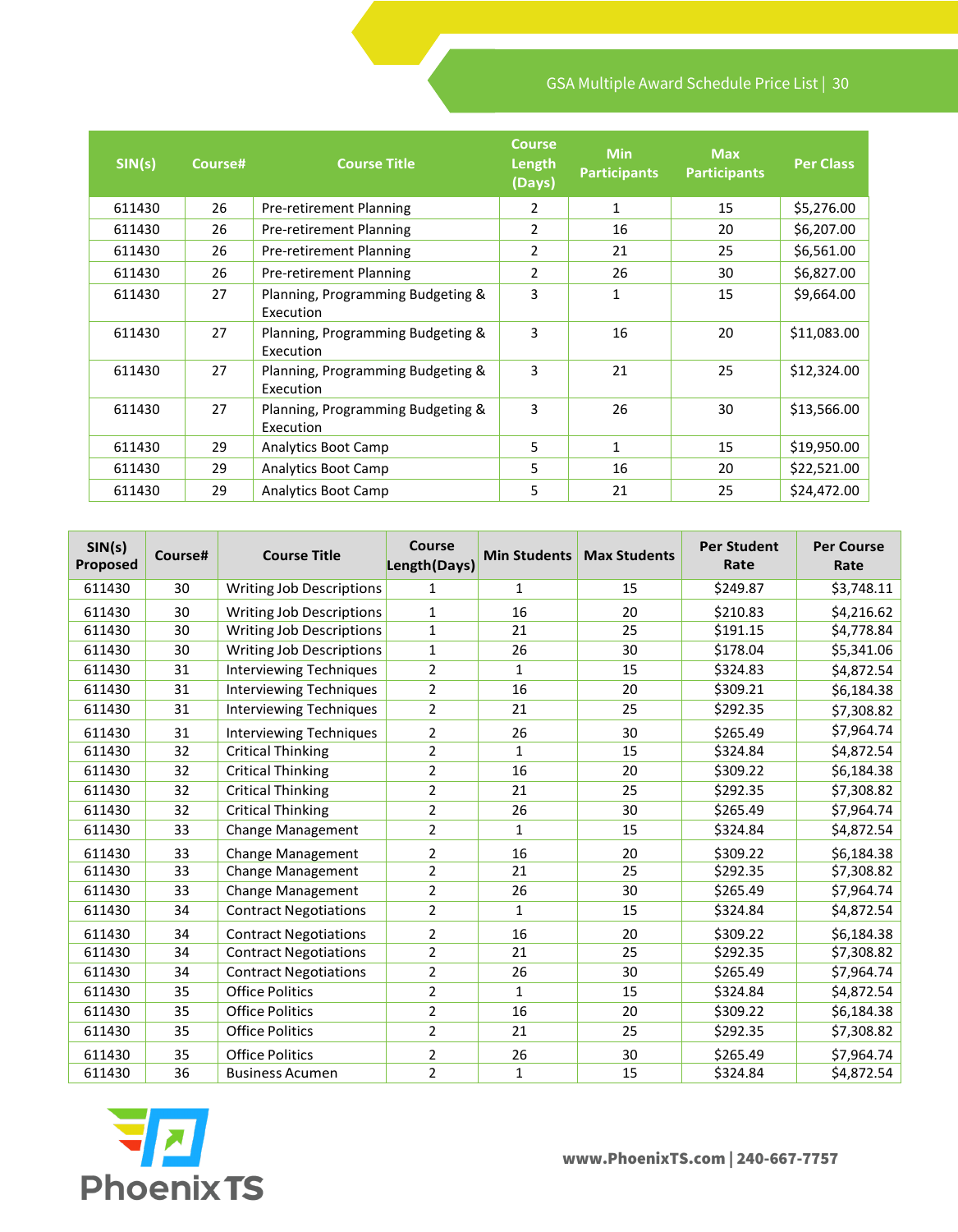| SIN(s)<br>Proposed | Course# | <b>Course Title</b>                     | Course<br>Length(Days) | <b>Min Students</b> | <b>Max Students</b> | <b>Per Student</b><br>Rate | <b>Per Course</b><br>Rate |
|--------------------|---------|-----------------------------------------|------------------------|---------------------|---------------------|----------------------------|---------------------------|
| 611430             | 36      | <b>Business Acumen</b>                  | $\overline{2}$         | 16                  | 20                  | \$309.22                   | \$6,184.38                |
| 611430             | 36      | <b>Business Acumen</b>                  | $\overline{2}$         | 21                  | 25                  | \$292.35                   | \$7,308.82                |
| 611430             | 36      | <b>Business Acumen</b>                  | $\overline{2}$         | 26                  | 30                  | \$265.49                   | \$7,964.74                |
| 611430             | 37      | Influence and<br>Persuasion             | $\mathbf{1}$           | $\mathbf{1}$        | 15                  | \$249.87                   | \$3,748.11                |
| 611430             | 37      | Influence and<br>Persuasion             | $\mathbf{1}$           | 16                  | 20                  | \$210.83                   | \$4,216.62                |
| 611430             | 37      | Influence and<br>Persuasion             | $\mathbf{1}$           | 21                  | 25                  | \$191.15                   | \$4,778.84                |
| 611430             | 37      | Influence and<br>Persuasion             | $\mathbf{1}$           | 26                  | 30                  | \$178.04                   | \$5,341.06                |
| 611430             | 38      | <b>Time Management</b>                  | $\mathbf{1}$           | $\mathbf{1}$        | 15                  | \$249.87                   | \$3,748.11                |
| 611430             | 38      | <b>Time Management</b>                  | $\mathbf{1}$           | 16                  | 20                  | \$210.83                   | \$4,216.62                |
| 611430             | 38      | <b>Time Management</b>                  | $\mathbf{1}$           | 21                  | 25                  | \$191.15                   | \$4,778.84                |
| 611430             | 38      | <b>Time Management</b>                  | 1                      | 26                  | 30                  | \$178.04                   | \$5,341.06                |
| 611430             | 39      | How to Write a Creative<br><b>Brief</b> | $\mathbf{1}$           | $\mathbf{1}$        | 15                  | \$249.87                   | \$3,748.11                |
| 611430             | 39      | How to Write a Creative<br><b>Brief</b> | $\mathbf{1}$           | 16                  | 20                  | \$210.83                   | \$4,216.62                |
| 611430             | 39      | How to Write a Creative<br><b>Brief</b> | $\mathbf{1}$           | 21                  | 25                  | \$191.15                   | \$4,778.84                |
| 611430             | 39      | How to Write a Creative<br><b>Brief</b> | $\mathbf{1}$           | 26                  | 30                  | \$178.04                   | \$5,341.06                |
| 611430             | 40      | <b>Budgets</b>                          | $\mathbf{1}$           | $\mathbf{1}$        | 15                  | \$249.87                   | \$3,748.11                |
| 611430             | 40      | <b>Budgets</b>                          | 1                      | 16                  | 20                  | \$210.83                   | \$4,216.62                |
| 611430             | 40      | <b>Budgets</b>                          | $\mathbf 1$            | 21                  | 25                  | \$191.15                   | \$4,778.84                |
| 611430             | 40      | <b>Budgets</b>                          | $\mathbf{1}$           | 26                  | 30                  | \$178.04                   | \$5,341.06                |
| 611430             | 41      | <b>Customer Relationships</b>           | $\overline{2}$         | $\mathbf{1}$        | 15                  | \$324.84                   | \$4,872.54                |
| 611430             | 41      | <b>Customer Relationships</b>           | $\overline{2}$         | 16                  | 20                  | \$309.22                   | \$6,184.38                |
| 611430             | 41      | <b>Customer Relationships</b>           | $\overline{2}$         | 21                  | 25                  | \$292.35                   | \$7,308.82                |
| 611430             | 41      | <b>Customer Relationships</b>           | $\overline{2}$         | 26                  | 30                  | \$265.49                   | \$7,964.74                |
| 611430             | 42      | <b>Goal Setting</b>                     | $\overline{2}$         | $\mathbf{1}$        | 15                  | \$324.84                   | \$4,872.54                |
| 611430             | 42      | <b>Goal Setting</b>                     | $\overline{2}$         | 16                  | 20                  | \$309.22                   | \$6,184.38                |
| 611430             | 42      | <b>Goal Setting</b>                     | 2                      | 21                  | 25                  | \$292.35                   | \$7,308.82                |
| 611430             | 42      | <b>Goal Setting</b>                     | $\overline{2}$         | 26                  | 30                  | \$265.49                   | \$7,964.74                |
| 611430             | 43      | Entrepreneurship                        | $\overline{2}$         | $\mathbf{1}$        | 15                  | \$324.84                   | \$4,872.54                |
| 611430             | 43      | Entrepreneurship                        | $\overline{2}$         | 16                  | 20                  | \$309.22                   | \$6,184.38                |
| 611430             | 43      | Entrepreneurship                        | $\overline{2}$         | 21                  | 25                  | \$292.35                   | \$7,308.82                |
| 611430             | 43      | Entrepreneurship                        | $\overline{2}$         | 26                  | 30                  | \$265.49                   | \$7,964.74                |
| 611430             | 44      | Facilitation                            | $\overline{2}$         | $\mathbf{1}$        | 15                  | \$324.84                   | \$4,872.54                |
| 611430             | 44      | Facilitation                            | 2                      | 16                  | 20                  | \$309.22                   | \$6,184.38                |
| 611430             | 44      | Facilitation                            | $\overline{2}$         | 21                  | 25                  | \$292.35                   | \$7,308.82                |
| 611430             | 44      | Facilitation                            | $\overline{2}$         | 26                  | 30                  | \$265.49                   | \$7,964.74                |
| 611430             | 45      | Conversational<br>Leadership            | $\overline{2}$         | $\mathbf{1}$        | 15                  | \$324.84                   | \$4,872.54                |
| 611430             | 45      | Conversational<br>Leadership            | $\overline{2}$         | 16                  | 20                  | \$309.22                   | \$6,184.38                |

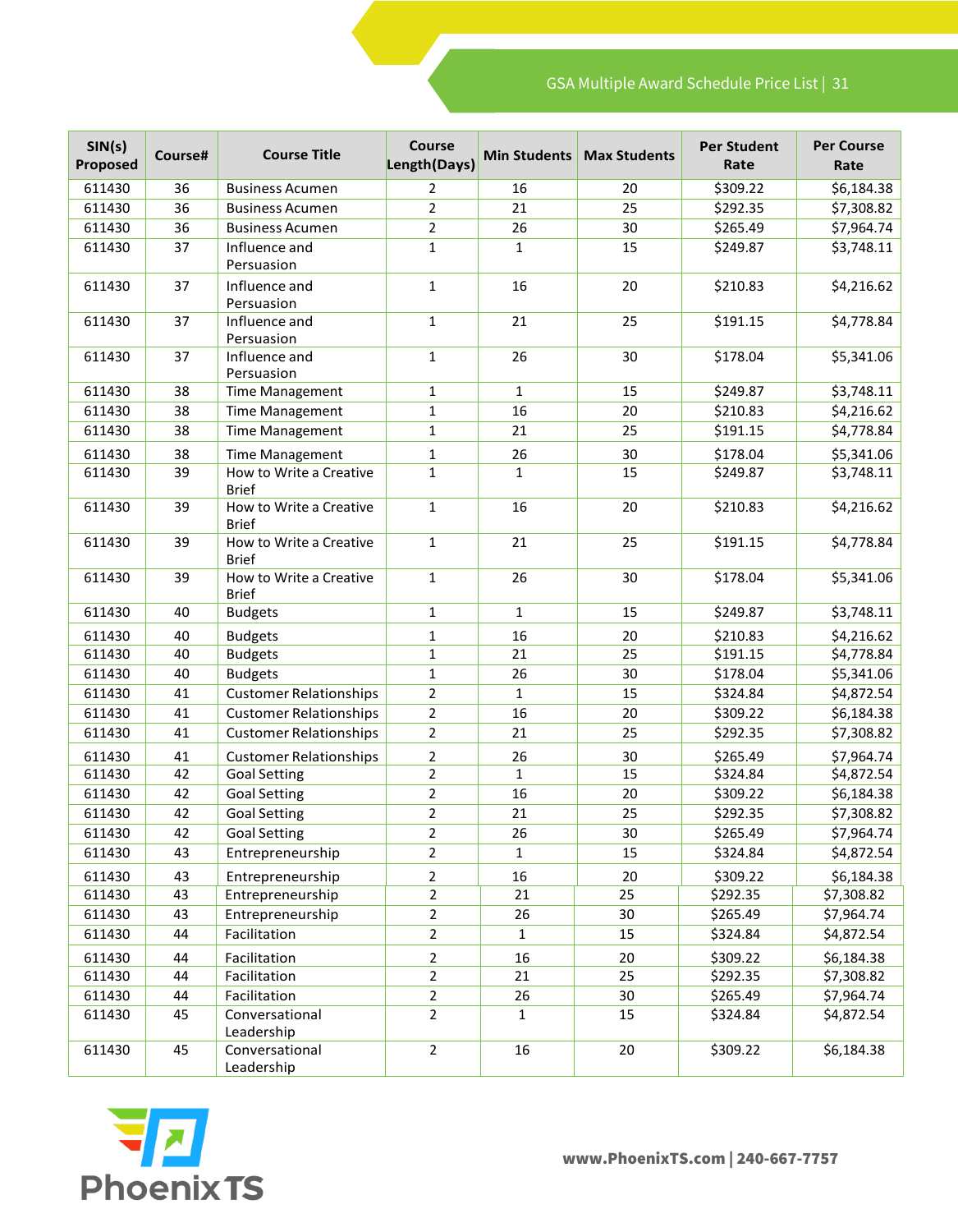| SIN(s)<br>Proposed | Course#  | <b>Course Title</b>                            | Course<br>Length(Days) | <b>Min Students</b> | <b>Max Students</b> | <b>Per Student</b><br>Rate | <b>Per Course</b><br>Rate |
|--------------------|----------|------------------------------------------------|------------------------|---------------------|---------------------|----------------------------|---------------------------|
| 611430             | 45       | Conversational<br>Leadership                   | $\overline{2}$         | 21                  | 25                  | \$292.35                   | \$7,308.82                |
| 611430             | 45       | Conversational<br>Leadership                   | $\overline{2}$         | 26                  | 30                  | \$265.49                   | \$7,964.74                |
| 611430             | 46       | Project Planning,<br>Schedulingand<br>Control  | 3                      | $\mathbf{1}$        | 15                  | \$474.76                   | \$7,121.41                |
| 611430             | 46       | Project Planning,<br>Scheduling<br>and Control | 3                      | 16                  | 20                  | \$416.98                   | \$8,339.55                |
| 611430             | 46       | Project Planning,<br>Scheduling<br>and Control | 3                      | 21                  | 25                  | \$397.30                   | \$9,932.49                |
| 611430             | 46       | Project Planning,<br>Schedulingand<br>Control  | 3                      | 26                  | 30                  | \$377.93                   | \$11,338.04               |
| 611430             | 47       | Lean Process and Six<br>Sigma                  | 3                      | $\mathbf{1}$        | 15                  | \$530.98                   | \$7,964.74                |
| 611430             | 47       | Lean Process and Six<br>Sigma                  | $\mathbf{3}$           | 16                  | 20                  | \$463.83                   | \$9,276.57                |
| 611430             | 47       | Lean Process and Six<br>Sigma                  | 3                      | 21                  | 25                  | \$423.54                   | \$10,588.41               |
| 611430             | 47       | Lean Process and Six<br>Sigma                  | 3                      | 26                  | 30                  | \$396.68                   | \$11,900.25               |
| 611430             | 48       | Mid-Career Retirement<br>Planning              | $\overline{2}$         | $\mathbf{1}$        | 15                  | \$324.84                   | \$4,872.54                |
| 611430             | 48       | Mid-Career<br>Retirement<br>Planning           | $\overline{2}$         | 16                  | 20                  | \$309.22                   | \$6,184.38                |
| 611430             | 48       | Mid-Career Retirement<br>Planning              | $\overline{2}$         | 21                  | 25                  | \$292.35                   | \$7,308.82                |
|                    |          | Mid-Career Retirement                          |                        |                     |                     |                            |                           |
| 611430<br>611430   | 48<br>49 | Planning<br>Creating a Job Portfolio           | 2<br>$\mathbf 1$       | 26<br>1             | 30<br>15            | \$265.49<br>\$249.87       | \$7,964.74<br>\$3,748.11  |
| 611430             | 49       | Creating a Job Portfolio                       | 1                      | 16                  | 20                  | \$210.83                   | \$4,216.62                |
| 611430             | 49       | Creating a Job Portfolio                       | 1                      | 21                  | 25                  | \$191.15                   | \$4,778.84                |
| 611430             | 49       | Creating a Job Portfolio                       | $\mathbf{1}$           | 26                  | 30                  | \$178.04                   | \$5,341.06                |
| 611430             | 50       | <b>Technical Writing</b>                       | 3                      | $\mathbf{1}$        | 15                  | \$530.98                   | \$7,964.74                |
| 611430             |          | <b>Technical Writing</b>                       |                        |                     |                     | \$463.83                   |                           |
| 611430             | 50<br>50 | <b>Technical Writing</b>                       | 3<br>3                 | 16<br>21            | 20<br>25            | \$423.54                   | \$9,276.57<br>\$10,588.41 |
| 611430             | 50       | <b>Technical Writing</b>                       | 3                      | 26                  | 30                  | \$396.68                   | \$11,900.25               |
| 611430             | 51       | <b>Benchmarking Best</b><br>Practices          | 3                      | $\mathbf{1}$        | 15                  | \$530.98                   | \$7,964.74                |
| 611430             | 51       | <b>Benchmarking Best</b><br>Practices          | $\overline{3}$         | 16                  | 20                  | \$463.83                   | \$9,276.57                |
| 611430             | 51       | <b>Benchmarking Best</b><br>Practices          | $\mathbf{3}$           | 21                  | 25                  | \$423.54                   | \$10,588.41               |
| 611430             | 51       | <b>Benchmarking Best</b>                       | $\mathbf{3}$           | 26                  | $30\,$              | \$396.68                   | \$11,900.25               |

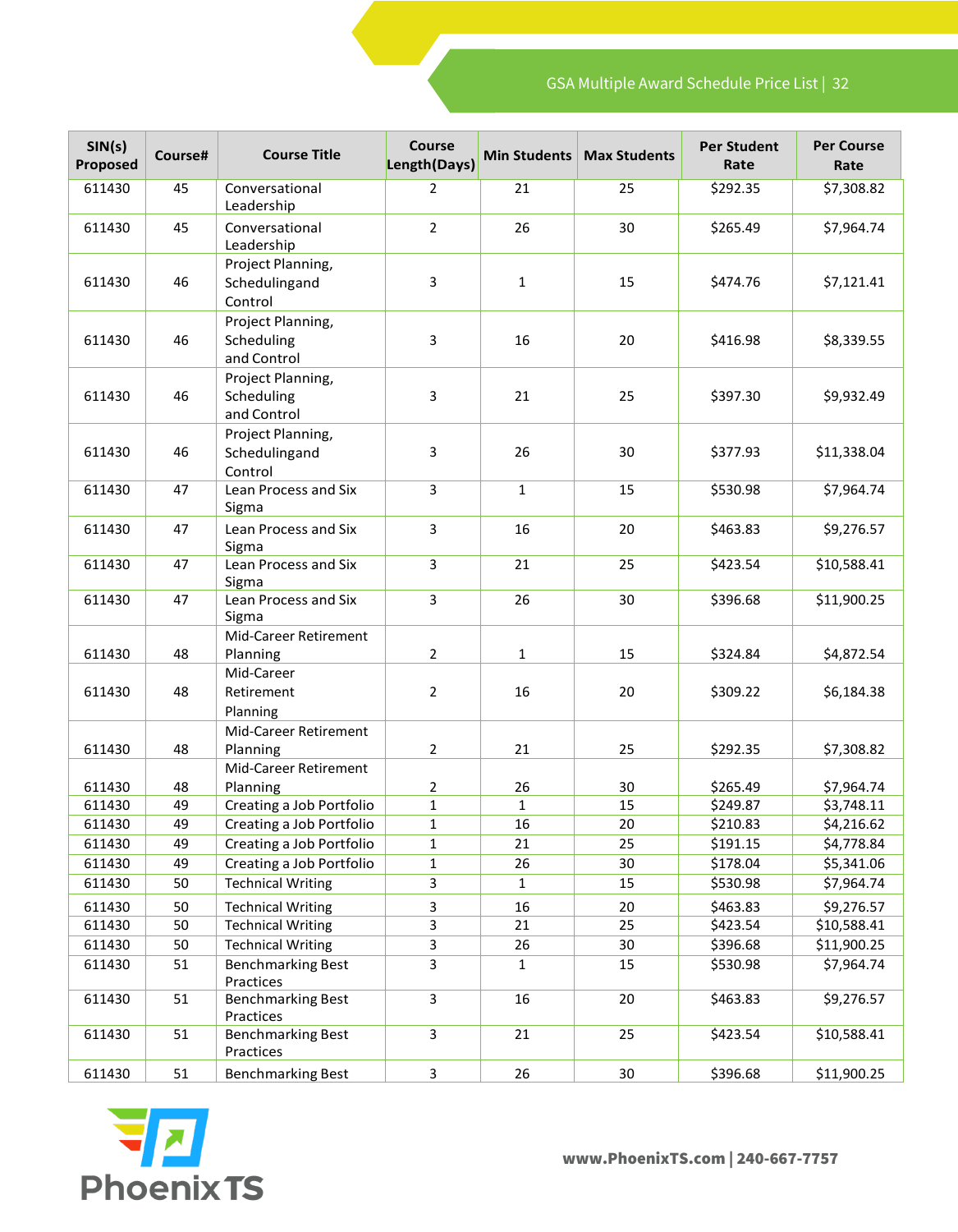| SIN(s)<br>Proposed | Course# | <b>Course Title</b>             | Course<br>Length(Days) | <b>Min Students</b> | <b>Max Students</b> | <b>Per Student</b><br>Rate | <b>Per Course</b><br>Rate |
|--------------------|---------|---------------------------------|------------------------|---------------------|---------------------|----------------------------|---------------------------|
|                    |         | Practices                       |                        |                     |                     |                            |                           |
| 611430             | 52      | Delegation                      | $\mathbf{1}$           | $\mathbf{1}$        | 15                  | \$249.87                   | \$3,748.11                |
| 611430             | 52      | Delegation                      | $\mathbf 1$            | 16                  | 20                  | \$210.83                   | \$4,216.62                |
| 611430             | 52      | Delegation                      | $\mathbf{1}$           | 21                  | 25                  | \$191.15                   | \$4,778.84                |
| 611430             | 52      | Delegation                      | $\mathbf{1}$           | 26                  | 30                  | \$178.04                   | \$5,341.06                |
| 611430             | 53      | <b>Basic Finance</b>            | $\overline{2}$         | $\mathbf{1}$        | 15                  | \$324.84                   | \$4,872.54                |
| 611430             | 53      | <b>Basic Finance</b>            | $\overline{2}$         | 16                  | 20                  | \$309.22                   | \$6,184.38                |
| 611430             | 53      | <b>Basic Finance</b>            | $\overline{2}$         | 21                  | 25                  | \$292.35                   | \$7,308.82                |
| 611430             | 53      | <b>Basic Finance</b>            | $\overline{2}$         | 26                  | 30                  | \$265.49                   | \$7,964.74                |
| 611430             | 54      | <b>Generation Gaps</b>          | $\mathbf 1$            | $\mathbf{1}$        | 15                  | \$249.87                   | \$3,748.11                |
| 611430             | 54      | <b>Generation Gaps</b>          | $\mathbf{1}$           | 16                  | 20                  | \$210.83                   | \$4,216.62                |
| 611430             | 54      | <b>Generation Gaps</b>          | $\mathbf 1$            | 21                  | 25                  | \$191.15                   | \$4,778.84                |
| 611430             | 54      | <b>Generation Gaps</b>          | $\mathbf{1}$           | 26                  | 30                  | \$178.04                   | \$5,341.06                |
|                    |         | Developing a High               |                        |                     |                     |                            |                           |
| 611430             | 55      | <b>Reliability Organization</b> | $\mathbf{1}$           | $\mathbf{1}$        | 15                  | \$249.87                   | \$3,748.11                |
|                    |         | Developing a High               |                        |                     |                     |                            |                           |
| 611430             | 55      | Reliability                     | $\mathbf{1}$           | 16                  | 20                  | \$210.83                   | \$4,216.62                |
|                    |         | Organization                    |                        |                     |                     |                            |                           |
|                    |         | Developing a High               |                        |                     |                     |                            |                           |
| 611430             | 55      | Reliability                     | $\mathbf{1}$           | 21                  | 25                  | \$191.15                   | \$4,778.84                |
|                    |         | Organization                    |                        |                     |                     |                            |                           |
|                    |         | Developing a High               |                        |                     |                     |                            |                           |
| 611430             | 55      | Reliability Organization        | $\mathbf{1}$           | 26                  | 30                  | \$178.04                   | \$5,341.06                |
| 611430             | 56      | <b>Negotiating for Results</b>  | $\mathbf{1}$           | $\mathbf{1}$        | 15                  | \$249.87                   | \$3,748.11                |
| 611430             | 56      | <b>Negotiating for Results</b>  | $\mathbf{1}$           | 16                  | 20                  | \$210.83                   | \$4,216.62                |
| 611430             | 56      | <b>Negotiating for Results</b>  | $\mathbf{1}$           | 21                  | 25                  | \$191.15                   | \$4,778.84                |
| 611430             | 56      | <b>Negotiating for Results</b>  | $\mathbf 1$            | 26                  | 30                  | \$178.04                   | \$5,341.06                |
| 611430             | 57      | Leadership and                  | $\overline{2}$         | $\mathbf{1}$        | 15                  | \$324.84                   | \$4,872.54                |
|                    |         | Influence                       |                        |                     |                     |                            |                           |
| 611430             | 57      | Leadership and                  | $\overline{2}$         | 16                  | 20                  | \$309.22                   | \$6,184.38                |
|                    |         | Influence                       |                        |                     |                     |                            |                           |
| 611430             | 57      | Leadership and<br>Influence     | $\overline{2}$         | 21                  | 25                  | \$292.35                   | \$7,308.82                |
| 611430             | 57      | Leadership and                  | $\overline{2}$         | 26                  | 30                  | \$265.49                   | \$7,964.74                |
|                    |         | Influence                       |                        |                     |                     |                            |                           |
|                    |         | Creative Thinking and           |                        |                     |                     |                            |                           |
| 611430             | 58      | Innovation                      | $\overline{2}$         | $\mathbf{1}$        | 15                  | \$324.84                   | \$4,872.54                |
|                    |         | Creative Thinking and           |                        |                     |                     |                            |                           |
| 611430             | 58      | Innovation                      | $\overline{2}$         | 16                  | 20                  | \$309.22                   | \$6,184.38                |
|                    |         | Creative Thinking and           |                        |                     |                     |                            |                           |
| 611430             | 58      | Innovation                      | $\overline{2}$         | 21                  | 25                  | \$292.35                   | \$7,308.82                |
|                    |         | Creative Thinking and           |                        |                     |                     |                            |                           |
| 611430             | 58      | Innovation                      | $\overline{c}$         | 26                  | $30\,$              | \$265.49                   | \$7,964.74                |
| 611430             | 59      | Performance                     | $\mathbf{1}$           | $\mathbf{1}$        | 15                  | \$296.73                   | \$4,450.88                |
|                    |         | Management                      | $\mathbf{1}$           |                     |                     |                            |                           |
| 611430             | 59      | Performance                     |                        | 16                  | 20                  | \$257.68                   | \$5,153.65                |
| 611430             | 59      | Management<br>Performance       | $\mathbf{1}$           | 21                  | 25                  | \$232.38                   | \$5,809.57                |
|                    |         | Management                      |                        |                     |                     |                            |                           |

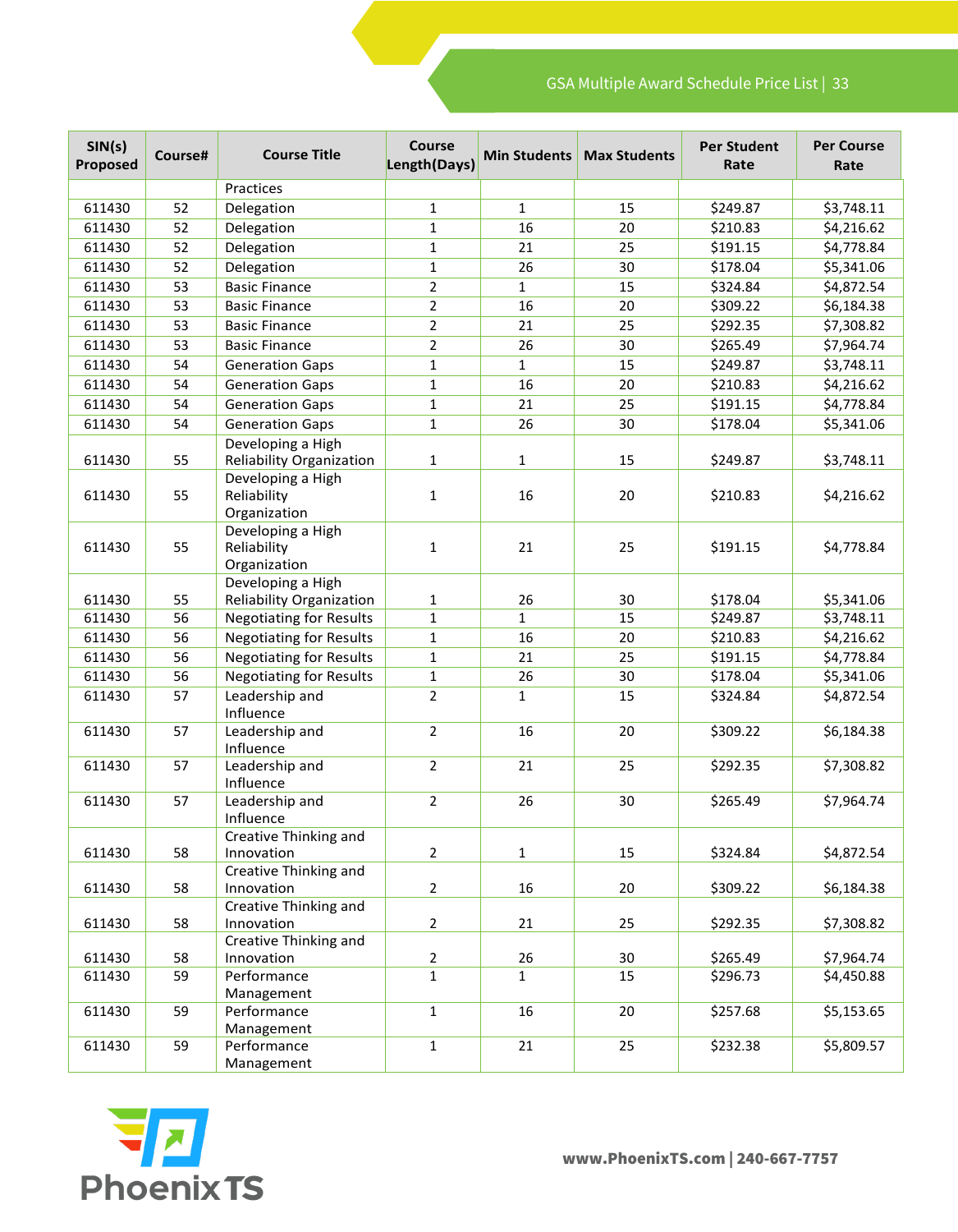| SIN(s)<br>Proposed | Course# | <b>Course Title</b>                     | <b>Course</b><br>Length(Days) | <b>Min Students</b> | <b>Max Students</b> | <b>Per Student</b><br>Rate | <b>Per Course</b><br>Rate |
|--------------------|---------|-----------------------------------------|-------------------------------|---------------------|---------------------|----------------------------|---------------------------|
| 611430             | 59      | Performance<br>Management               | $\mathbf{1}$                  | 26                  | 30                  | \$212.39                   | \$6,371.79                |
| 611430             | 60      | Personal Productivity                   | $\overline{2}$                | $\mathbf{1}$        | 15                  | \$324.84                   | \$4,872.54                |
| 611430             | 60      | <b>Personal Productivity</b>            | $\overline{2}$                | 16                  | 20                  | \$309.22                   | \$6,184.38                |
| 611430             | 60      | <b>Personal Productivity</b>            | $\overline{2}$                | 21                  | 25                  | \$292.35                   | \$7,308.82                |
| 611430             | 60      | <b>Personal Productivity</b>            | $\overline{2}$                | 26                  | 30                  | \$265.49                   | \$7,964.74                |
| 611430             | 61      | Communication<br><b>Strategies</b>      | $\overline{2}$                | $\mathbf{1}$        | 15                  | \$324.84                   | \$4,872.54                |
| 611430             | 61      | Communication<br>Strategies             | $\overline{2}$                | 16                  | 20                  | \$309.22                   | \$6,184.38                |
| 611430             | 61      | Communication<br><b>Strategies</b>      | $\overline{2}$                | 21                  | 25                  | \$292.35                   | \$7,308.82                |
| 611430             | 61      | Communication<br><b>Strategies</b>      | $\overline{2}$                | 26                  | 30                  | \$265.49                   | \$7,964.74                |
| 611430             | 62      | <b>Effective Resource</b><br>Management | $\mathbf{1}$                  | $\mathbf{1}$        | 15                  | \$249.87                   | \$3,748.11                |
| 611430             | 62      | <b>Effective Resource</b><br>Management | $\mathbf 1$                   | 16                  | 20                  | \$210.83                   | \$4,216.62                |
| 611430             | 62      | <b>Effective Resource</b><br>Management | $\mathbf{1}$                  | 21                  | 25                  | \$191.15                   | \$4,778.84                |
| 611430             | 62      | <b>Effective Resource</b><br>Management | $\mathbf{1}$                  | 26                  | 30                  | \$178.04                   | \$5,341.06                |
| 611430             | 63      | eMass Manager                           | $\mathbf{1}$                  | $\mathbf{1}$        | 15                  | \$281.11                   | \$4,216.62                |
|                    |         | Overview                                |                               |                     |                     |                            |                           |
| 611430             | 63      | eMass Manager<br>Overview               | $\mathbf{1}$                  | 16                  | 20                  | \$238.94                   | \$4,778.84                |
| 611430             | 63      | eMass Manager<br>Overview               | $\mathbf 1$                   | 21                  | 25                  | \$213.64                   | \$5,341.06                |
| 611430             | 63      | eMass Manager<br>Overview               | $\mathbf{1}$                  | 26                  | 30                  | \$196.78                   | \$5,903.27                |
| 611430             | 64      | eMass Workshop                          | $\overline{3}$                | $\mathbf{1}$        | 15                  | \$618.44                   | \$9,276.57                |
| 611430             | 64      | eMass Workshop                          | $\overline{3}$                | 16                  | 20                  | \$529.42                   | \$10,588.41               |
| 611430             | 64      | eMass Workshop                          | $\overline{3}$                | 21                  | 25                  | \$476.01                   | \$11,900.25               |
| 611430             | 64      | eMass Workshop                          | 3                             | 26                  | 30                  | \$421.66                   | \$12,649.87               |
| 611430             | 65      | eMass Direct User<br>Training           | 5                             | $\mathbf{1}$        | 15                  | \$905.79                   | \$13,586.90               |
| 611430             | 65      | eMass Direct User<br>Training           | 5                             | 16                  | 20                  | \$773.05                   | \$15,460.96               |
| 611430             | 65      | eMass Direct User<br>Training           | 5                             | 21                  | 25                  | \$693.40                   | \$17,335.01               |
| 611430             | 65      | eMass Direct User<br>Training           | 5                             | 26                  | 30                  | \$640.30                   | \$19,209.07               |

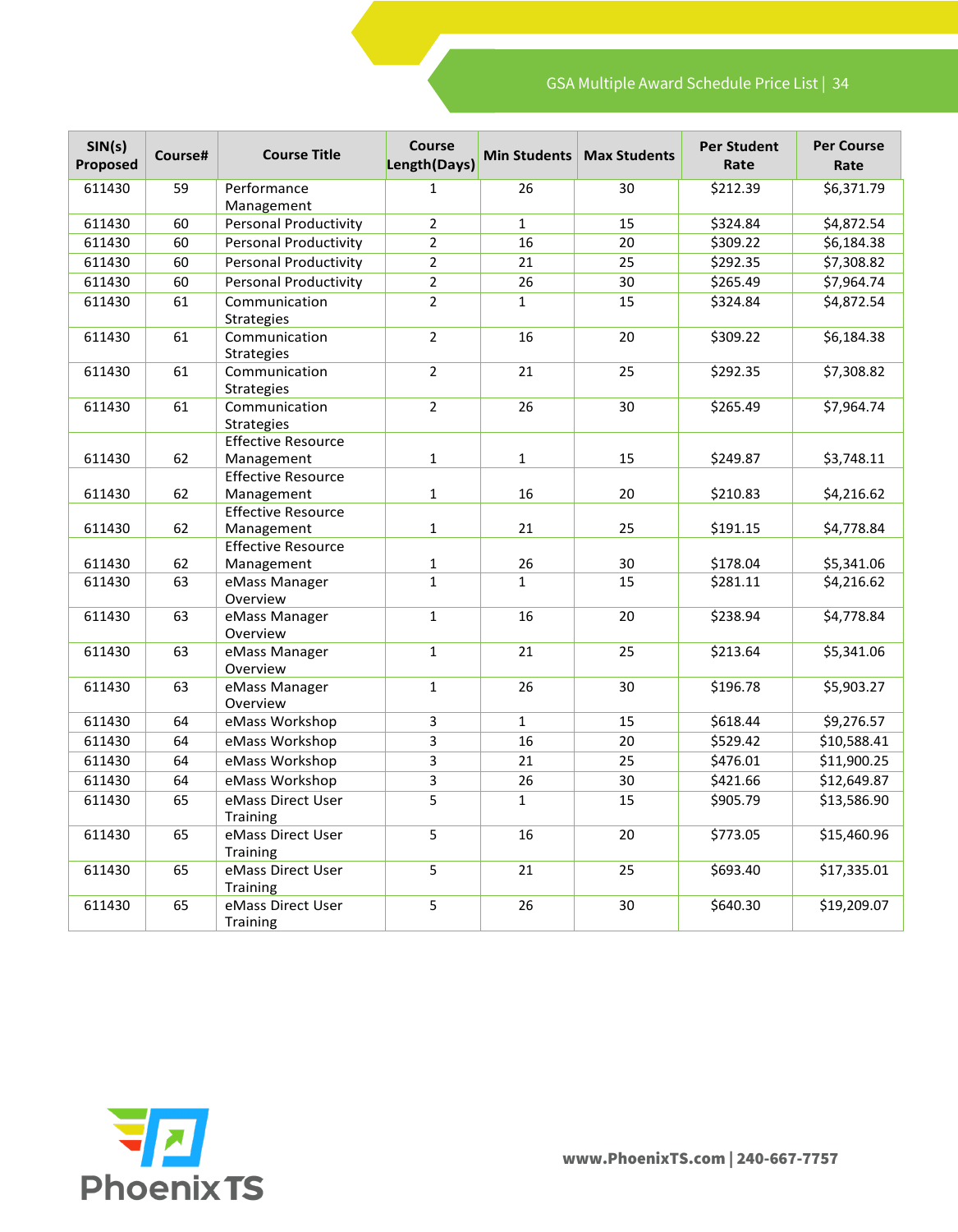| <b>SIN</b> | <b>Course</b><br># | <b>Course Title</b>                               | <b>Course</b><br>Length | <b>Minimum</b><br><b>Participants</b> | <b>Maximum</b><br><b>Participants</b> | <b>Per Course</b> |
|------------|--------------------|---------------------------------------------------|-------------------------|---------------------------------------|---------------------------------------|-------------------|
| 611430     | 66                 | Anticipatory Customer Service Experience Training | 1 day                   | 1                                     | 15                                    | \$4,170.60        |
| 611430     | 66                 | Anticipatory Customer Service Experience Training | 1 day                   | 16                                    | 20                                    | \$4,829.11        |
| 611430     | 66                 | Anticipatory Customer Service Experience Training | 1 day                   | 21                                    | 25                                    | \$5,443.73        |
| 611430     | 66                 | Anticipatory Customer Service Experience Training | 1 day                   | 26                                    | 30                                    | \$5,970.54        |
| 611430     | 67                 | <b>Behavioral Malware Analysis</b>                | 5 days                  | 1                                     | 15                                    | \$13,622.49       |
| 611430     | 67                 | <b>Behavioral Malware Analysis</b>                | 5 days                  | 16                                    | 20                                    | \$15,501.46       |
| 611430     | 67                 | <b>Behavioral Malware Analysis</b>                | 5 days                  | 21                                    | 25                                    | \$17,380.42       |
| 611430     | 67                 | <b>Behavioral Malware Analysis</b>                | 5 days                  | 26                                    | 30                                    | \$19,259.39       |
| 611430     | 68                 | Bullying in the Workplace                         |                         | 1                                     | 15                                    | \$4,170.60        |
| 611430     | 68                 | Bullying in the Workplace                         | 1 day                   | 16                                    | 20                                    | \$4,829.11        |
| 611430     | 68                 | Bullying in the Workplace                         | 1 day                   | 21                                    | 25                                    | \$5,443.73        |
| 611430     | 68                 | Bullying in the Workplace                         | 1 day                   | 26                                    | 30                                    | \$5,970.54        |
| 611430     | 69                 | Writing for Business and Government               | 2 days                  | 1                                     | 15                                    | \$4,565.70        |
| 611430     | 69                 | Writing for Business and Government               | 2 days                  | 16                                    | 20                                    | \$5,794.94        |
| 611430     | 69                 | Writing for Business and Government               | 2 days                  | 21                                    | 25                                    | \$6,847.82        |
| 611430     | 69                 | Writing for Business and Government               | 2 days                  | 26                                    | 30                                    | \$7,463.18        |
| 611430     | 70                 | <b>Certified Scrum Master</b>                     | 2 days                  | 1                                     | 15                                    | \$18,447.26       |
| 611430     | 70                 | <b>Certified Scrum Master</b>                     | 2 days                  | 16                                    | 20                                    | \$22,011.48       |
| 611430     | 70                 | <b>Certified Scrum Master</b>                     | 2 days                  | 21                                    | 25                                    | \$27,357.46       |
| 611430     | 70                 | <b>Certified Scrum Master</b>                     | 2 days                  | 26                                    | 30                                    | \$31,813.08       |
| 611430     | 71                 | <b>Active Listening</b>                           | 1 day $(s)$             | 1                                     | 15                                    | \$3,748.11        |
| 611430     | 71                 | <b>Active Listening</b>                           | 1 day $(s)$             | 16                                    | 20                                    | \$4,216.62        |
| 611430     | 71                 | <b>Active Listening</b>                           | 1 day $(s)$             | 21                                    | 25                                    | \$4,778.84        |
| 611430     | 72                 | Adaptability                                      | $2 \text{ day}(s)$      | 1                                     | 15                                    | \$4,872.54        |
| 611430     | 72                 | Adaptability                                      | $2 \text{ day}(s)$      | 16                                    | 20                                    | \$6,184.38        |
| 611430     | 72                 | Adaptability                                      | $2 \text{ day}(s)$      | 21                                    | 25                                    | \$7,308.82        |
| 611430     | 73                 | Assertiveness and Self Confidence                 | $1$ day(s)              | 1                                     | 15                                    | \$3,748.11        |
| 611430     | 73                 | Assertiveness and Self Confidence                 | 1 day $(s)$             | 16                                    | 20                                    | \$4,216.62        |
| 611430     | 73                 | Assertiveness and Self Confidence                 | 1 day $(s)$             | 21                                    | 25                                    | \$4,778.84        |
| 611430     | 74                 | AWS Certified Alexa Skill Builder (Specialty)     | 1 day $(s)$             | 1                                     | 15                                    | \$10,302.62       |
| 611430     | 74                 | AWS Certified Alexa Skill Builder (Specialty)     | 1 day $(s)$             | 16                                    | 20                                    | \$11,689.42       |
| 611430     | 74                 | AWS Certified Alexa Skill Builder (Specialty)     | 1 day $(s)$             | 21                                    | 25                                    | \$13,001.26       |
| 611430     | 75                 | <b>Behaviors and Attitudes</b>                    | 1 day $(s)$             | 1                                     | 15                                    | \$3,748.11        |
| 611430     | 75                 | <b>Behaviors and Attitudes</b>                    | 1 day $(s)$             | 16                                    | 20                                    | \$4,216.62        |
| 611430     | 75                 | <b>Behaviors and Attitudes</b>                    | 1 day $(s)$             | 21                                    | 25                                    | \$4,778.84        |
| 611430     | 77                 | Creativity                                        | 1 day $(s)$             | 1                                     | 15                                    | \$3,748.11        |
| 611430     | 77                 | Creativity                                        | 1 day $(s)$             | 16                                    | 20                                    | \$4,216.62        |
| 611430     | 77                 | Creativity                                        | $1$ day $(s)$           | 21                                    | 25                                    | \$4,778.84        |

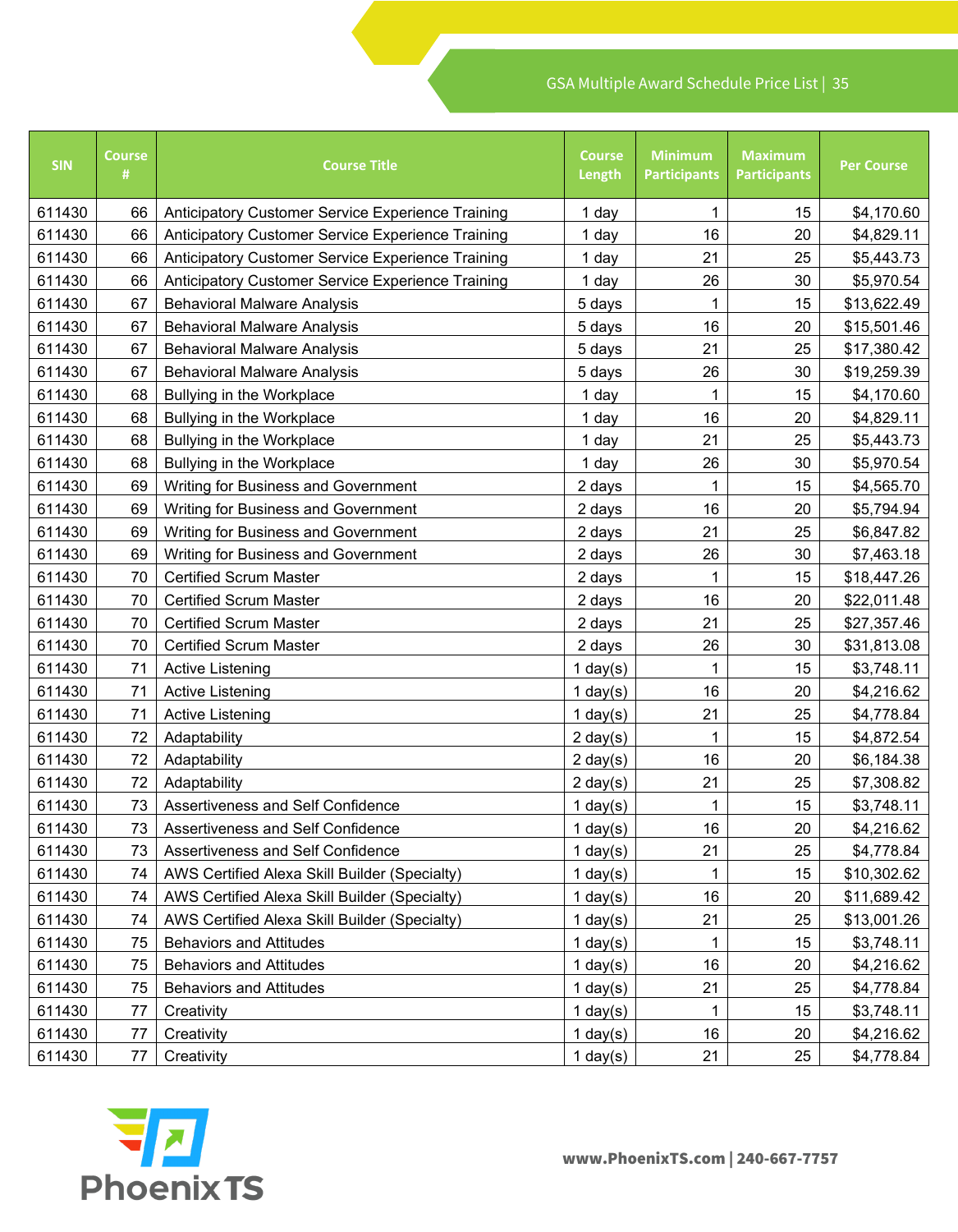| <b>SIN</b> | <b>Course</b><br># | <b>Course Title</b>                           | <b>Course</b><br>Length | <b>Minimum</b><br><b>Participants</b> | <b>Maximum</b><br><b>Participants</b> | <b>Per Course</b> |
|------------|--------------------|-----------------------------------------------|-------------------------|---------------------------------------|---------------------------------------|-------------------|
| 611430     | 78                 | <b>Confident Communication</b>                | $2 \text{ day}(s)$      | 1                                     | 15                                    | \$4,872.54        |
| 611430     | 78                 | <b>Confident Communication</b>                | $2 \text{ day}(s)$      | 16                                    | 20                                    | \$6,184.38        |
| 611430     | 78                 | <b>Confident Communication</b>                | $2 \text{ day}(s)$      | 21                                    | 25                                    | \$7,308.82        |
| 611430     | 79                 | <b>Developing Assertiveness</b>               | 1 day $(s)$             | 1                                     | 15                                    | \$3,748.11        |
| 611430     | 79                 | <b>Developing Assertiveness</b>               | 1 day $(s)$             | 16                                    | 20                                    | \$4,216.62        |
| 611430     | 79                 | <b>Developing Assertiveness</b>               | 1 day $(s)$             | 21                                    | 25                                    | \$4,778.84        |
| 611430     | 80                 | Developing Corporate Behavior                 | $1$ day $(s)$           | 1                                     | 15                                    | \$3,748.11        |
| 611430     | 80                 | Developing Corporate Behavior                 | 1 day $(s)$             | 16                                    | 20                                    | \$4,216.62        |
| 611430     | 80                 | Developing Corporate Behavior                 | 1 day $(s)$             | 21                                    | 25                                    | \$4,778.84        |
| 611430     | 81                 | <b>DISC Workplace Training</b>                | 1 day $(s)$             | 1                                     | 15                                    | \$3,748.11        |
| 611430     | 81                 | <b>DISC Workplace Training</b>                | $1$ day $(s)$           | 16                                    | 20                                    | \$4,216.62        |
| 611430     | 81                 | <b>DISC Workplace Training</b>                | 1 day $(s)$             | 21                                    | 25                                    | \$4,778.84        |
| 611430     | 83                 | <b>Diversity and Sensitivity</b>              | $2 \text{ day}(s)$      | 1                                     | 15                                    | \$4,872.54        |
| 611430     | 83                 | <b>Diversity and Sensitivity</b>              | $2 \text{ day}(s)$      | 16                                    | 20                                    | \$6,184.38        |
| 611430     | 83                 | Diversity and Sensitivity                     | $2 \text{ day}(s)$      | 21                                    | 25                                    | \$7,308.82        |
| 611430     | 84                 | Diversity, Equity, and Inclusion              | $2 \text{ day}(s)$      | 1                                     | 15                                    | \$4,872.54        |
| 611430     | 84                 | Diversity, Equity, and Inclusion              | $2 \text{ day}(s)$      | 16                                    | 20                                    | \$6,184.38        |
| 611430     | 84                 | Diversity, Equity, and Inclusion              | $2 \text{ day}(s)$      | 21                                    | 25                                    | \$7,308.82        |
| 611430     | 86                 | <b>Effective Leadership and Management</b>    | $2 \text{ day}(s)$      | 1                                     | 15                                    | \$4,872.54        |
| 611430     | 86                 | <b>Effective Leadership and Management</b>    | $2 \text{ day}(s)$      | 16                                    | 20                                    | \$6,184.38        |
| 611430     | 86                 | <b>Effective Leadership and Management</b>    | $2 \text{ day}(s)$      | 21                                    | 25                                    | \$7,308.82        |
| 611430     | 87                 | Ethics in IT                                  | $3 \text{ day}(s)$      | 1                                     | 15                                    | \$7,964.74        |
| 611430     | 87                 | Ethics in IT                                  | $3 \text{ day}(s)$      | 16                                    | 20                                    | \$9,276.57        |
| 611430     | 87                 | Ethics in IT                                  | $3 \text{ day}(s)$      | 21                                    | 25                                    | \$10,588.41       |
| 611430     | 88                 | Everything DiSC® Application Suite            | $1$ day $(s)$           | 1                                     | 15                                    | \$3,748.11        |
| 611430     | 88                 | Everything DiSC® Application Suite            | 1 day $(s)$             | 16                                    | 20                                    | \$4,216.62        |
| 611430     | 88                 | Everything DiSC® Application Suite            | $1$ day $(s)$           | 21                                    | 25                                    | \$4,778.84        |
| 611430     | 89                 | Facilitation                                  | $2 \text{ day}(s)$      | 1                                     | 15                                    | \$4,872.54        |
| 611430     | 89                 | Facilitation                                  | $2 \text{ day}(s)$      | 16                                    | 20                                    | \$6,184.38        |
| 611430     | 89                 | Facilitation                                  | $2 \text{ day}(s)$      | 21                                    | 25                                    | \$7,308.82        |
| 611430     | 90                 | <b>Federal Performance Management</b>         | $3 \text{ day}(s)$      | 1                                     | 15                                    | \$7,964.74        |
| 611430     | 90                 | Federal Performance Management                | $3$ day(s)              | 16                                    | 20                                    | \$9,276.57        |
| 611430     | 90                 | Federal Performance Management                | $3 \text{ day}(s)$      | 21                                    | 25                                    | \$10,588.41       |
| 611430     | 91                 | Fundamentals of Communications and Networking | $4$ day $(s)$           | 1                                     | 15                                    | \$11,431.74       |
| 611430     | 91                 | Fundamentals of Communications and Networking | $4$ day(s)              | 16                                    | 20                                    | \$12,743.58       |
| 611430     | 91                 | Fundamentals of Communications and Networking | $4$ day $(s)$           | 21                                    | 25                                    | \$14,149.12       |
| 611430     | 92                 | <b>Grammar Essentials</b>                     | 1 day $(s)$             | 1                                     | 15                                    | \$4,450.88        |
| 611430     | 92                 | <b>Grammar Essentials</b>                     | $1$ day $(s)$           | 16                                    | 20                                    | \$5,153.65        |

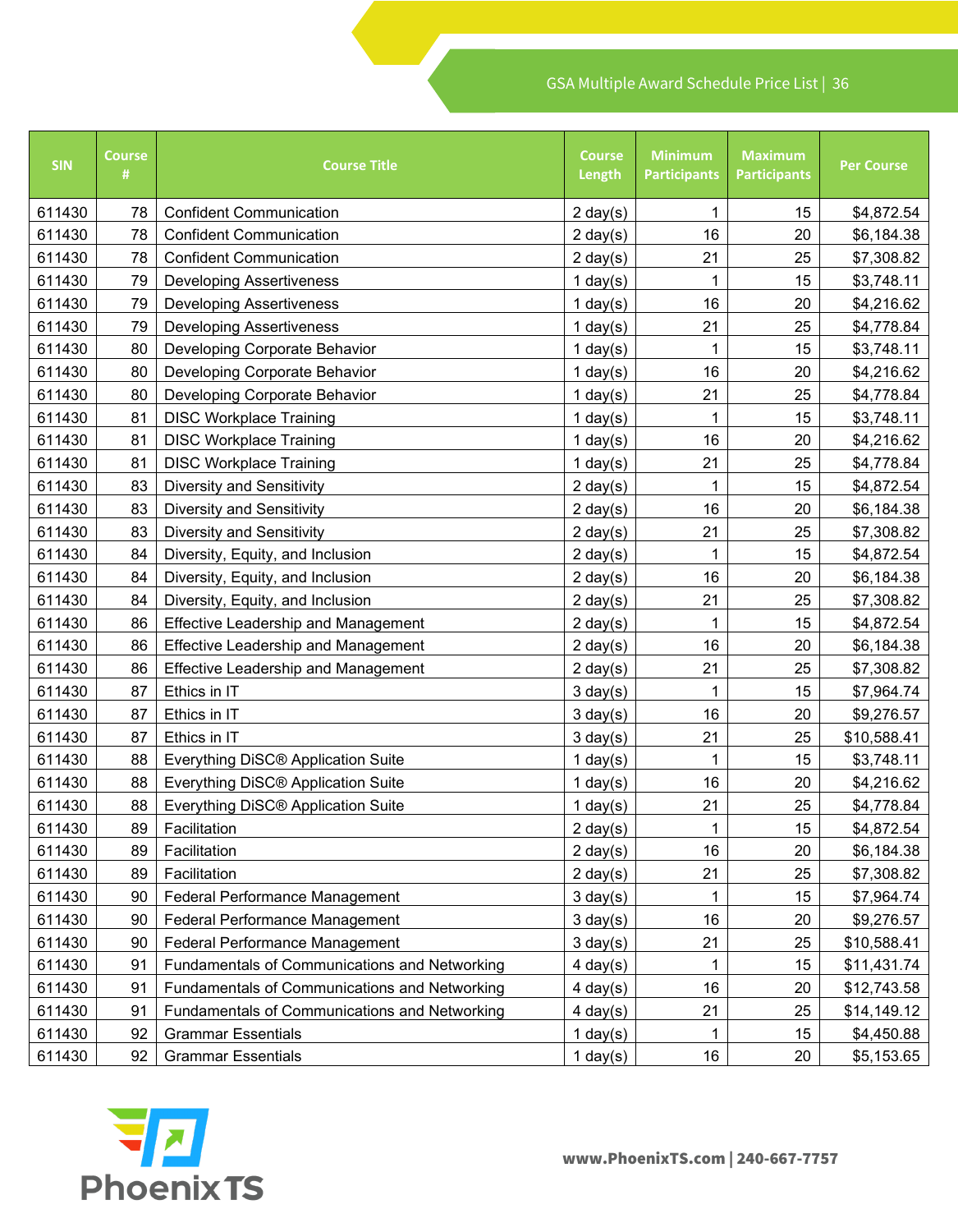| <b>SIN</b> | <b>Course</b><br># | <b>Course Title</b>                                 | <b>Course</b><br>Length | <b>Minimum</b><br><b>Participants</b> | <b>Maximum</b><br><b>Participants</b> | <b>Per Course</b> |
|------------|--------------------|-----------------------------------------------------|-------------------------|---------------------------------------|---------------------------------------|-------------------|
| 611430     | 92                 | <b>Grammar Essentials</b>                           | 1 day $(s)$             | 21                                    | 25                                    | \$5,809.57        |
| 611430     | 94                 | <b>High Impact Communication</b>                    | $2 \text{ day}(s)$      | 1                                     | 15                                    | \$4,872.54        |
| 611430     | 94                 | <b>High Impact Communication</b>                    | $2 \text{ day}(s)$      | 16                                    | 20                                    | \$6,184.38        |
| 611430     | 94                 | <b>High Impact Communication</b>                    | $2 \text{ day}(s)$      | 21                                    | 25                                    | \$7,308.82        |
| 611430     | 95                 | Internet Research                                   | 1 day $(s)$             | 1                                     | 15                                    | \$3,748.11        |
| 611430     | 95                 | Internet Research                                   | 1 day $(s)$             | 16                                    | 20                                    | \$4,216.62        |
| 611430     | 95                 | Internet Research                                   | 1 day $(s)$             | 21                                    | 25                                    | \$4,778.84        |
| 611430     | 96                 | Introduction to Project Management                  | 1 day $(s)$             | 1                                     | 15                                    | \$3,748.11        |
| 611430     | 96                 | Introduction to Project Management                  | 1 day $(s)$             | 16                                    | 20                                    | \$4,216.62        |
| 611430     | 96                 | Introduction to Project Management                  | 1 day $(s)$             | 21                                    | 25                                    | \$4,778.84        |
| 611430     | 97                 | <b>ITIL Leader Digital and IT Strategy</b>          | $3 \text{ day}(s)$      | 1                                     | 15                                    | \$15,460.96       |
| 611430     | 97                 | <b>ITIL Leader Digital and IT Strategy</b>          | $3 \text{ day}(s)$      | 16                                    | 20                                    | \$17,428.72       |
| 611430     | 97                 | <b>ITIL Leader Digital and IT Strategy</b>          | $3 \text{ day}(s)$      | 21                                    | 25                                    | \$19,396.47       |
| 611430     | 98                 | ITIL Specialist Create, Deliver and Support         | $3 \text{ day}(s)$      | 1                                     | 15                                    | \$15,460.96       |
| 611430     | 98                 | ITIL Specialist Create, Deliver and Support         | $3 \text{ day}(s)$      | 16                                    | 20                                    | \$17,428.72       |
| 611430     | 98                 | ITIL Specialist Create, Deliver and Support         | $3 \text{ day}(s)$      | 21                                    | 25                                    | \$19,396.47       |
| 611430     | 102                | Job Analysis and Assessment Development             | $3 \text{ day}(s)$      | 1                                     | 15                                    | \$9,276.57        |
| 611430     | 102                | Job Analysis and Assessment Development             | $3 \text{ day}(s)$      | 16                                    | 20                                    | \$10,588.41       |
| 611430     | 102                | Job Analysis and Assessment Development             | $3 \text{ day}(s)$      | 21                                    | 25                                    | \$11,900.25       |
| 611430     | 104                | <b>Leading Project Teams</b>                        | $3 \text{ day}(s)$      | 1                                     | 15                                    | \$7,964.74        |
| 611430     | 104                | <b>Leading Project Teams</b>                        | $3 \text{ day}(s)$      | 16                                    | 20                                    | \$9,276.57        |
| 611430     | 104                | <b>Leading Project Teams</b>                        | $3 \text{ day}(s)$      | 21                                    | 25                                    | \$10,588.41       |
| 611430     | 105                | Management by Objective                             | $1$ day $(s)$           | 1                                     | 15                                    | \$3,748.11        |
| 611430     | 105                | Management by Objective                             | 1 day $(s)$             | 16                                    | 20                                    | \$4,216.62        |
| 611430     | 105                | Management by Objective                             | 1 day $(s)$             | 21                                    | 25                                    | \$4,778.84        |
| 611430     | 106                | Managing a Virtual Environment                      | 1 day $(s)$             |                                       | 15                                    | \$3,748.11        |
| 611430     | 106                | Managing a Virtual Environment                      | 1 day $(s)$             | 16                                    | 20                                    | \$4,216.62        |
| 611430     | 106                | Managing a Virtual Environment                      | 1 day $(s)$             | 21                                    | 25                                    | \$4,778.84        |
| 611430     | 107                | <b>Managing Difficult Conversations</b>             | 1 day $(s)$             | 1                                     | 15                                    | \$3,748.11        |
| 611430     | 107                | <b>Managing Difficult Conversations</b>             | 1 day $(s)$             | 16                                    | 20                                    | \$4,216.62        |
| 611430     | 107                | <b>Managing Difficult Conversations</b>             | 1 day $(s)$             | 21                                    | 25                                    | \$4,778.84        |
| 611430     | 108                | Managing Stakeholder Expectations and Relationships | $2 \text{ day}(s)$      |                                       | 15                                    | \$4,872.54        |
| 611430     | 108                | Managing Stakeholder Expectations and Relationships | $2 \text{ day}(s)$      | 16                                    | 20                                    | \$6,184.38        |
| 611430     | 108                | Managing Stakeholder Expectations and Relationships | $2 \text{ day}(s)$      | 21                                    | 25                                    | \$7,308.82        |
| 611430     | 109                | Managing Stress in the Workplace                    | 1 day $(s)$             | 1                                     | 15                                    | \$3,748.11        |
| 611430     | 109                | Managing Stress in the Workplace                    | 1 day $(s)$             | 16                                    | 20                                    | \$4,216.62        |
| 611430     | 109                | Managing Stress in the Workplace                    | 1 day $(s)$             | 21                                    | 25                                    | \$4,778.84        |
| 611430     | 111                | Mentoring and Coaching                              | $1$ day(s)              | 1                                     | 15                                    | \$3,748.11        |

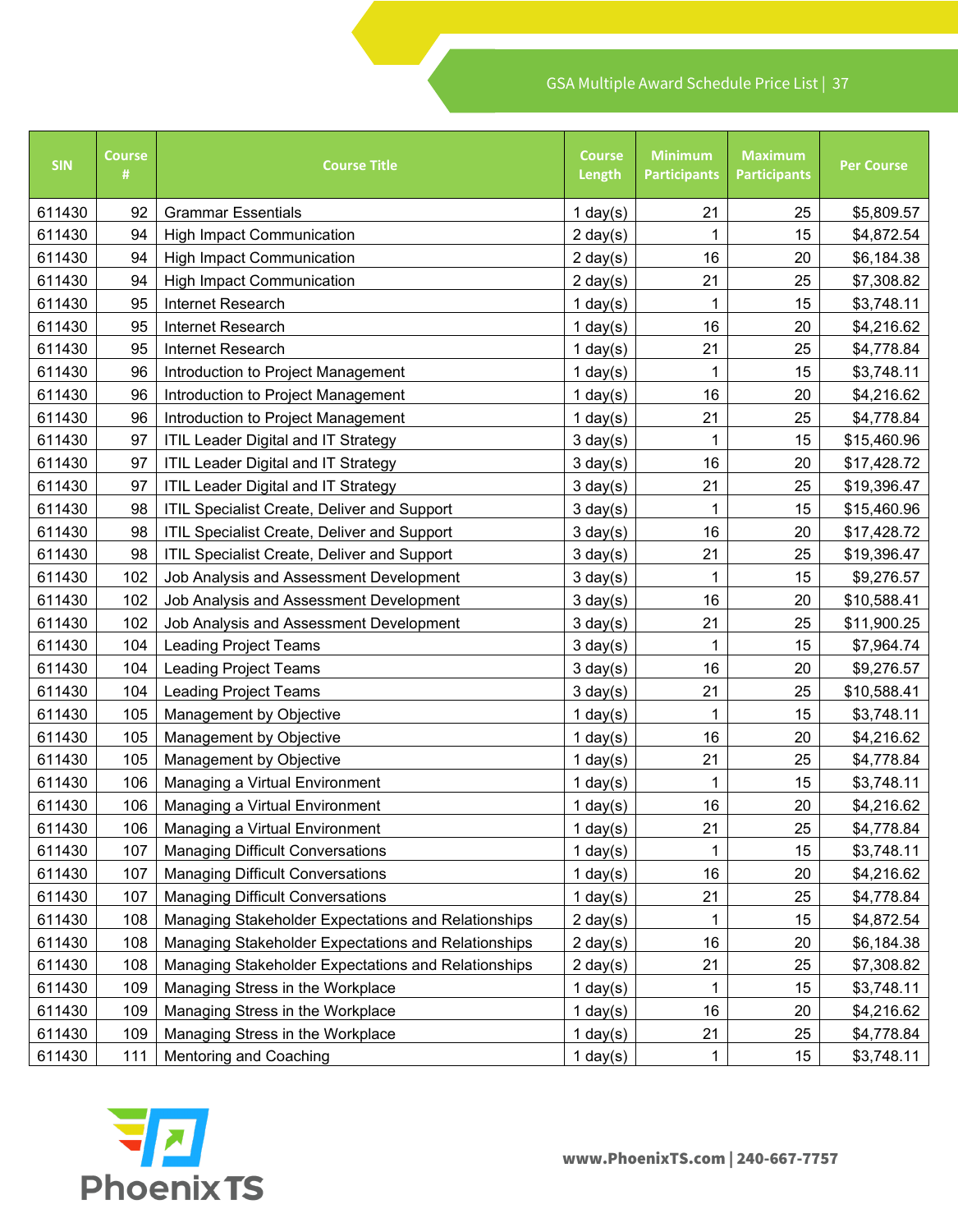| <b>SIN</b> | <b>Course</b><br># | <b>Course Title</b>                                    | <b>Course</b><br>Length | <b>Minimum</b><br><b>Participants</b> | <b>Maximum</b><br><b>Participants</b> | <b>Per Course</b> |
|------------|--------------------|--------------------------------------------------------|-------------------------|---------------------------------------|---------------------------------------|-------------------|
| 611430     | 111                | <b>Mentoring and Coaching</b>                          | 1 day $(s)$             | 16                                    | 20                                    | \$4,216.62        |
| 611430     | 111                | <b>Mentoring and Coaching</b>                          | 1 day $(s)$             | 21                                    | 25                                    | \$4,778.84        |
| 611430     | 112                | <b>Multigenerational Workforce</b>                     | 1 day $(s)$             |                                       | 15                                    | \$3,748.11        |
| 611430     | 112                | <b>Multigenerational Workforce</b>                     | 1 day $(s)$             | 16                                    | 20                                    | \$4,216.62        |
| 611430     | 112                | <b>Multigenerational Workforce</b>                     | $1$ day(s)              | 21                                    | 25                                    | \$4,778.84        |
| 611430     | 113                | <b>Problem Decomposition</b>                           | $3 \text{ day}(s)$      |                                       | 15                                    | \$7,964.74        |
| 611430     | 113                | <b>Problem Decomposition</b>                           | $3 \text{ day}(s)$      | 16                                    | 20                                    | \$9,276.57        |
| 611430     | 113                | <b>Problem Decomposition</b>                           | $3 \text{ day}(s)$      | 21                                    | 25                                    | \$10,588.41       |
| 611430     | 114                | <b>Professional Empathy</b>                            | 1 day $(s)$             |                                       | 15                                    | \$3,748.11        |
| 611430     | 114                | <b>Professional Empathy</b>                            | 1 day $(s)$             | 16                                    | 20                                    | \$4,216.62        |
| 611430     | 114                | <b>Professional Empathy</b>                            | $1$ day(s)              | 21                                    | 25                                    | \$4,778.84        |
| 611430     | 116                | <b>Project Management Basics</b>                       | $1$ day(s)              |                                       | 15                                    | \$3,748.11        |
| 611430     | 116                | <b>Project Management Basics</b>                       | 1 day $(s)$             | 16                                    | 20                                    | \$4,216.62        |
| 611430     | 116                | <b>Project Management Basics</b>                       | $1$ day $(s)$           | 21                                    | 25                                    | \$4,778.84        |
| 611430     | 118                | Project Management Essentials for Non-Project Managers | $2 \text{ day}(s)$      |                                       | 15                                    | \$4,872.54        |
| 611430     | 118                | Project Management Essentials for Non-Project Managers | $2 \text{ day}(s)$      | 16                                    | 20                                    | \$6,184.38        |
| 611430     | 118                | Project Management Essentials for Non-Project Managers | $2 \text{ day}(s)$      | 21                                    | 25                                    | \$7,308.82        |
| 611430     | 120                | Project Management for the IT Professional             | $4$ day(s)              |                                       | 15                                    | \$11,431.74       |
| 611430     | 120                | Project Management for the IT Professional             | $4$ day $(s)$           | 16                                    | 20                                    | \$12,743.58       |
| 611430     | 120                | Project Management for the IT Professional             | $4$ day(s)              | 21                                    | 25                                    | \$14,149.12       |
| 611430     | 121                | <b>Project Management Principles</b>                   | $3 \text{ day}(s)$      |                                       | 15                                    | \$7,964.74        |
| 611430     | 121                | <b>Project Management Principles</b>                   | $3 \text{ day}(s)$      | 16                                    | 20                                    | \$9,276.57        |
| 611430     | 121                | <b>Project Management Principles</b>                   | $3 \text{ day}(s)$      | 21                                    | 25                                    | \$10,588.41       |
| 611430     | 122                | Project Managers For Non-Project Managers              | $2 \text{ day}(s)$      |                                       | 15                                    | \$4,872.54        |
| 611430     | 122                | Project Managers For Non-Project Managers              | $2 \text{ day}(s)$      | 16                                    | 20                                    | \$6,184.38        |
| 611430     | 122                | Project Managers For Non-Project Managers              | $2 \text{ day}(s)$      | 21                                    | 25                                    | \$7,308.82        |
| 611430     | 124                | Requirements Management for Project Managers           | $3 \text{ day}(s)$      | 1                                     | 15                                    | \$7,964.74        |
| 611430     | 124                | Requirements Management for Project Managers           | $3 \text{ day}(s)$      | 16                                    | 20                                    | \$9,276.57        |
| 611430     | 124                | Requirements Management for Project Managers           | $3 \text{ day}(s)$      | 21                                    | 25                                    | \$10,588.41       |
| 611430     | 125                | Resilience                                             | 1 day $(s)$             | 1                                     | 15                                    | \$3,748.11        |
| 611430     | 125                | Resilience                                             | 1 day $(s)$             | 16                                    | 20                                    | \$4,216.62        |
| 611430     | 125                | Resilience                                             | $1$ day $(s)$           | 21                                    | 25                                    | \$4,778.84        |
| 611430     | 128                | <b>Team Building</b>                                   | $2 \text{ day}(s)$      | 1                                     | 15                                    | \$4,872.54        |
| 611430     | 128                | <b>Team Building</b>                                   | $2 \text{ day}(s)$      | 16                                    | 20                                    | \$6,184.38        |
| 611430     | 128                | <b>Team Building</b>                                   | $2 \text{ day}(s)$      | 21                                    | 25                                    | \$7,308.82        |
| 611430     | 129                | <b>Teamwork for Non-Supervisors</b>                    | $1$ day $(s)$           |                                       | 15                                    | \$3,748.11        |
| 611430     | 129                | <b>Teamwork for Non-Supervisors</b>                    | 1 day $(s)$             | 16                                    | 20                                    | \$4,216.62        |
| 611430     | 129                | <b>Teamwork for Non-Supervisors</b>                    | $1$ day $(s)$           | 21                                    | 25                                    | \$4,778.84        |